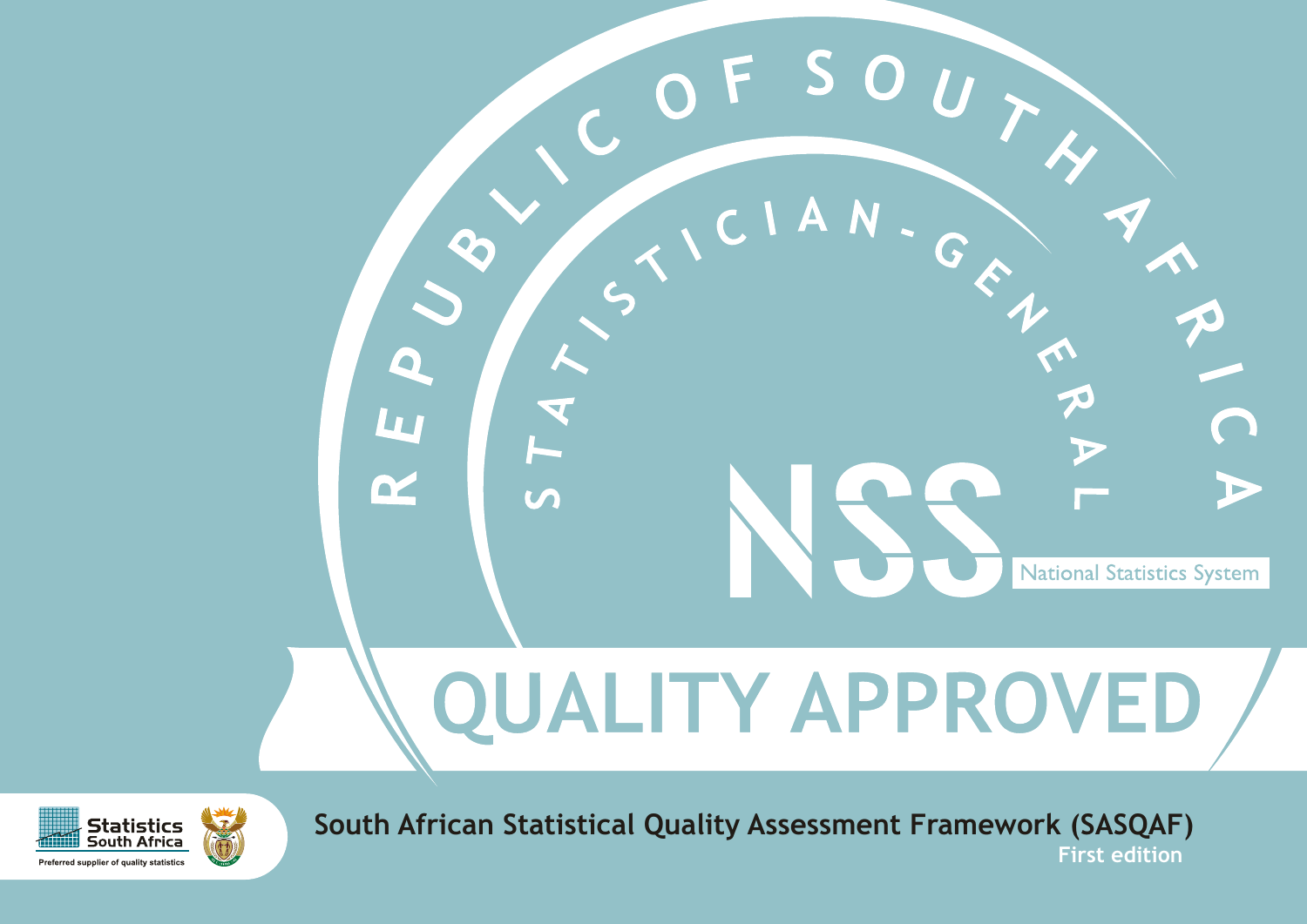# **South African Statistical Quality Assessment Framework (SASQAF)**

First edition

Statistics South Africa 2008

> Pali Lehohla Statistician-General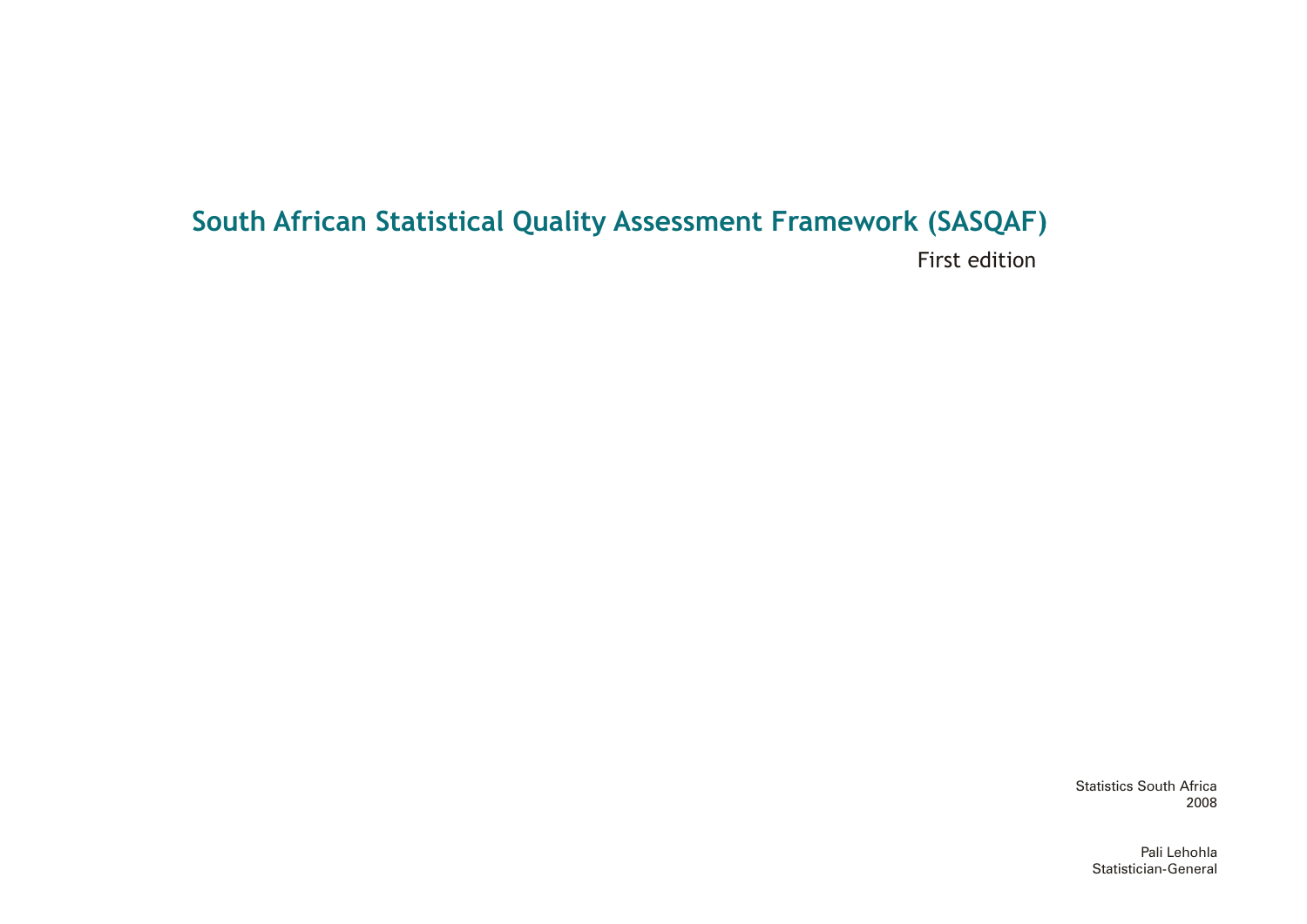Published by Statistics South Africa, Private Bag X44, Pretoria, 0001

Website address: www.statssa.gov.za Email: info@statssa.gov.za

© Statistics South Africa, 2008

No part of this publication may be reproduced in any manner without full acknowledgement of Stats SA

Statistics South Africa Library Cataloguing-in-Publication (CIP) Data

**South African Statistical Quality Assessment Framework (SASQAF). 1st ed. / Statistics South Africa - Pretoria: Statistics South Africa, 2008**

iv, p. 28 **ISBN 0- 0-621-37108-4**

- **1.** Statistics Data quality
- **2.** Data Quality Assessment.
- I. Statistics South Africa.

II. Title. (LCSH 24)

A complete set of Stats SA publications is available at the Stats SA Library and the following libraries:

National Library of South Africa, Pretoria Division National Library of South Africa, Cape Town Division Library of Parliament, Cape Town Bloemfontein Public Library Natal Society Library, Pietermaritzburg Johannesburg Public Library Eastern Cape Library Services, King William's Town Central Regional Library, Polokwane Central Reference Library, Nelspruit Central Reference Collection, Kimberley Central Reference Library, Mmabatho

Enquires regarding the content of this manual:

| Data Management and Information Delivery (DMID): | (012) 310 8602         |
|--------------------------------------------------|------------------------|
| National Statistics Systems Division (NSSD):     | (012) 310 8635         |
| Email:                                           | quality@statssa.gov.za |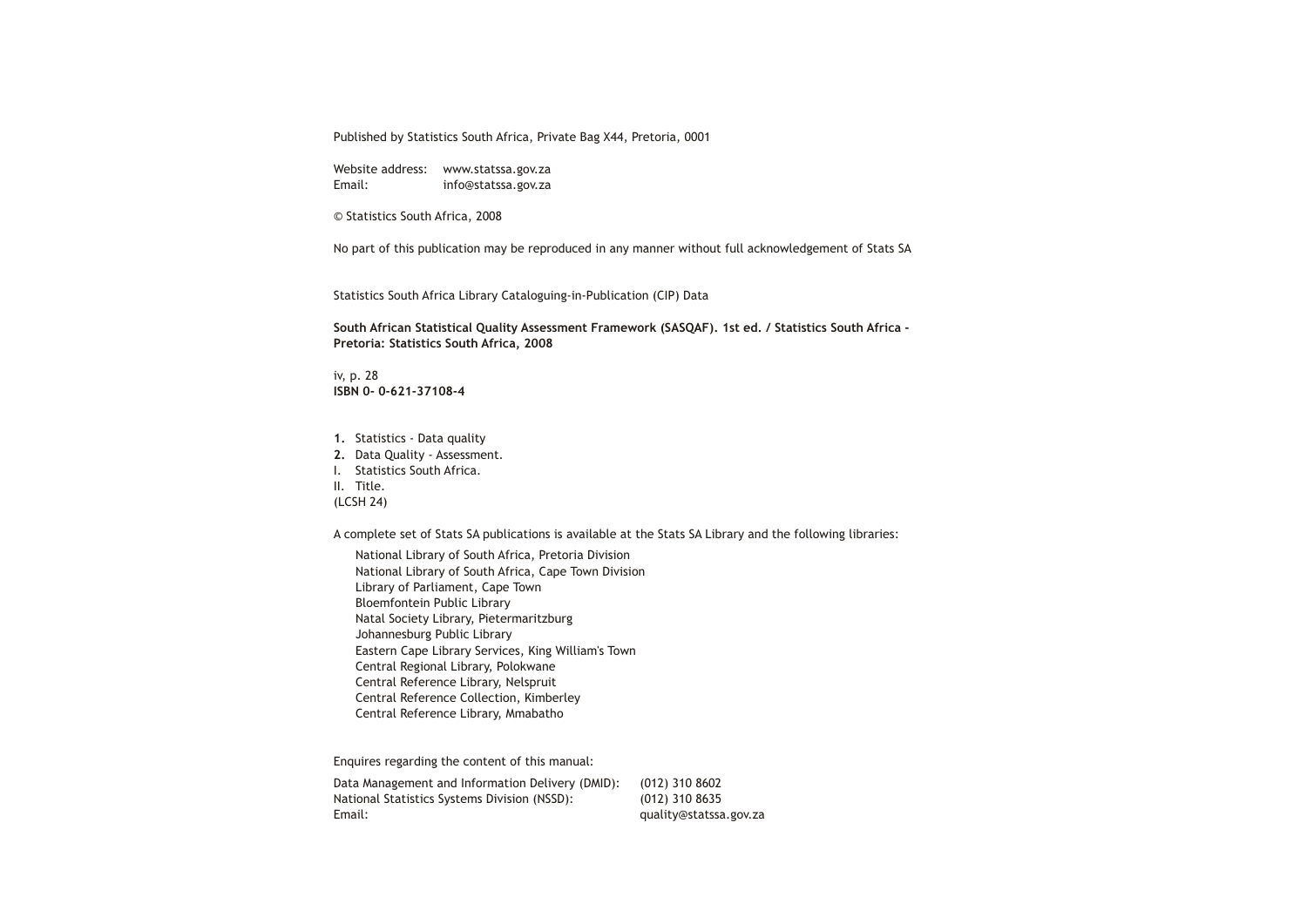#### **Preface**

Democracy involves contestation, debate and disagreement between contending interests. This is both necessary and healthy. Statistics are often mobilised in support of, or in opposition to, several of these contending interests. This, too, is part of the ordinary lifecycle of any democratic society, especially where statistics are used as a basis for evaluating and measuring the impact of policies, estimating progress in meeting national priorities such as economic growth and job creation, and assessing the success of initiatives aimed at reducing scourges such as crime and poverty.

Evaluation of statistics collected in different ways, over time, and for different purposes, is an essential element in assessing their reliability and quality. However, this sort of comparison is no easy matter, unless the evaluation is based on common and standard criteria, which are broadly agreed upon by both the users and producers of statistical information.

Statistics South Africa (Stats SA), as the agency responsible for collection and dissemination of official statistics, has a particularly central role in evaluation and improvement of data quality. This is not only because of its responsibility for the quality and reliability of the official statistics it produces. It is also because the Statistics Act (Act No. 6 of 1999) mandates the Statistician-General (SG) to put a framework in place to enable evaluation of statistics collected by organs of state. Section 14(7) of the Act empowers the SG to '*designate as official statistics any statistics or class of statistics*' produced by Stats SA or any other organ of state.

In addition, the Statistician-General may, in certain circumstances and, on request by a producer of statistics which is not an organ of state, comment on the statistics it produces, and evaluate and rank those statistics. Ranking of such statistics produced by, for example, the private sector, nongovernmental organisations, or research institutes, must follow the identical procedures used for the ranking and certification of statistics produced by organs of state.

To assist in this process of evaluation, ranking and certification, Stats SA has developed the South African Statistical Quality Assessment Framework (SASQAF). The first draft of this framework, which was issued in 2006, drew extensively from the International Monetary Fund's Data Quality Assessment Framework (DQAF). The new version of the document is a more developed

framework, incorporating comments and suggestions from a range of users and producers of statistics.

Four requirements have to be met for statistics to be certified as official. Before the data can be considered for certification, it needs to be established whether the statistics collected go beyond the needs of the producer; whether the series involved is sustainable in terms of human and financial resources; and whether the producing agency applying for certification has membership of the National Statistics System (NSS). Once these three preconditions have been met, the data is evaluated against prerequisites, and the eight dimensions of quality set out in SASQAF. These cover relevance, accuracy, timeliness, accessibility, interpretability, coherence, methodological soundness, and integrity. The framework details the key criteria to be met in each of these dimensions, together with their related measures or indicators.

Transparent procedures and criteria are essential if producers and users of statistics are to willingly accept and embrace official evaluation of data for quality. Certification is based on these procedures. The development of SASQAF by Stats SA enhances and extends transparency in data evaluation. It also effectively calls on other producers of statistics to be transparent in informing users of the concepts, definitions, classifications, methodologies, and frames used in collecting, processing and analysing their data, as well as informing them on the accuracy of the data, and any other features that may affect the quality of the data or their "fitness for use".

Within Stats SA, SASQAF is already being used to evaluate the quality of our statistics according to the eight dimensions specified. Through putting SASQAF into operation, we have found that not every measure or indicator applies equally to every statistical series or product. Extending SASQAF as a tool to evaluate statistics collected by other organs of state, especially where they seek to have their statistics declared official, will assist in establishing which measures are most applicable to the state's various statistical collections.

**PJ Lehohla Statistician-General**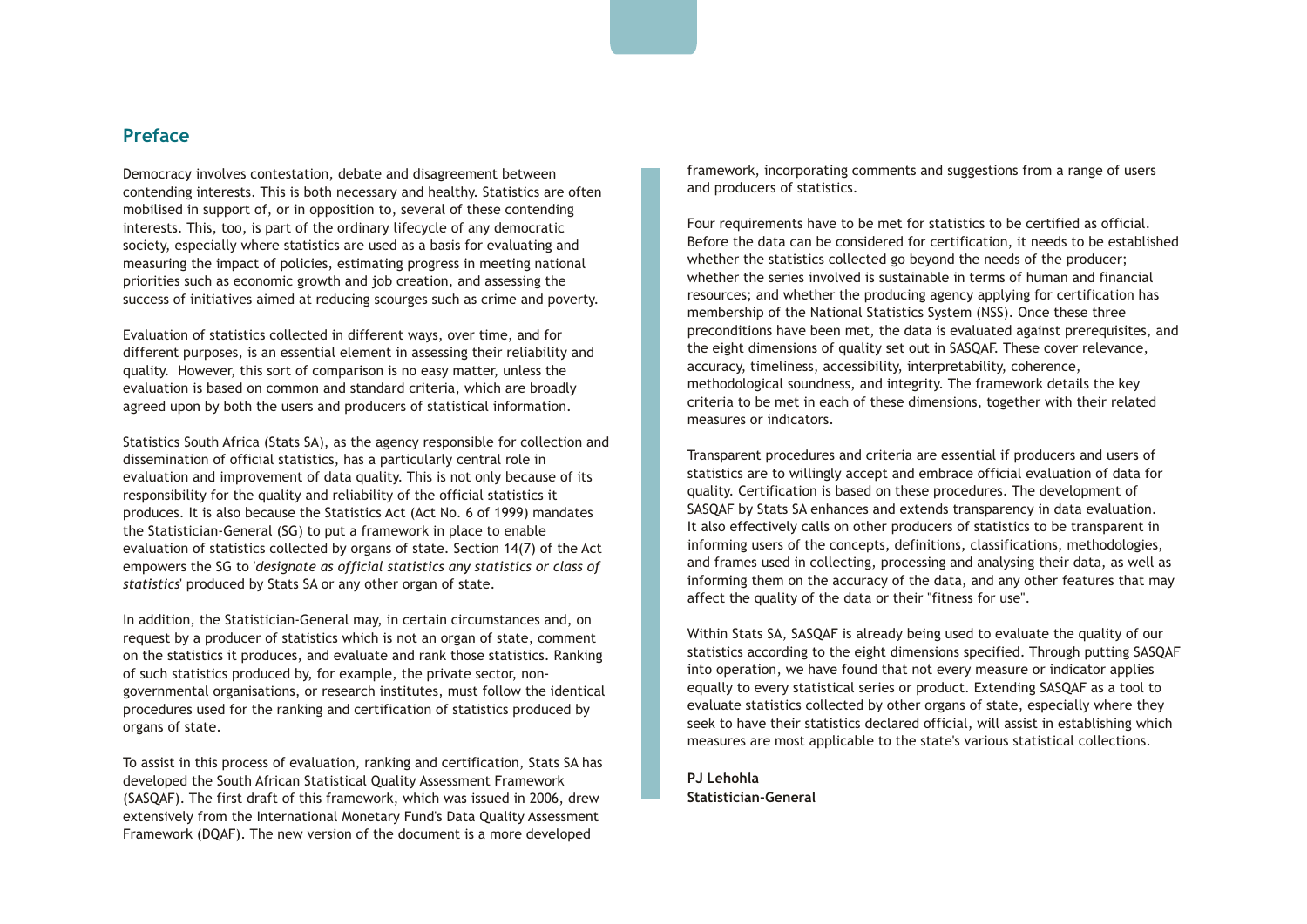# **Contents**

| 1. Introduction                                                                                                   | 1              |
|-------------------------------------------------------------------------------------------------------------------|----------------|
| 2. Purpose of the framework                                                                                       | 2              |
| 3. Definition of data quality                                                                                     | $\overline{2}$ |
| 4. Structure of the framework                                                                                     | 3              |
| 5. Quality dimensions                                                                                             | 4              |
| Table 1: Prerequisites of quality                                                                                 | 5              |
| Table 2: Relevance                                                                                                | 7              |
| Table 3: Accuracy                                                                                                 | 8              |
| Table 4: Timeliness                                                                                               | 12             |
| Table 5: Accessibility                                                                                            | 13             |
| Table 6: Interpretability                                                                                         | 16             |
| Table 7: Coherence                                                                                                | 17             |
| Table 8: Methodological soundness                                                                                 | 19             |
| Table 9: Integrity                                                                                                | 21             |
| 6. References                                                                                                     | 23             |
| Annexure A: Protocol specifying the procedure for the<br>Statistician-General to designate statistics as official | 24             |
| Annexure B: Fundamental principles of official statistics<br>relative to Statistics South Africa                  | 27             |
| Annexure C: Certification process for the production of<br>official statistics                                    | 28             |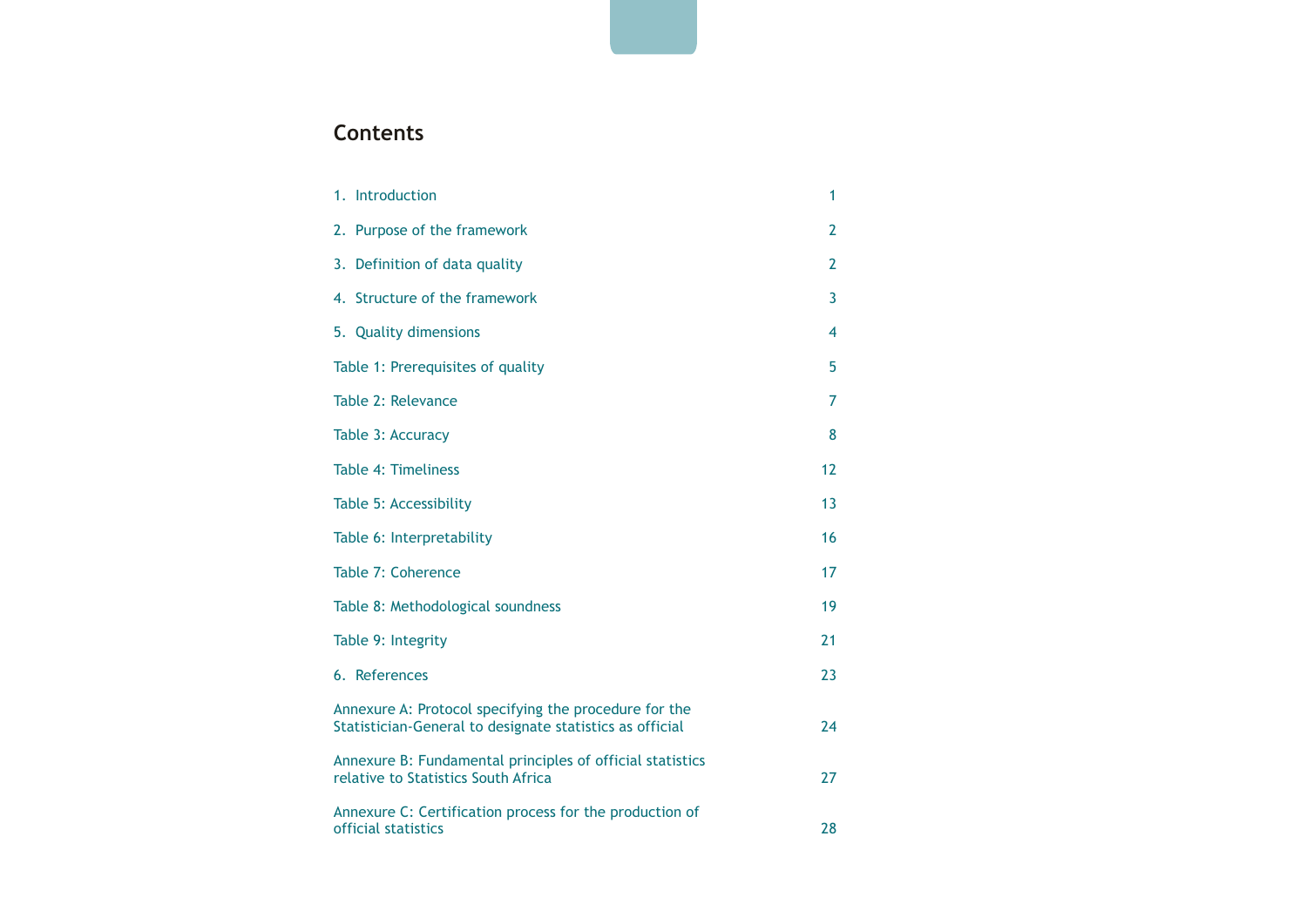#### **1. Introduction**

South Africa's first democratically elected government was voted into power with a strong mandate to transform society. Provision of services to the historically dispossessed, education, housing, poverty alleviation, job creation, economic development, and more-equitable distribution of wealth were all identified as high priorities.

However, the new government inherited a statistics void, at least as far as reliable information fit to be used in benchmarking and monitoring progress in service delivery was concerned. Equally, statistics gathered at the time had little value as a basis for informed decision-making, the development of policies, or the planning required for a massive programme of social transformation.

Institutionally, the new government needed to integrate and rationalise the production of national statistics by amalgamating the homeland statistical offices with the then Central Statistical Service (CSS), the statutory agency responsible for national statistics. Then the CSS itself had to be transformed both by reviewing and re-engineering the statistical series it produced, and by transforming its human capacity and statistical infrastructure.

The CSS was transformed into Statistics South Africa (Stats SA), a national government department deriving its new mandate and role from the Statistics Act (Act No.6 of 1999). Although Stats SA was the only institution tasked with producing official statistics, there were – and continue to be – many other producers of statistical information: market research companies, parastatal bodies, government departments, universities and research institutions, and the private sector. In this way, the decentralised and fragmented system of statistical production inherited in 1994 has endured into the present.

As South Africa's first Statistician-General (SG), Pali Lehohla, has argued in the preface to this document that the existence of competing statistics which are mobilised in the interests of various contending parties is part of an ordinary and healthy democratic process. However, this does not mean that all statistics are of equal value or quality. Statistics can and should be assessed in terms of their quality and fitness for required purpose, and this requires common standards and criteria as a basis for evaluation. This is one of the statutory mandates allocated to Stats SA under the Statistics Act.

Although there has been some progress in implementing this mandate, the current state of national statistics is still characterised by:

- an information gap in terms of relevant statistics to meet the needs of users;
- a quality gap in terms of common standards, including concepts, definitions, classifications, methodologies and sampling frames; and
- a capacity gap in terms of both human resources and infrastructure.

Stats SA has used its statutory mandate for statistical leadership to develop various strategies aimed at closing these gaps. One of the most important of these involves implementation of a National Statistics System (NSS) to align the use and production of statistics, particularly those collected within the various institutions and organisations of national, provincial and local government, and other organs of state. Statistics are also produced by other institutions and organisations, in the private sector, research bodies and nongovernmental organisations. Where these statistics are in the public domain, and where they might have an influence on the development of government policy, or on the measurement and monitoring of government programmes; they too can be evaluated within the framework of the NSS using the South African Statistical Quality Framework (SASQAF).

Alignment and evaluation of statistics requires a rational, transparent and sustainable framework for assessing the quality of those statistics. SASQAF has been developed for this purpose: it provides the framework and criteria used for evaluating and certifying statistics produced by government departments and other organs of state and, in some circumstances, by nongovernmental institutions and organisations.

Within the NSS framework, SASQAF draws a distinction between 'official' and 'national' statistics. National statistics refer to those statistics used in the public domain but which the SG has not certified as being official. Official statistics are those statistics that have been certified by the SG as being official in terms of Section 14(7)(a) of the Statistics Act.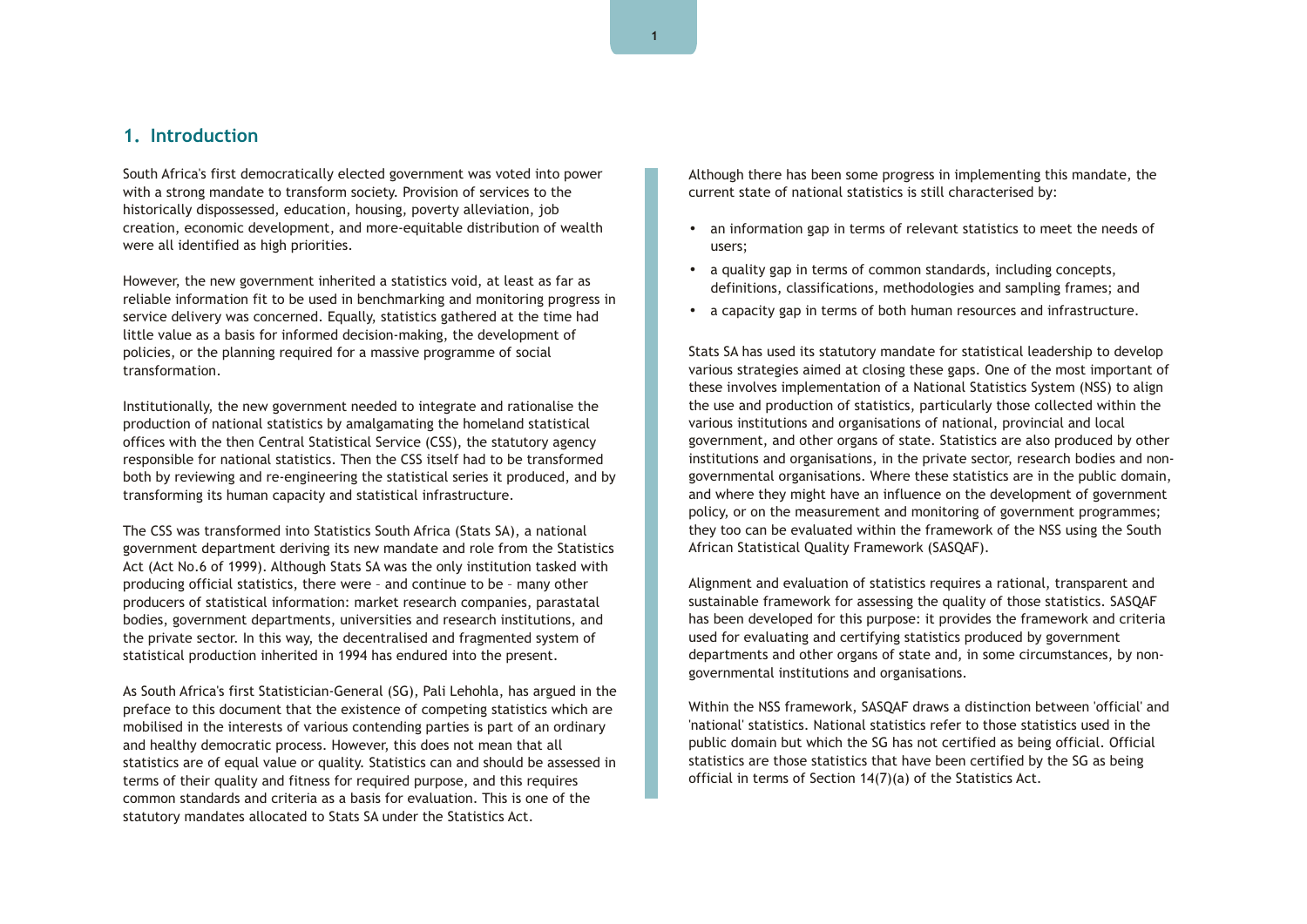**2**

Certification of statistics produced by organs of state involves a standard assessment procedure undertaken by a Data Quality Assessment Team (DQAT), established by the SG. $^{\prime}$ 

For assessment of data for quality to begin, the submitting organ of state and the statistics under review need to comply with three initial criteria:

- The producing agency should be a member of the NSS;
- The statistics need to meet user needs beyond those specific and internal to the producing agency; and
- The statistics produced should be part of a sustainable series, not a onceoff collection.

On meeting these initial criteria, assessment of the data begins. The DQAT is required to report on the statistics, classifying them as one of the following:

- quality statistics;
- acceptable statistics;
- questionable statistics; or
- poor statistics.

If the statistics being evaluated are not classified as *quality statistics*, the DQAT is required to make recommendations indicating areas for improvement which might lead to this status. Once the statistics are classified as being quality statistics, in line with the quality dimensions set out in SASQAF, the SG will formally designate the data as *official statistics*, which become subject to periodic reviews determined by the SG in consultation with the head of the producing agency or department.

## **2. Purpose of the framework**

The main purpose of SASQAF is to provide a flexible structure for the assessment of statistical products. SASQAF can be used for:

- self-assessment by producers of statistics;
- reviews performed by a DQAT in the context of the NSS work;
- assessment by data users (e.g. financial market participants) based on the producing agency's quality declaration;
- assessment by international agencies (e.g. the International Monetary Fund) based on the quality declaration.

## **3. Definition of data quality**

Stats SA defines data quality in terms of 'fitness for use'. Data quality is further defined in terms of prerequisites and the eight dimensions of quality, namely, relevance, accuracy, timeliness, accessibility, interpretability, coherence, methodological soundness and integrity. Five of the eight SASQAF quality dimensions are also covered in the Data Quality Assessment Framework of the International Monetary Fund (IMF).

*Prerequisites of quality* refer to the institutional and organisational conditions that have an impact on data quality. These include the institutional and legal environment, and availability of human, financial and technological resources.

The *relevance* of statistical information reflects the degree to which it meets the real needs of clients. It is concerned with whether the available information sheds light on the issues of most importance to users.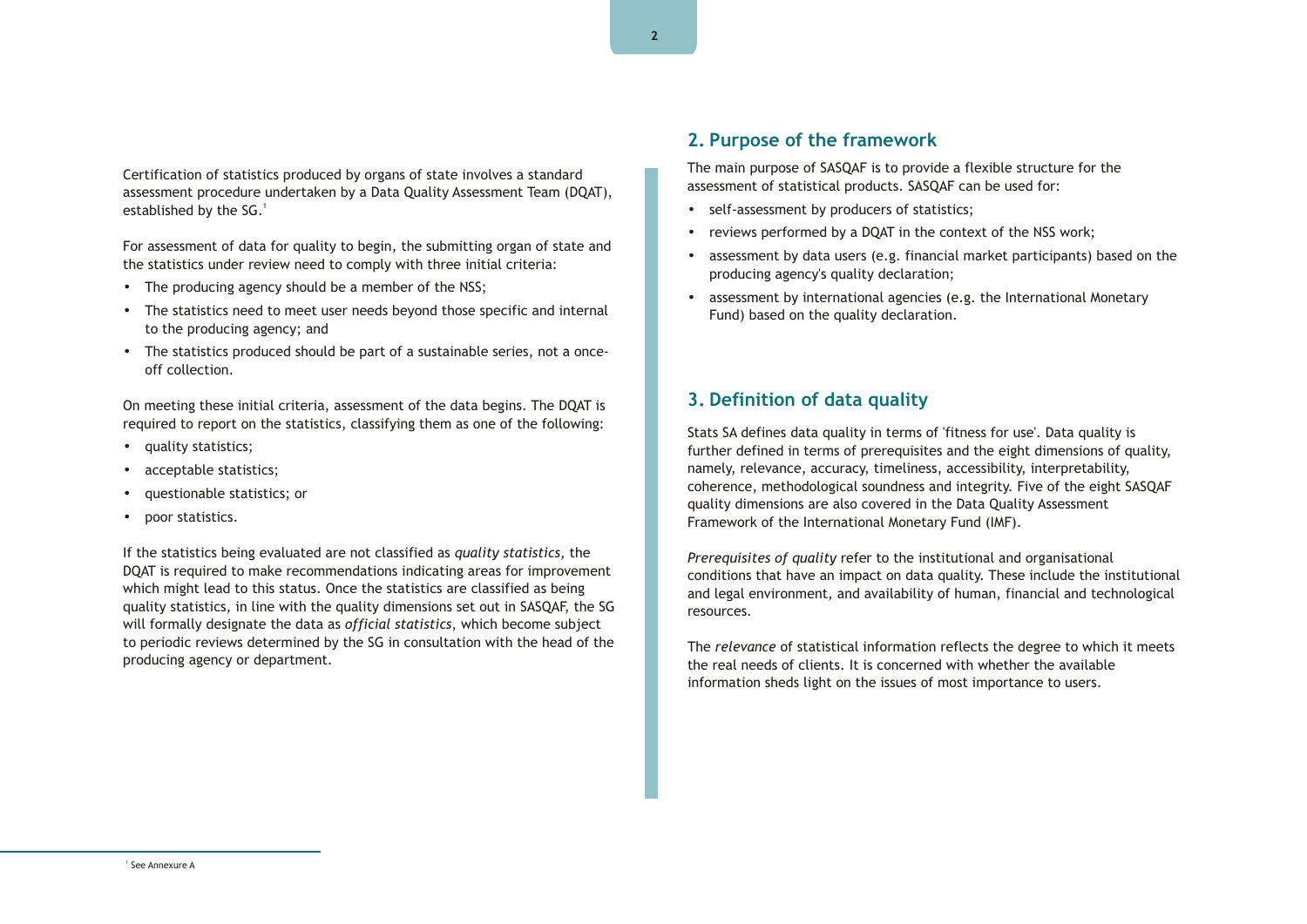The *accuracy* of statistical information is the degree to which the output correctly describes the phenomena it was designed to measure. It relates to the closeness between the estimated and the true (unknown) values. Accuracy is measured by means of two major sources of error, namely, sampling error and non-sampling error.

The *timeliness* of statistical information refers to the delay between the reference points to which the information pertains, and the date on which the information becomes available. It also considers the frequency and punctuality of release. The timeliness of information will influence its relevance.

The *accessibility* of statistical information refers to the ease with which it can be obtained from the agency. This includes the ease with which the existence of information can be ascertained, as well as the suitability of the form or medium through which the information can be accessed. The cost of the information may also be an aspect of accessibility for some users.

The *interpretability* of statistical information refers to the ease with which users can understand statistical information through provision of metadata. This information normally includes the underlying concepts, definitions and classifications used, the methodology of data collection and processing, and indicators or measures of the accuracy of the statistical information.

The *coherence* of statistical information reflects the degree to which it can be successfully brought together with other statistical information within a broad analytical framework and over time. The use of standard concepts, classifications and target populations promotes coherence, as does the use of common methodology across surveys.

*Methodological soundness* refers to the application of international, national, or peer-agreed standards, guidelines, and practices to produce statistical outputs. Application of such standards fosters national and international comparability.

The *integrity* of statistical information refers to values and related practices that maintain users' confidence in the agency producing statistics and ultimately in the statistical product.

These dimensions of quality are overlapping and interrelated. Achieving an acceptable level of quality is the result of addressing, managing and balancing these elements of quality over time with careful attention to programme objectives, costs, respondent burden and other factors that may affect information quality or user expectations. Each dimension has to be adequately managed if information is to be fit for use. Failure to comply with any one dimension will impair the usefulness of the information.

## **4. Structure of the framework**

SASQAF covers the various quality aspects of the entire statistical value chain (i.e. need, design, build, collection, processing, analysis and dissemination), and certifies national statistics on one of four levels. Level 4, certification (quality statistics), indicates optimal conditions for statistical production, while Level 1 (poor statistics) indicates the least favourable conditions.

In outline, the four levels of certification are as follows:

**Level Four: Quality Statistics –** These are statistics that meet all the quality requirements as set out in SASQAF. They are designated as **quality statistics** to the extent that deductions can be made from them, and are 'fit for use' for the purpose for which they were designed. Level 4 applies to highlydeveloped statistical activities with respect to the corresponding indicator.

**Level Three: Acceptable Statistics –** These are statistics that meet most, but not all, the quality requirements as stipulated in SASQAF. They are designated as **acceptable** to the extent that, despite their limitations, deductions can be made, and are 'fit for use' for the purpose for which they were designed. Level 3 refers to moderately well-developed activities with reference to a particular indicator.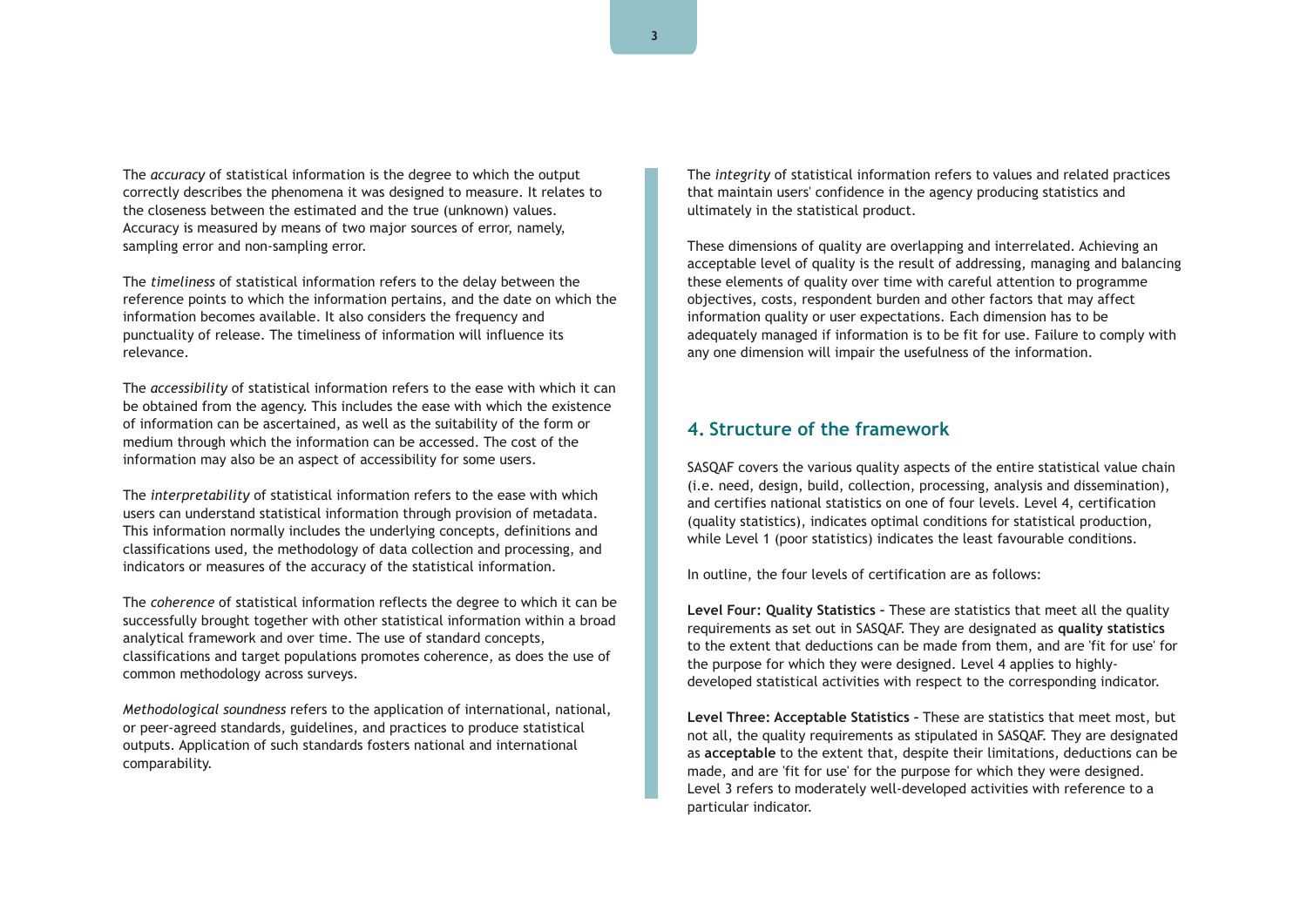**Level Two: Questionable Statistics –** These are statistics that meet few of the quality requirements as stipulated in SASQAF. They are designated as **questionable** to the extent that very limited deductions can be made, and they are therefore not 'fit for use' for the purpose for which they were designed. Level 2 refers to activities that are developing but still have many deficiencies.

**Level One: Poor Statistics –** These are statistics that meet almost none of the quality requirements as stipulated in SASQAF. They are designated as **poor statistics** to the extent that no deductions can be made from them, and are not 'fit for use' for the purpose for which they were designed. Level 1 refers to activities that are underdeveloped.

#### **5. Quality dimensions**

The tables which follow specify the quality dimensions of SASQAF in considerable detail, setting out the key components and their related indicators for each dimension. Additionally, they provide a benchmark for the four different levels against which statistics will be measured.

## The prerequisites and eight dimensions of quality

- Prerequisites of quality
- Relevance
- Accuracy
- Timeliness
- Accessibility
- Interpretability
- Coherence
- Methodological soundness
- Integrity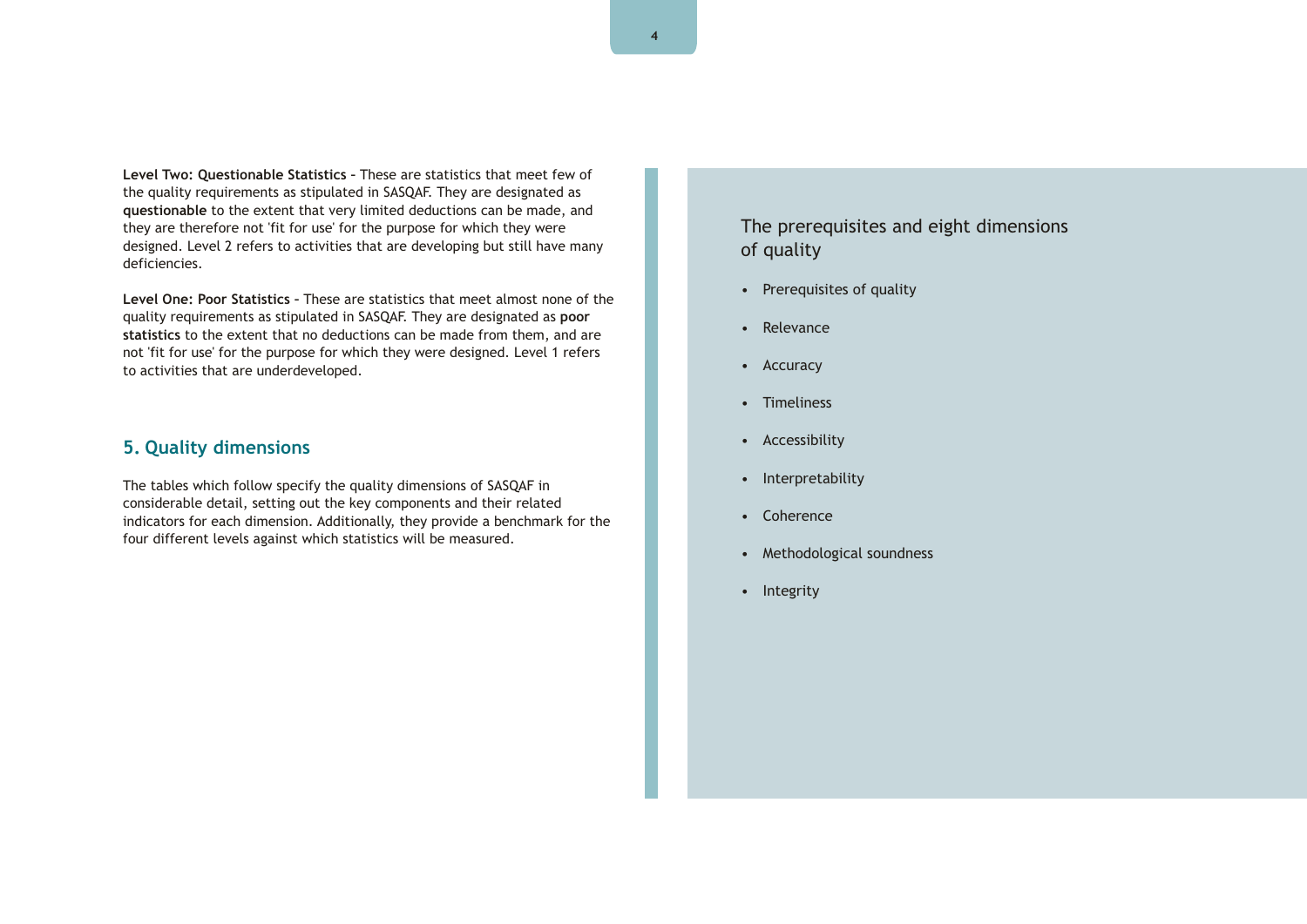# **Table 1: Prerequisites of quality**

| <b>Quality dimension</b>                                                                                                                                                                                                                                                                                                                                                                                                       |                                                                                                                                           | <b>Description</b>                                                                                                                                |                                                                                                                             |                                                                                                                           |                                                                                                    |  |  |
|--------------------------------------------------------------------------------------------------------------------------------------------------------------------------------------------------------------------------------------------------------------------------------------------------------------------------------------------------------------------------------------------------------------------------------|-------------------------------------------------------------------------------------------------------------------------------------------|---------------------------------------------------------------------------------------------------------------------------------------------------|-----------------------------------------------------------------------------------------------------------------------------|---------------------------------------------------------------------------------------------------------------------------|----------------------------------------------------------------------------------------------------|--|--|
| 0. Prerequisites of quality                                                                                                                                                                                                                                                                                                                                                                                                    |                                                                                                                                           | Refers to the institutional and organisational conditions that have an impact on data quality.                                                    |                                                                                                                             |                                                                                                                           |                                                                                                    |  |  |
|                                                                                                                                                                                                                                                                                                                                                                                                                                |                                                                                                                                           |                                                                                                                                                   |                                                                                                                             | <b>Assessment Levels</b>                                                                                                  |                                                                                                    |  |  |
| <b>Key components</b>                                                                                                                                                                                                                                                                                                                                                                                                          | <b>Indicator</b>                                                                                                                          | <b>Quality Statistics</b><br>Level 4                                                                                                              | <b>Acceptable Statistics</b><br>Level 3                                                                                     | <b>Questionable Statistics</b><br>Level 2                                                                                 | <b>Poor Statistics</b><br>Level 1                                                                  |  |  |
| • Legal and institutional<br>environment (including<br>Memoranda of<br>Understanding (MoUs)<br>or Service Level                                                                                                                                                                                                                                                                                                                | 0.1 The responsibility for<br>producing statistics is<br>clearly specified.                                                               | The responsibility for<br>producing statistics is<br>explicitly specified<br>through a legal<br>framework.                                        | The responsibility for<br>producing statistics is<br>specified through a legal<br>framework.                                | The responsibility for<br>producing statistics is<br>implied through a legal<br>framework.                                | The responsibility for<br>producing statistics is not<br>specified.                                |  |  |
| Agreements (SLAs)<br>0.2 Standards and<br>policies are in place<br>• Privacy and<br>to promote<br>confidentiality<br>consistency of<br>methods and results.<br>• Resources are<br>commensurate with the<br>0.3 Data sharing<br>needs of statistical<br>procedures and<br>programmes<br>coordination among<br>data-producing<br>• Quality is the<br>agencies are clearly<br>cornerstone of<br>specified and<br>statistical work |                                                                                                                                           | All standards and policies<br>are in place to promote<br>consistency of methods<br>and results, and are<br>adhered to.                            | The majority of standards<br>are in place to promote<br>consistency of methods<br>and results.                              | Some standards are in<br>place to promote<br>consistency of methods<br>and results.                                       | No standards are in place<br>to promote consistency of<br>methods and results.                     |  |  |
|                                                                                                                                                                                                                                                                                                                                                                                                                                | adhered to.                                                                                                                               | Data sharing procedures<br>and coordination among<br>data-producing agencies<br>are explicitly specified<br>through a legal<br>framework.         | Data sharing procedures<br>and coordination among<br>data-producing agencies<br>are specified through a<br>legal framework. | Data sharing procedures<br>and coordination among<br>data-producing agencies<br>are implied through a<br>legal framework. | Data sharing procedures<br>and coordination among<br>data-producing agencies<br>are not specified. |  |  |
|                                                                                                                                                                                                                                                                                                                                                                                                                                |                                                                                                                                           | A data-sharing policy<br>exists and is regularly<br>updated and adhered to.                                                                       | A data-sharing policy<br>exists and for the most<br>part is adhered to. It may<br>not be up to date.                        | A data-sharing policy<br>exists, but is rarely<br>adhered to. It may not be<br>up to date.                                | No data-sharing policy<br>exists.                                                                  |  |  |
|                                                                                                                                                                                                                                                                                                                                                                                                                                | 0.4 Measures are in place<br>to ensure that<br>individual data are<br>kept confidential,<br>and used for<br>statistical purposes<br>only. | Measures (e.g. policies,<br>documented procedures)<br>exist and are fully<br>enforced so that<br>individual data are always<br>kept confidential. | Measures exist and are<br>partially enforced so that<br>individual data are always<br>kept confidential.                    | Measures exist, but are<br>not enforced to always<br>keep individual data<br>confidential.                                | There are no measures<br>that ensure<br>confidentiality.                                           |  |  |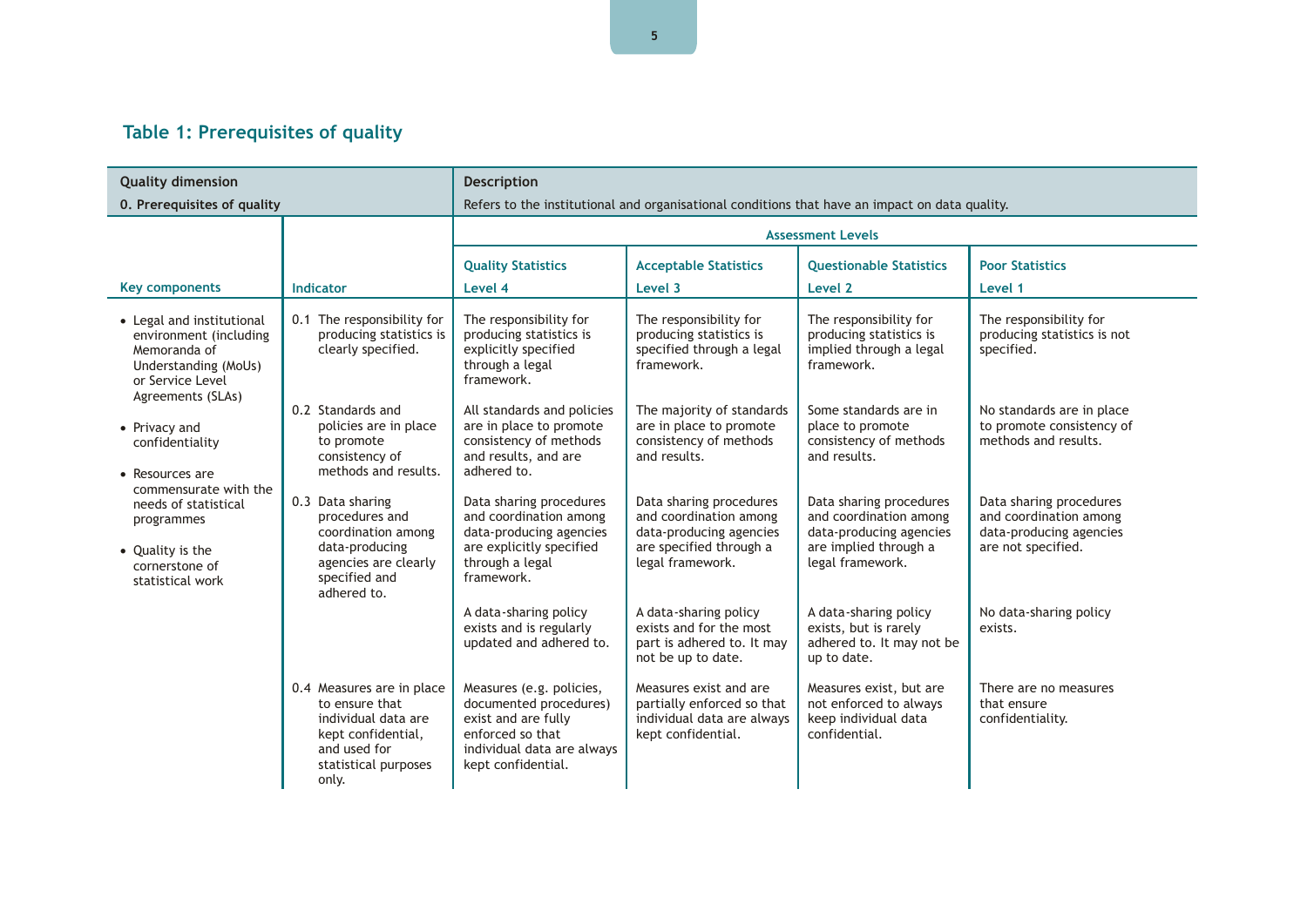# **Table 1: Prerequisites of quality (concluded)**

| <b>Quality dimension</b>                                                                                                                                                 |                                                                                                                                                    | <b>Description</b>                                                                                                                           |                                                                                        |                                                                                                |                                                                          |
|--------------------------------------------------------------------------------------------------------------------------------------------------------------------------|----------------------------------------------------------------------------------------------------------------------------------------------------|----------------------------------------------------------------------------------------------------------------------------------------------|----------------------------------------------------------------------------------------|------------------------------------------------------------------------------------------------|--------------------------------------------------------------------------|
| 0. Prerequisites of quality                                                                                                                                              |                                                                                                                                                    |                                                                                                                                              |                                                                                        | Refers to the institutional and organisational conditions that have an impact on data quality. |                                                                          |
|                                                                                                                                                                          |                                                                                                                                                    |                                                                                                                                              |                                                                                        | <b>Assessment Levels</b>                                                                       |                                                                          |
|                                                                                                                                                                          |                                                                                                                                                    | <b>Quality Statistics</b>                                                                                                                    | <b>Acceptable Statistics</b>                                                           | <b>Questionable Statistics</b>                                                                 | <b>Poor Statistics</b>                                                   |
| <b>Key components</b>                                                                                                                                                    | <b>Indicator</b>                                                                                                                                   | Level 4                                                                                                                                      | Level 3                                                                                | Level 2                                                                                        | Level 1                                                                  |
| • Legal and institutional<br>environment (including<br>Memoranda of<br>Understanding (MoUs)<br>or Service Level<br>Agreements (SLAs)<br>• Privacy and<br>confidentiality | 0.5 Resources are<br>commensurate with<br>the needs of<br>statistical<br>programmes<br>$\bullet$ Staff<br>• Facilities<br>• Computing<br>resources | All resources are<br>completely commensurate<br>with statistical<br>programmes.                                                              | Resources are partially<br>commensurate with<br>statistical programmes.                | Resources are<br>inadequately<br>commensurate with<br>statistical programmes.                  | Resources are not<br>commensurate with<br>statistical programmes.        |
| • Resources are<br>commensurate with the<br>needs of statistical<br>programmes<br>• Quality is the<br>cornerstone of<br>statistical work                                 | • Financing.<br>0.6 Measures to ensure<br>efficient use of the<br>above resources in<br>0.5 are implemented.                                       | Measures (e.g. project<br>plans and sign-off<br>documentation) to ensure<br>efficient use of resources<br>are systematically<br>implemented. | Measures to ensure<br>efficient use of resources<br>are often implemented.             | Measures to ensure<br>efficient use of resources<br>are seldom implemented.                    | Measures to ensure<br>efficient use of resources<br>are not implemented. |
|                                                                                                                                                                          | 0.7 Processes are in place<br>to focus on, monitor<br>and check quality.                                                                           | Processes are consistently<br>in place to focus on,<br>monitor and check<br>quality.                                                         | Processes are to some<br>extent in place to focus<br>on, monitor and check<br>quality. | Processes are seldom in<br>place to focus on, monitor<br>and check quality.                    | Processes are not in place<br>to focus on, monitor and<br>check quality. |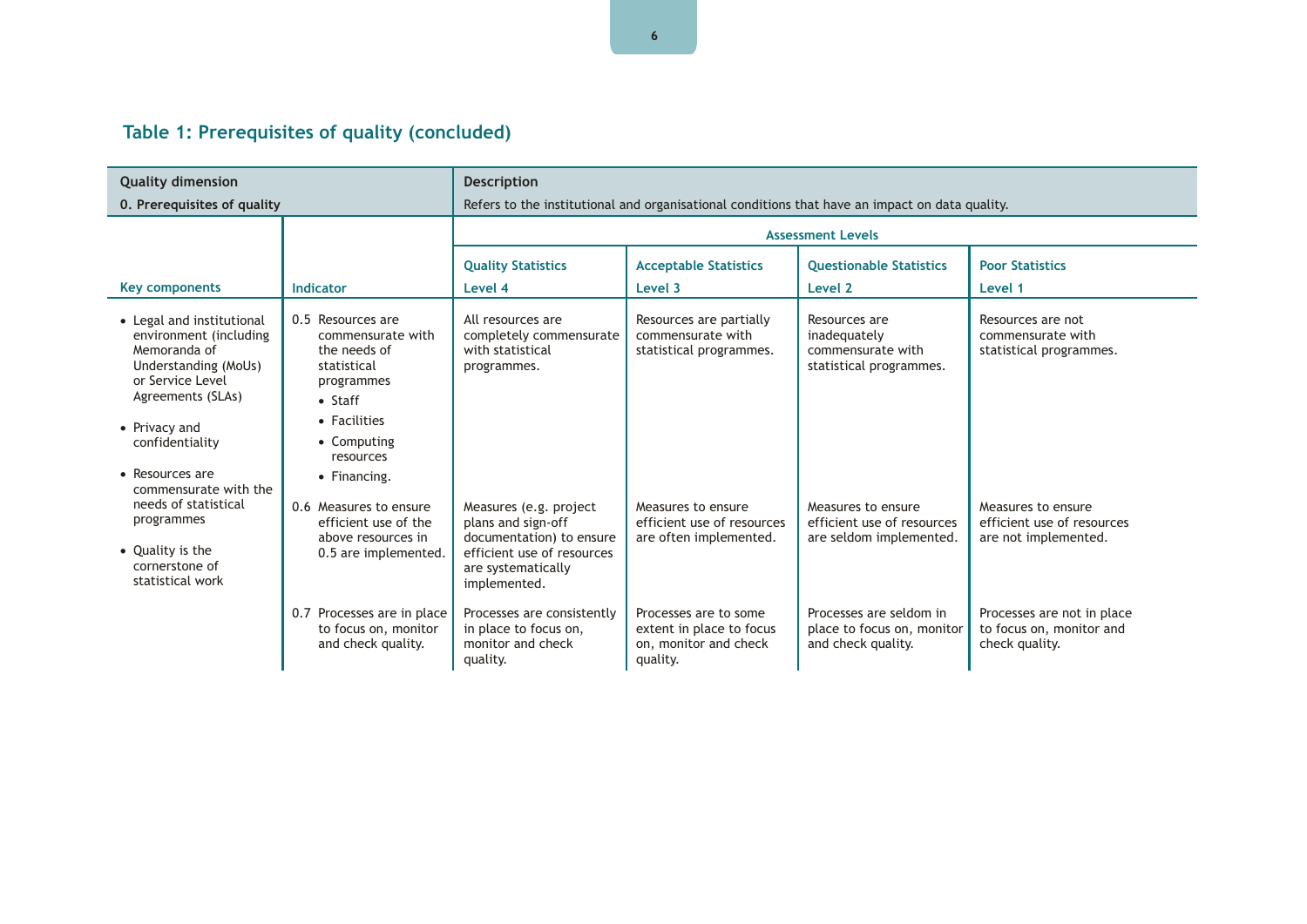## **Table 2: Relevance**

| <b>Quality dimension</b>                                                                                                                                                                                                                                                                  |                                                                                                                                                       | <b>Description</b>                                                                                                                                                                                                          |                                                                                                                                                       |                                                                                                                                                        |                                                                                        |  |  |
|-------------------------------------------------------------------------------------------------------------------------------------------------------------------------------------------------------------------------------------------------------------------------------------------|-------------------------------------------------------------------------------------------------------------------------------------------------------|-----------------------------------------------------------------------------------------------------------------------------------------------------------------------------------------------------------------------------|-------------------------------------------------------------------------------------------------------------------------------------------------------|--------------------------------------------------------------------------------------------------------------------------------------------------------|----------------------------------------------------------------------------------------|--|--|
| 1. Relevance                                                                                                                                                                                                                                                                              |                                                                                                                                                       | Relevance of statistical information reflects the degree to which the data meet the real needs of clients. It is<br>concerned with whether the available information sheds light on the issues of most importance to users. |                                                                                                                                                       |                                                                                                                                                        |                                                                                        |  |  |
|                                                                                                                                                                                                                                                                                           |                                                                                                                                                       |                                                                                                                                                                                                                             | <b>Assessment Levels</b>                                                                                                                              |                                                                                                                                                        |                                                                                        |  |  |
|                                                                                                                                                                                                                                                                                           |                                                                                                                                                       | <b>Quality Statistics</b>                                                                                                                                                                                                   | <b>Acceptable Statistics</b>                                                                                                                          | <b>Ouestionable Statistics</b>                                                                                                                         | <b>Poor Statistics</b>                                                                 |  |  |
| <b>Key components</b>                                                                                                                                                                                                                                                                     | <b>Indicator</b>                                                                                                                                      | Level 4                                                                                                                                                                                                                     | Level 3                                                                                                                                               | Level 2                                                                                                                                                | Level 1                                                                                |  |  |
| 1.1 Have both the internal<br>• Why do you need to<br>and external users of<br>conduct a survey or<br>the data been<br>collect data?<br>identified?<br>• Who are the users of the<br>statistics?<br>1.2 Is there a process to<br>• What are their known<br>identify user needs?<br>needs? | All users of the data have<br>been identified with their<br>most recent contact<br>details.                                                           | All users of the data have<br>been identified with some<br>of the contact details not<br>up to date.                                                                                                                        | Attempts have been made<br>to create a user list.                                                                                                     | No attempt has been made<br>to create a user list.                                                                                                     |                                                                                        |  |  |
|                                                                                                                                                                                                                                                                                           |                                                                                                                                                       | User needs are identified<br>as a matter of course.                                                                                                                                                                         | User needs are usually, but<br>not always, identified.                                                                                                | User needs are identified<br>on an ad hoc basis.                                                                                                       | No attempt is made to<br>identify user needs.                                          |  |  |
| • How well does the<br>output meet these<br>needs?                                                                                                                                                                                                                                        | 1.3 Are user needs and<br>the usage of statistical<br>information analysed?                                                                           | User needs and the usage<br>of statistical information<br>are always analysed.                                                                                                                                              | User needs and the usage<br>of statistical information<br>are often analysed.                                                                         | User needs and the usage<br>of statistical information<br>are seldom analysed.                                                                         | There is no effective<br>interaction with users.                                       |  |  |
| • Are user needs<br>monitored and fed back<br>into the design process?                                                                                                                                                                                                                    | 1.4 Changes made as a<br>result of user needs<br>assessments.                                                                                         | The results of the<br>assessment are always<br>built into the corporate<br>processes and influence<br>decisions on the design of<br>the survey/series.                                                                      | The results of the<br>assessment are often built<br>into the corporate<br>processes and influence<br>decisions on the design of<br>the survey/series. | The results of the<br>assessment are seldom<br>built into the corporate<br>processes and influence<br>decisions on the design of<br>the survey/series. | No action taken to<br>incorporate the results of<br>assessments.                       |  |  |
|                                                                                                                                                                                                                                                                                           | 1.5 Is there a process to<br>determine the<br>satisfaction of users?                                                                                  | User satisfaction is<br>measured and to a large<br>extent has made an impact<br>on the output.                                                                                                                              | User satisfaction is<br>measured and to some<br>extent has made an impact<br>on the output.                                                           | User satisfaction is<br>measured but has made<br>no impact on the output.                                                                              | User satisfaction is not<br>measured.                                                  |  |  |
|                                                                                                                                                                                                                                                                                           | 1.6 To what extent are<br>the primary data (e.g.<br>administrative data<br>and other data)<br>appropriate for the<br>statistical product<br>produced? | The primary data are fully<br>aligned to the statistical<br>product released.                                                                                                                                               | The primary data are<br>mostly aligned to the<br>statistical product<br>released.                                                                     | The primary data have<br>limited relevance to the<br>statistical product<br>released.                                                                  | The primary data are not<br>at all relevant to the<br>statistical product<br>released. |  |  |
|                                                                                                                                                                                                                                                                                           | 1.7 Were special requests<br>for estimates of<br>statistical<br>characteristics met?                                                                  | All special requests were<br>met.                                                                                                                                                                                           | Some special requests<br>were met.                                                                                                                    | The majority of special<br>requests were not<br>considered.                                                                                            | No special requests were<br>met.                                                       |  |  |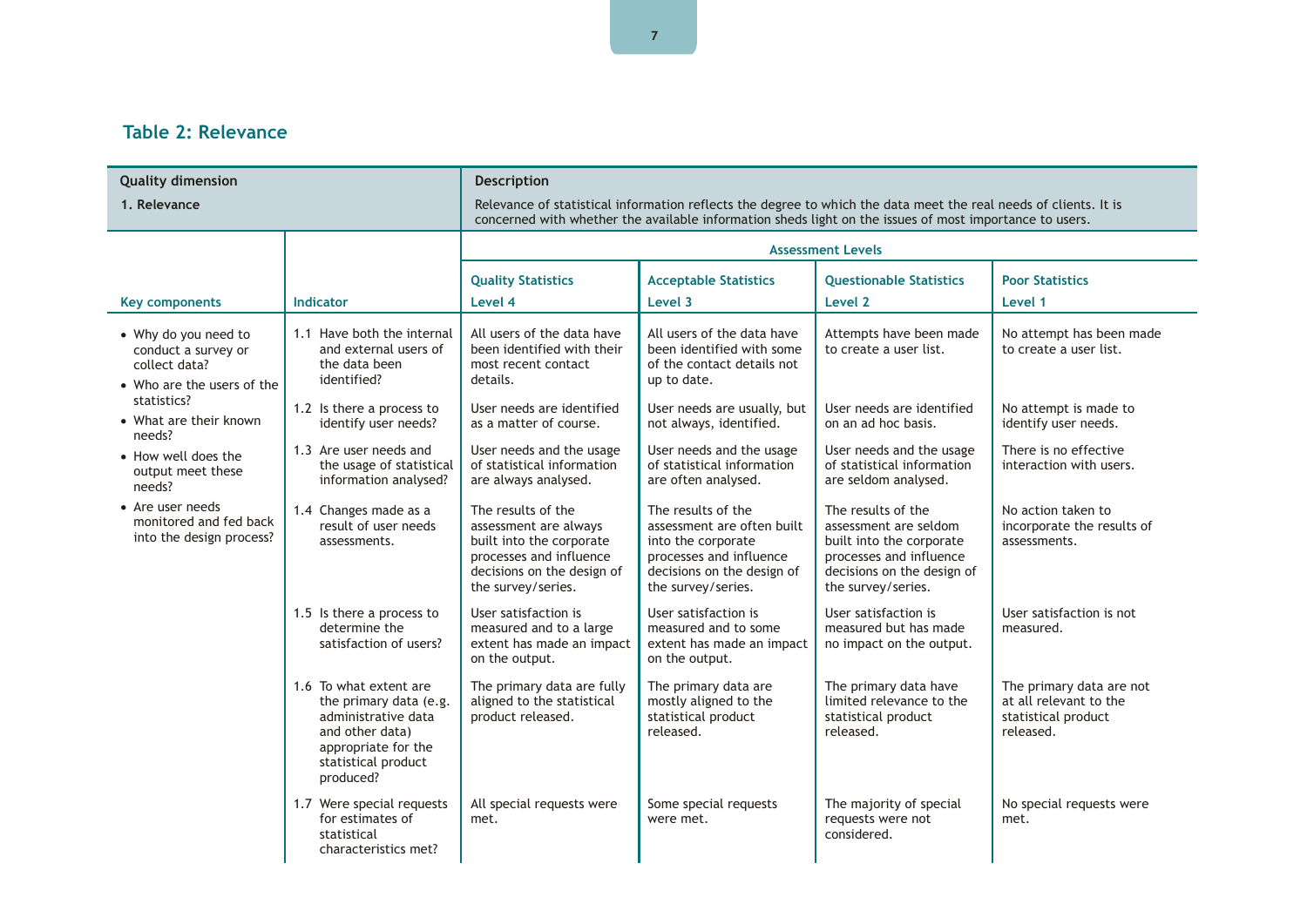# **Table 3: Accuracy**

| <b>Quality dimension</b>                                                                                                                                                                                                                                                                                                                                                                                                                                                                                                                                                                                                                                                                           |                                                                                                                                                                                                                                                                                                                                                                                                                                                                                                                                                                                                                   | Description                                                                                                                                                                                                                                                                                    |                                                                                                                                                                                                                                                        |                                                                                                                                                                                                                                   |                                                                                    |
|----------------------------------------------------------------------------------------------------------------------------------------------------------------------------------------------------------------------------------------------------------------------------------------------------------------------------------------------------------------------------------------------------------------------------------------------------------------------------------------------------------------------------------------------------------------------------------------------------------------------------------------------------------------------------------------------------|-------------------------------------------------------------------------------------------------------------------------------------------------------------------------------------------------------------------------------------------------------------------------------------------------------------------------------------------------------------------------------------------------------------------------------------------------------------------------------------------------------------------------------------------------------------------------------------------------------------------|------------------------------------------------------------------------------------------------------------------------------------------------------------------------------------------------------------------------------------------------------------------------------------------------|--------------------------------------------------------------------------------------------------------------------------------------------------------------------------------------------------------------------------------------------------------|-----------------------------------------------------------------------------------------------------------------------------------------------------------------------------------------------------------------------------------|------------------------------------------------------------------------------------|
| 2. Accuracy                                                                                                                                                                                                                                                                                                                                                                                                                                                                                                                                                                                                                                                                                        |                                                                                                                                                                                                                                                                                                                                                                                                                                                                                                                                                                                                                   | The accuracy of statistical information is the degree to which the output correctly describes the phenomena it<br>was designed to measure. Source data available provide an adequate basis to compile statistics.                                                                              |                                                                                                                                                                                                                                                        |                                                                                                                                                                                                                                   |                                                                                    |
|                                                                                                                                                                                                                                                                                                                                                                                                                                                                                                                                                                                                                                                                                                    |                                                                                                                                                                                                                                                                                                                                                                                                                                                                                                                                                                                                                   |                                                                                                                                                                                                                                                                                                | <b>Assessment Levels</b>                                                                                                                                                                                                                               |                                                                                                                                                                                                                                   |                                                                                    |
| <b>Key components</b>                                                                                                                                                                                                                                                                                                                                                                                                                                                                                                                                                                                                                                                                              | <b>Indicator</b>                                                                                                                                                                                                                                                                                                                                                                                                                                                                                                                                                                                                  | <b>Quality Statistics</b><br>Level 4                                                                                                                                                                                                                                                           | <b>Acceptable Statistics</b><br>Level 3                                                                                                                                                                                                                | <b>Questionable Statistics</b><br>Level 2                                                                                                                                                                                         | <b>Poor Statistics</b><br>Level 1                                                  |
| • Assessment of sampling<br>errors where sampling<br>was used<br>• Assessment of coverage of<br>data collection in<br>comparison to the target<br>population<br>• Assessment of response<br>rates and estimates of the<br>impact of imputation<br>• Assessment of non-<br>sampling errors and any<br>other serious accuracy or<br>consistency problems with<br>the survey results<br>• Data capture errors<br>• Source data available<br>provide an adequate basis<br>to compile statistics.(e.g.<br>administrative records)<br>• Source data reasonably<br>approximate the<br>definitions, scope,<br>classifications, valuation,<br>and time of recording<br>required<br>• Source data are timely | 2.1 Measures of sampling<br>errors for key variables<br>are calculated. Amongst<br>others these are:<br>• Standard error<br>• Coefficient of<br>variation (CV)<br>• Confidence interval<br>(CI)<br>• Mean square error<br>$(MSE)$ .<br>2.2 Measures of non-sampling<br>errors are calculated.<br>viz.:<br>• Frame coverage errors<br>- under-coverage errors<br>- over-coverage errors<br>• Duplication in the<br>frame/register used to<br>conduct a survey<br>• The number of<br>Statistical units out of<br>scope (i.e. number of<br>ineligible units)<br>• Misclassification errors<br>• Systematic errors to | Sampling errors are<br>calculated for the main<br>variables and are available<br>for the other variables on<br>request, and fall within<br>acceptable standards.<br>Non-sampling errors are<br>extensively described<br>and analysed, and the<br>measures fall within<br>acceptable standards. | Sampling errors are<br>calculated and made<br>available for the main<br>variables, and fall within<br>acceptable standards.<br>Non-sampling errors are<br>described and analysed,<br>and the measures are not<br>far off from acceptable<br>standards. | Sampling errors are<br>calculated but not made<br>available, and fall outside<br>the acceptable standards.<br>Non-sampling errors are<br>described and analysed,<br>and the measures are far<br>off from acceptable<br>standards. | No sampling errors are<br>calculated.<br>Non-sampling errors are<br>not described. |
|                                                                                                                                                                                                                                                                                                                                                                                                                                                                                                                                                                                                                                                                                                    | determine the extent<br>of bias introduced for<br>both administrative<br>records and surveys.                                                                                                                                                                                                                                                                                                                                                                                                                                                                                                                     |                                                                                                                                                                                                                                                                                                |                                                                                                                                                                                                                                                        |                                                                                                                                                                                                                                   |                                                                                    |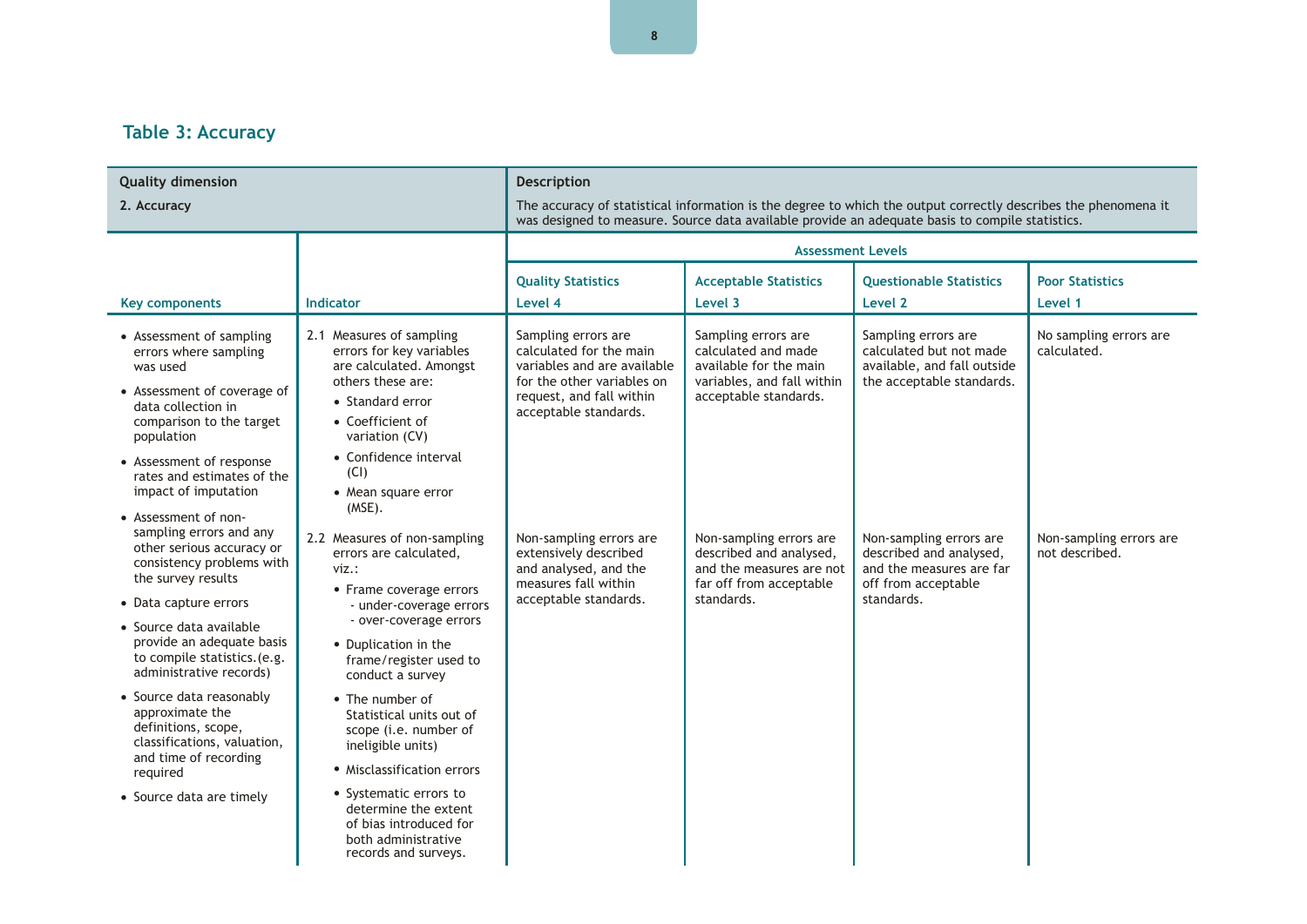# **Table 3: Accuracy (continued)**

| <b>Quality dimension</b>                                                                                                                                                                                                                                                                                                                                                                                                                                                                                                                                                                                                                                               |                                                                                                                                                                                                                                                                                                                                                                                                                                                                                                                                                                           | Description                                                                                                                                                                                                       |                                                                                                                            |                                                                                                                  |                                                                                                  |  |
|------------------------------------------------------------------------------------------------------------------------------------------------------------------------------------------------------------------------------------------------------------------------------------------------------------------------------------------------------------------------------------------------------------------------------------------------------------------------------------------------------------------------------------------------------------------------------------------------------------------------------------------------------------------------|---------------------------------------------------------------------------------------------------------------------------------------------------------------------------------------------------------------------------------------------------------------------------------------------------------------------------------------------------------------------------------------------------------------------------------------------------------------------------------------------------------------------------------------------------------------------------|-------------------------------------------------------------------------------------------------------------------------------------------------------------------------------------------------------------------|----------------------------------------------------------------------------------------------------------------------------|------------------------------------------------------------------------------------------------------------------|--------------------------------------------------------------------------------------------------|--|
| 2. Accuracy                                                                                                                                                                                                                                                                                                                                                                                                                                                                                                                                                                                                                                                            |                                                                                                                                                                                                                                                                                                                                                                                                                                                                                                                                                                           | The accuracy of statistical information is the degree to which the output correctly describes the phenomena it<br>was designed to measure. Source data available provide an adequate basis to compile statistics. |                                                                                                                            |                                                                                                                  |                                                                                                  |  |
|                                                                                                                                                                                                                                                                                                                                                                                                                                                                                                                                                                                                                                                                        |                                                                                                                                                                                                                                                                                                                                                                                                                                                                                                                                                                           |                                                                                                                                                                                                                   |                                                                                                                            | <b>Assessment Levels</b>                                                                                         |                                                                                                  |  |
|                                                                                                                                                                                                                                                                                                                                                                                                                                                                                                                                                                                                                                                                        |                                                                                                                                                                                                                                                                                                                                                                                                                                                                                                                                                                           | <b>Quality Statistics</b>                                                                                                                                                                                         | <b>Acceptable Statistics</b>                                                                                               | <b>Ouestionable Statistics</b>                                                                                   | <b>Poor Statistics</b>                                                                           |  |
| <b>Key components</b>                                                                                                                                                                                                                                                                                                                                                                                                                                                                                                                                                                                                                                                  | Indicator                                                                                                                                                                                                                                                                                                                                                                                                                                                                                                                                                                 | Level 4                                                                                                                                                                                                           | Level 3                                                                                                                    | Level 2                                                                                                          | Level 1                                                                                          |  |
| • Assessment of sampling<br>errors where sampling<br>was used<br>• Assessment of coverage of<br>data collection in<br>comparison to the target<br>population<br>• Assessment of response<br>rates and estimates of the<br>impact of imputation<br>• Assessment of non-<br>sampling errors and any<br>other serious accuracy or<br>consistency problems with<br>the survey results<br>• Data capture errors<br>• Source data available<br>provide an adequate basis<br>to compile statistics.(e.g.<br>administrative records)<br>• Source data reasonably<br>approximate the<br>definitions, scope,<br>classifications, valuation,<br>and time of recording<br>required | • Measurement errors<br>- questionnaire effects<br>- data collection mode<br>effects<br>- interviewer effects<br>- respondent effects<br>• Processing errors<br>- data entry errors rates<br>- coding errors<br>- editing failure rates<br>- imputation rates<br>• Model assumption<br>errors<br>• Non-response errors<br>-overall response rate<br>- item response rates<br>- unit non-response<br>(e.g. weighted and<br>unweighted response<br>rates)<br>2.3 Data from the primary<br>source have been quality<br>assessed<br>• Coverage<br>• Timeliness<br>• Coherence | Quality declaration is<br>attached and shows that<br>data comply with<br>acceptable standards.                                                                                                                    | Quality declaration is<br>attached and shows that<br>the deficiencies in the<br>data do not invalidate<br>use of the data. | Quality declaration is<br>attached and shows that<br>data deviate significantly<br>from acceptable<br>standards. | Quality declaration is not<br>attached.                                                          |  |
| • Source data are timely                                                                                                                                                                                                                                                                                                                                                                                                                                                                                                                                                                                                                                               | 2.4 Does an agreement for<br>relevant deadlines for<br>transfer of data from the<br>primary source exist and<br>are they adhered to?                                                                                                                                                                                                                                                                                                                                                                                                                                      | Measures (agreements,<br>documented procedures)<br>exist to ensure that<br>agreed deadlines are<br>adhered to.                                                                                                    | Measures exist to ensure<br>adherence to agreed<br>deadlines but there are<br>minor discrepancies<br>regarding adherence.  | Deadlines for reporting<br>exist with no follow-up<br>procedures to ensure the<br>timely receipt of data.        | No deadlines for<br>reporting and no<br>procedures to ensure<br>timely receipt of data<br>exist. |  |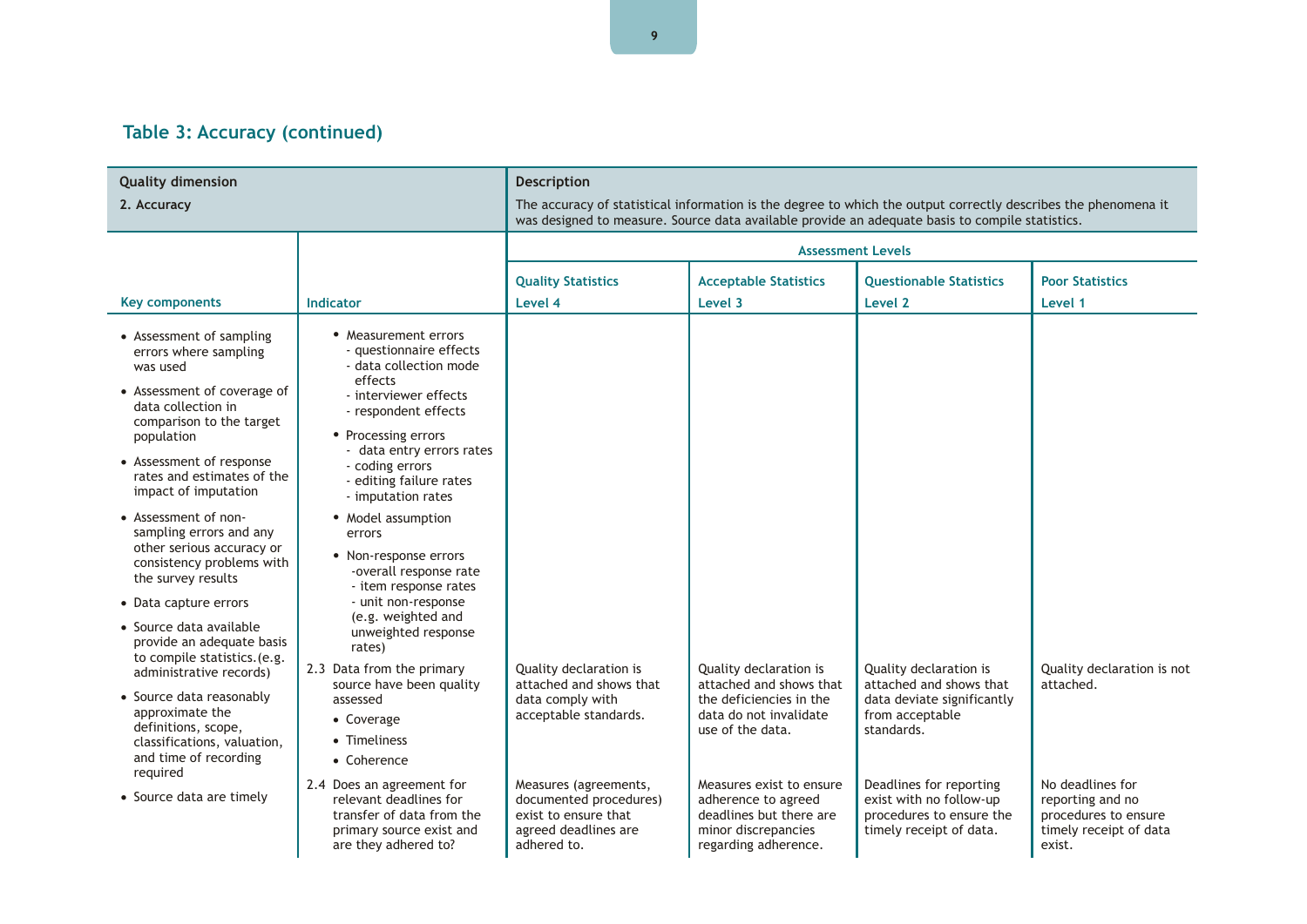# **Table 3: Accuracy (continued)**

| <b>Quality dimension</b>                                                                                                                                           |                                                                 | Description                                                                                                                                                                                                       |                                                                                                                                 |                                                                                                                               |                                                   |
|--------------------------------------------------------------------------------------------------------------------------------------------------------------------|-----------------------------------------------------------------|-------------------------------------------------------------------------------------------------------------------------------------------------------------------------------------------------------------------|---------------------------------------------------------------------------------------------------------------------------------|-------------------------------------------------------------------------------------------------------------------------------|---------------------------------------------------|
| 2. Accuracy                                                                                                                                                        |                                                                 | The accuracy of statistical information is the degree to which the output correctly describes the phenomena it<br>was designed to measure. Source data available provide an adequate basis to compile statistics. |                                                                                                                                 |                                                                                                                               |                                                   |
|                                                                                                                                                                    |                                                                 |                                                                                                                                                                                                                   |                                                                                                                                 | <b>Assessment Levels</b>                                                                                                      |                                                   |
|                                                                                                                                                                    |                                                                 | <b>Quality Statistics</b>                                                                                                                                                                                         | <b>Acceptable Statistics</b>                                                                                                    | <b>Questionable Statistics</b>                                                                                                | <b>Poor Statistics</b>                            |
| <b>Key components</b>                                                                                                                                              | <b>Indicator</b>                                                | Level 4                                                                                                                                                                                                           | Level 3                                                                                                                         | Level 2                                                                                                                       | Level 1                                           |
| • Assessment of sampling<br>errors where sampling<br>was used<br>• Assessment of coverage of<br>data collection in<br>comparison to the target<br>population       | 2.5 Register / frame<br>maintenance procedures<br>are adequate. | Maintenance and update<br>procedures of<br>register/frame are<br>adequate, thoroughly<br>documented and<br>performed on a regular<br>basis.                                                                       | Maintenance and update<br>procedures are adequate<br>and performed on a<br>regular basis, but are not<br>thoroughly documented. | Maintenance and update<br>procedures are inadequate<br>and are performed on an<br>ad hoc basis. Some<br>documentation exists. | No maintenance and<br>update procedures exist.    |
| • Assessment of response<br>rates and estimates of the<br>impact of imputation                                                                                     | • Updates                                                       | Updates are typically live<br>and are registered on the<br>occurrence of the event.                                                                                                                               | Updates are typically<br>after the event, but<br>occur at regular<br>intervals.                                                 | Updates are typically after<br>the event, but occur on an<br>ad hoc basis.                                                    | No maintenance and<br>update procedures exist.    |
| • Assessment of non-<br>sampling errors and any<br>other serious accuracy or<br>consistency problems with<br>the survey results<br>• Data capture errors           | • Quality assurance                                             | A regular follow-up survey<br>is conducted based on a<br>sample drawn from the<br>administrative records and<br>matches the frequency of                                                                          | A follow-up survey is<br>conducted but is<br>inadequate given the<br>frequency of the release.                                  | The follow-up survey is<br>conducted on an ad hoc<br>basis                                                                    | No follow-up survey is<br>conducted.              |
| • Source data available<br>provide an adequate basis<br>to compile statistics. (e.g.<br>administrative records)                                                    | • Data audit                                                    | the release.<br>An analysis of alternate<br>data source/s is conducted<br>to determine the                                                                                                                        | An analysis of alternate<br>data sources is done on a<br>regular basis but is                                                   | An analysis of alternate<br>data sources is done on an<br>ad hoc basis                                                        | No analysis of alternate<br>data sources is done. |
| • Source data reasonably<br>approximate the<br>definitions, scope,<br>classifications, valuation,<br>and time of recording<br>required<br>• Source data are timely |                                                                 | • cause,<br>$\bullet$ extent and<br>• type of errors<br>in the administrative<br>record system / frame and<br>matches the frequency of<br>the release.                                                            | inadequate given the<br>frequency of the release.                                                                               |                                                                                                                               |                                                   |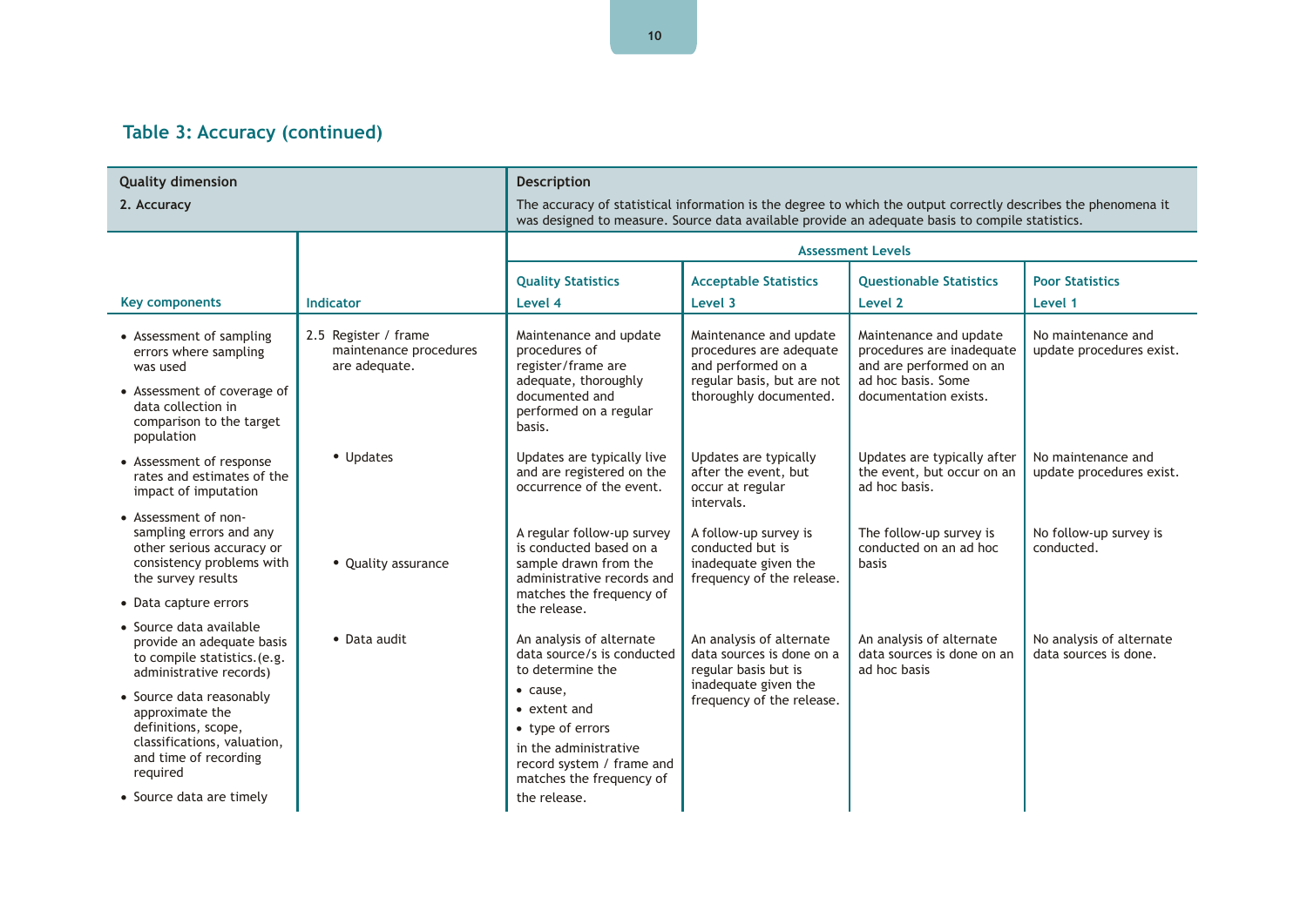# **Table 3: Accuracy (concluded)**

| <b>Quality dimension</b>                                                                                                                                                                                                                                                                                                                                                                                                                                                                                                                                                                                                                                               |                                                                                                                                                                                                                                                                                                                                                                                                                                                                                                                                   | <b>Description</b>                                                                                                                                                                                                |                                                                                                                                                                                                                                                               |                                                                                                                                                                                                                                                  |                                                                                                                                                                                                             |
|------------------------------------------------------------------------------------------------------------------------------------------------------------------------------------------------------------------------------------------------------------------------------------------------------------------------------------------------------------------------------------------------------------------------------------------------------------------------------------------------------------------------------------------------------------------------------------------------------------------------------------------------------------------------|-----------------------------------------------------------------------------------------------------------------------------------------------------------------------------------------------------------------------------------------------------------------------------------------------------------------------------------------------------------------------------------------------------------------------------------------------------------------------------------------------------------------------------------|-------------------------------------------------------------------------------------------------------------------------------------------------------------------------------------------------------------------|---------------------------------------------------------------------------------------------------------------------------------------------------------------------------------------------------------------------------------------------------------------|--------------------------------------------------------------------------------------------------------------------------------------------------------------------------------------------------------------------------------------------------|-------------------------------------------------------------------------------------------------------------------------------------------------------------------------------------------------------------|
| 2. Accuracy                                                                                                                                                                                                                                                                                                                                                                                                                                                                                                                                                                                                                                                            |                                                                                                                                                                                                                                                                                                                                                                                                                                                                                                                                   | The accuracy of statistical information is the degree to which the output correctly describes the phenomena it<br>was designed to measure. Source data available provide an adequate basis to compile statistics. |                                                                                                                                                                                                                                                               |                                                                                                                                                                                                                                                  |                                                                                                                                                                                                             |
|                                                                                                                                                                                                                                                                                                                                                                                                                                                                                                                                                                                                                                                                        |                                                                                                                                                                                                                                                                                                                                                                                                                                                                                                                                   |                                                                                                                                                                                                                   |                                                                                                                                                                                                                                                               | <b>Assessment Levels</b>                                                                                                                                                                                                                         |                                                                                                                                                                                                             |
| <b>Key components</b>                                                                                                                                                                                                                                                                                                                                                                                                                                                                                                                                                                                                                                                  | <b>Indicator</b>                                                                                                                                                                                                                                                                                                                                                                                                                                                                                                                  | <b>Quality Statistics</b><br>Level 4                                                                                                                                                                              | <b>Acceptable Statistics</b><br>Level 3                                                                                                                                                                                                                       | <b>Questionable Statistics</b><br>Level 2                                                                                                                                                                                                        | <b>Poor Statistics</b><br>Level 1                                                                                                                                                                           |
| • Assessment of sampling<br>errors where sampling<br>was used<br>• Assessment of coverage of<br>data collection in<br>comparison to the target<br>population<br>• Assessment of response<br>rates and estimates of the<br>impact of imputation<br>• Assessment of non-<br>sampling errors and any<br>other serious accuracy or<br>consistency problems with<br>the survey results<br>• Data capture errors<br>• Source data available<br>provide an adequate basis<br>to compile statistics.(e.g.<br>administrative records)<br>• Source data reasonably<br>approximate the<br>definitions, scope,<br>classifications, valuation,<br>and time of recording<br>required | 2.6 Are data collection<br>systems sufficiently open<br>and flexible to cater for<br>new developments (e.g.,<br>changes in definitions,<br>classifications, etc.)?<br>2.7 Description of record-<br>matching methods and<br>techniques used on the<br>administrative data<br>sources.<br>• Match rate as a<br>percentage of total<br>records<br>• Measure of false<br>negative matches<br>(same unit but<br>match was missed)<br>• Measure of false<br>positive matches<br>(record matched<br>but relate to<br>separate entities) | Data collection<br>programmes are<br>sufficiently robust, with<br>changes causing minimal<br>impact on systems.<br>Manual and electronic<br>techniques used for<br>matching records are<br>thoroughly documented. | Data collection<br>programmes are<br>sufficiently robust, with<br>changes causing<br>significant impact on<br>systems.<br>Although incomplete,<br>a high degree of<br>documentation exists on<br>manual and electronic<br>record-matching<br>techniques used. | Although the data<br>collection programmes are<br>weak, the changes would<br>result in significant system<br>changes (not a major<br>overhaul).<br>Some documentation<br>exists on manual and<br>electronic record-<br>matching techniques used. | Data collection<br>programmes are weak,<br>with changes requiring an<br>overhaul of the entire<br>system.<br>Manual and electronic<br>techniques used for<br>matching records are not<br>documented at all. |
| • Source data are timely                                                                                                                                                                                                                                                                                                                                                                                                                                                                                                                                                                                                                                               |                                                                                                                                                                                                                                                                                                                                                                                                                                                                                                                                   |                                                                                                                                                                                                                   |                                                                                                                                                                                                                                                               |                                                                                                                                                                                                                                                  |                                                                                                                                                                                                             |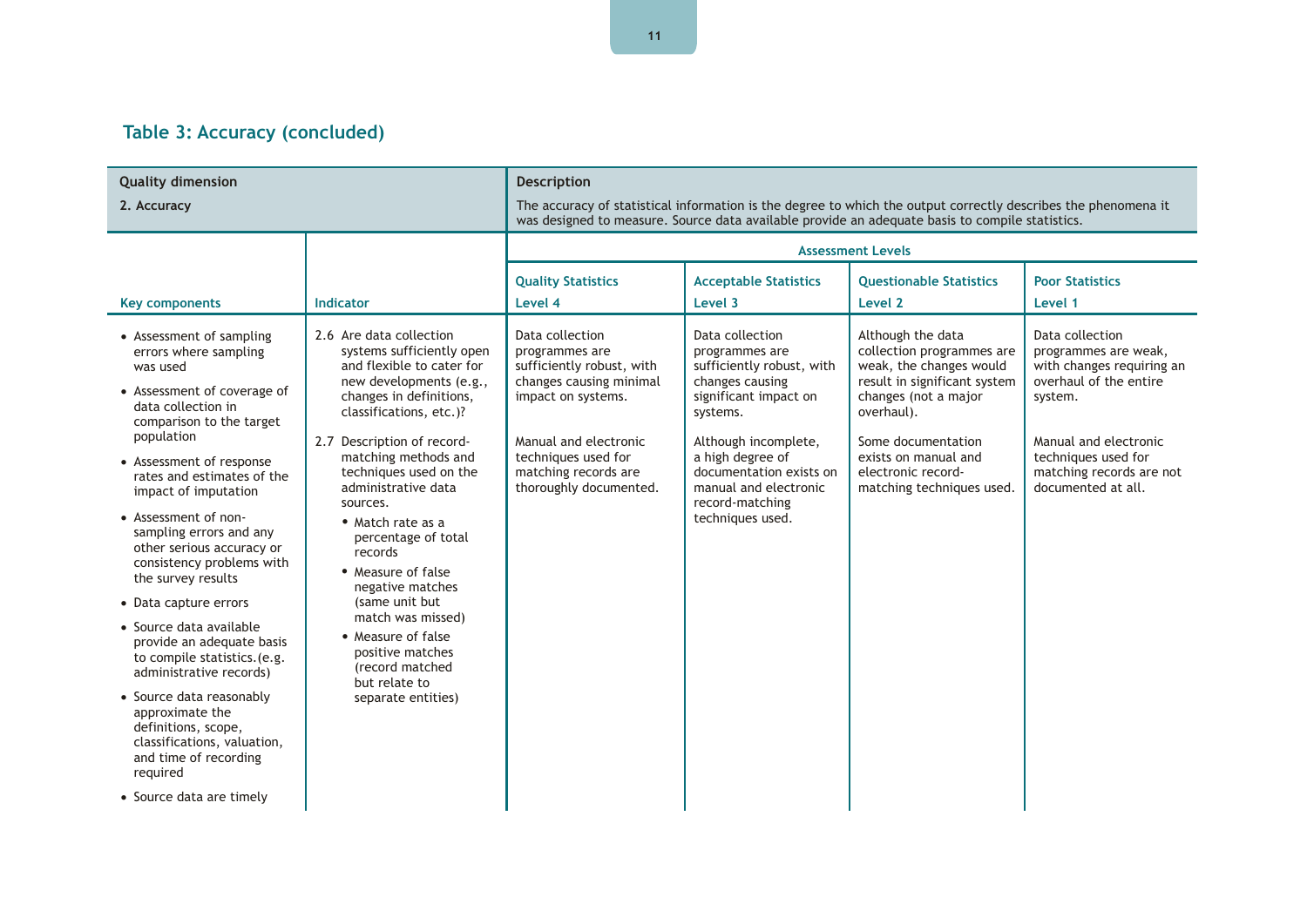## **Table 4: Timeliness**

| <b>Quality dimension</b>                                                                           |                                                                                                                                                                                                   | <b>Description</b>                                                                                                                                                                                                                                                                                    |                                                                                                                        |                                                                                                   |                                                                                                 |  |
|----------------------------------------------------------------------------------------------------|---------------------------------------------------------------------------------------------------------------------------------------------------------------------------------------------------|-------------------------------------------------------------------------------------------------------------------------------------------------------------------------------------------------------------------------------------------------------------------------------------------------------|------------------------------------------------------------------------------------------------------------------------|---------------------------------------------------------------------------------------------------|-------------------------------------------------------------------------------------------------|--|
| 3. Timeliness                                                                                      |                                                                                                                                                                                                   | Timeliness of statistical information refers to the delay between the reference point to which the information<br>pertains, and the date on which the information becomes available as well as across the activities within the<br>statistical value chain. Frequency of data collection and release. |                                                                                                                        |                                                                                                   |                                                                                                 |  |
|                                                                                                    |                                                                                                                                                                                                   |                                                                                                                                                                                                                                                                                                       |                                                                                                                        | <b>Assessment Levels</b>                                                                          |                                                                                                 |  |
| <b>Key components</b>                                                                              | <b>Indicator</b>                                                                                                                                                                                  | <b>Quality Statistics</b><br>Level 4                                                                                                                                                                                                                                                                  | <b>Acceptable Statistics</b><br>Level 3                                                                                | <b>Ouestionable Statistics</b><br>Level 2                                                         | <b>Poor Statistics</b><br>Level 1                                                               |  |
| • Production time (for the<br>entire survey)<br>• Frequency of release<br>• Punctuality of release | 3.1 Average time between<br>the end of reference<br>period and the date of<br>the first results.                                                                                                  | Preliminary results are<br>released within the<br>recommended timeframes<br>as specified in the<br>relevant standards and<br>good practices.                                                                                                                                                          | Preliminary results<br>released approach the<br>relevant standards and<br>good practices.                              | Preliminary results<br>released lag behind<br>relevant standards and<br>good practices.           | Preliminary results<br>released lag far behind<br>the relevant standards<br>and good practices. |  |
|                                                                                                    | 3.2 Average time between<br>the end of reference<br>period and the date of<br>the final results.                                                                                                  | Final results are released<br>within the recommended<br>timeframes as specified in<br>the relevant standards and<br>good practices.                                                                                                                                                                   | Final results released<br>approach the relevant<br>standards and good<br>practices.                                    | Final results released lag<br>behind relevant standards<br>and good practices.                    | Final results released lag<br>far behind the relevant<br>standards and good<br>practices.       |  |
|                                                                                                    | 3.3 Production activities<br>within the statistical<br>value chain are within<br>the planned timelines,<br>viz.:<br>• Data collection<br>• Data processing<br>• Data analysis<br>• Dissemination. | All elements within the<br>statistical value chain are<br>within the planned<br>timelines.                                                                                                                                                                                                            | Some elements within<br>the statistical value<br>chain are within the<br>planned timelines.                            | Few elements within the<br>statistical value chain are<br>within the planned<br>timelines.        | All elements within the<br>statistical value chain are<br>not within the planned<br>timelines.  |  |
|                                                                                                    | 3.4 Report on the<br>frequency of release.                                                                                                                                                        | The standards and<br>guidelines for the<br>frequency of release exist<br>and are adhered to.                                                                                                                                                                                                          | The standards and<br>guidelines for the<br>frequency of release<br>exist, but only some are<br>adhered to.             | The standards and<br>guidelines for the<br>frequency of release exist,<br>but are not adhered to. | No standards and<br>guidelines exist for the<br>frequency of release.                           |  |
|                                                                                                    | 3.5 Punctuality of time<br>schedule for publication.                                                                                                                                              | Statistical outputs<br>released are always within<br>the relevant standards and<br>good practices, e.g. see<br>GDDS and SDDS as a<br>standard.                                                                                                                                                        | <b>Statistical outputs</b><br>released are most of the<br>time within the relevant<br>standards and good<br>practices. | Statistical outputs lag<br>behind the relevant<br>standards and good<br>practices.                | Statistical outputs lag far<br>behind the relevant<br>standards and good<br>practices.          |  |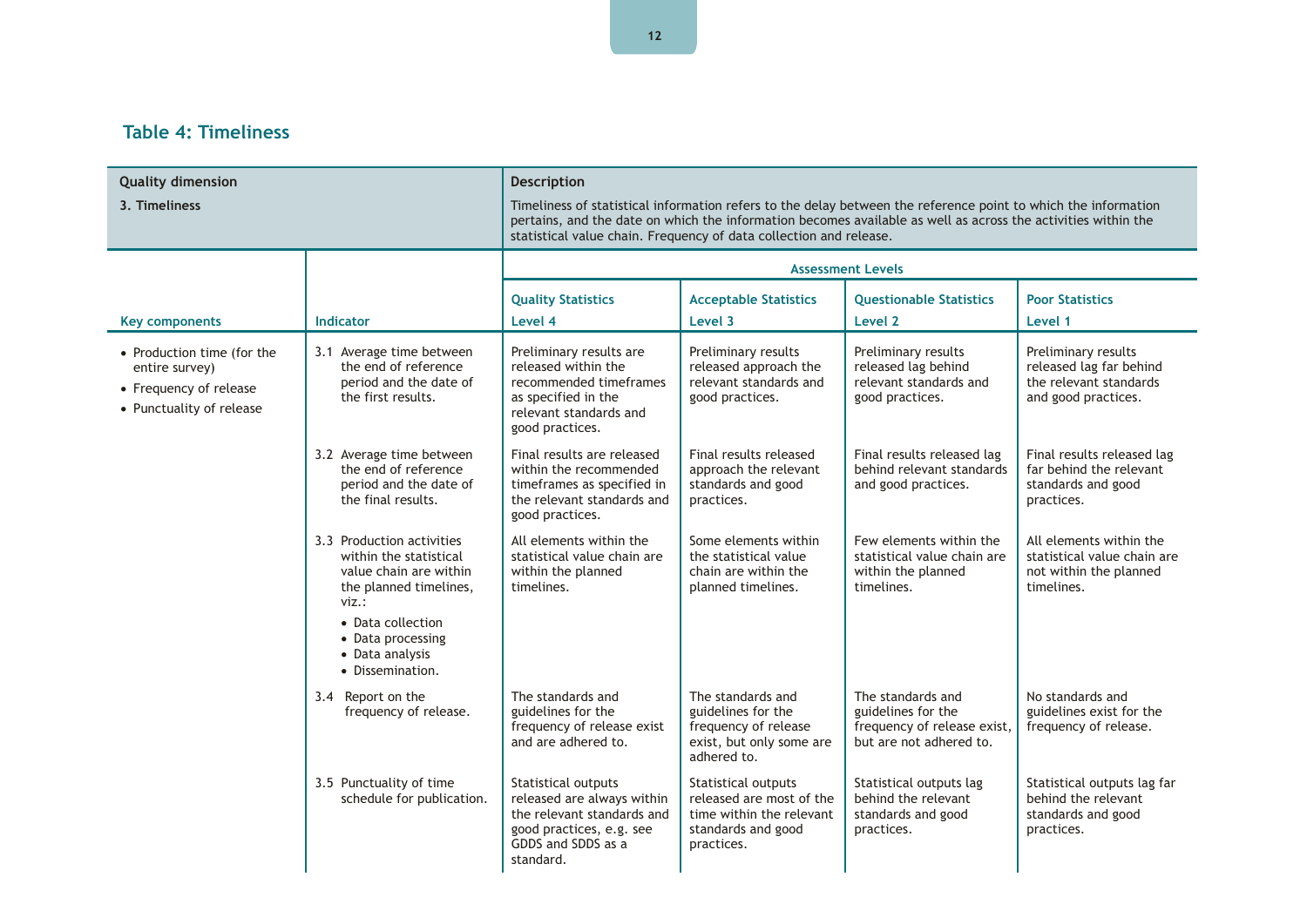# **Table 5: Accessibility**

| <b>Quality dimension</b>                                                                                                                                                                                                                                       |                                                                                                                               | <b>Description</b>                                                                                                                                                                                                                                                                                                                                                                                         |                                                                                                                                                                                              |                                                                                                                                                     |                                                                                              |
|----------------------------------------------------------------------------------------------------------------------------------------------------------------------------------------------------------------------------------------------------------------|-------------------------------------------------------------------------------------------------------------------------------|------------------------------------------------------------------------------------------------------------------------------------------------------------------------------------------------------------------------------------------------------------------------------------------------------------------------------------------------------------------------------------------------------------|----------------------------------------------------------------------------------------------------------------------------------------------------------------------------------------------|-----------------------------------------------------------------------------------------------------------------------------------------------------|----------------------------------------------------------------------------------------------|
| 4. Accessibility                                                                                                                                                                                                                                               |                                                                                                                               | The accessibility of statistical information and metadata refers to the ease with which it can be obtained from<br>the agency. This includes the ease with which the existence of information can be ascertained, as well as the<br>suitability of the form or medium through which the information can be accessed. The cost of the information<br>may also be an aspect of accessibility for some users. |                                                                                                                                                                                              |                                                                                                                                                     |                                                                                              |
|                                                                                                                                                                                                                                                                |                                                                                                                               |                                                                                                                                                                                                                                                                                                                                                                                                            |                                                                                                                                                                                              | <b>Assessment Levels</b>                                                                                                                            |                                                                                              |
|                                                                                                                                                                                                                                                                |                                                                                                                               | <b>Quality Statistics</b>                                                                                                                                                                                                                                                                                                                                                                                  | <b>Acceptable Statistics</b>                                                                                                                                                                 | <b>Questionable Statistics</b>                                                                                                                      | <b>Poor Statistics</b>                                                                       |
| <b>Key components</b>                                                                                                                                                                                                                                          | Indicator                                                                                                                     | Level 4                                                                                                                                                                                                                                                                                                                                                                                                    | Level 3                                                                                                                                                                                      | Level 2                                                                                                                                             | Level 1                                                                                      |
| • Catalogue systems are<br>available in the organ of<br>state or statistical agency<br>• Delivery systems to access                                                                                                                                            | 4.1 Are data and<br>information available to<br>the public?                                                                   | All statistics disseminated<br>are available from a<br>publicly accessible<br>medium.                                                                                                                                                                                                                                                                                                                      | Most of the statistics<br>disseminated are<br>available from a publicly<br>accessible medium.                                                                                                | Few statistics<br>disseminated are available<br>from a publicly accessible<br>medium.                                                               | Statistics disseminated<br>are not available from a<br>publicly accessible<br>medium.        |
| information<br>4.2 Rules governing the<br>• Information and metadata<br>restricted availability of<br>coverage is adequate<br>administrative records<br>are well described and<br>• Measure of catalogue and<br>documented.<br>delivery systems<br>performance | All rules governing the<br>restricted availability of<br>administrative are well<br>described and<br>documented.              | Some of the rules are<br>defined and documented                                                                                                                                                                                                                                                                                                                                                            | Some of the rules are<br>defined and documented                                                                                                                                              | No rules are defined or<br>documented                                                                                                               |                                                                                              |
| • Presentation of statistics<br>in a meaningful way<br>• Means of sharing data<br>between stakeholders                                                                                                                                                         | 4.3 Legal arrangements are<br>in place to access<br>administrative records<br>via manual/automated/<br>electronic systems.    | Only those with whom<br>legal arrangements are in<br>place are able to access<br>administrative data via<br>manual/automated/<br>electronic systems                                                                                                                                                                                                                                                        | Administrative records<br>are made accessible to<br>those with whom legal<br>arrangements are not<br>officially in place, but<br>are pending via<br>manual/automated/<br>electronic systems. | Administrative records are<br>made accessible to those<br>without any legal<br>arrangements in place,<br>but discussions have been<br>entered into. | Administrative records<br>are made accessible<br>without any legal<br>arrangements in place. |
|                                                                                                                                                                                                                                                                | 4.4 Types of media/channels<br>used for sharing data<br>amongst stakeholders are<br>adequate and preserve<br>confidentiality. | Data are accessible<br>through a variety of<br>channels with mechanisms<br>that ensure<br>confidentiality.                                                                                                                                                                                                                                                                                                 | Data are accessible<br>through a variety of<br>channels though<br>loopholes exist that may<br>compromise<br>confidentiality.                                                                 | Limited channels exist for<br>stakeholders to access<br>data and no mechanisms<br>exist to ensure<br>confidentiality.                               | No channels exist for<br>stakeholders to access<br>data.                                     |
|                                                                                                                                                                                                                                                                | 4.5 Data is accessible in a<br>format beyond the<br>producing agency.                                                         | Data is accessible in a<br>variety of formats that<br>satisfies the requirements<br>of all users.                                                                                                                                                                                                                                                                                                          | Data is accessible in a<br>variety of formats that<br>satisfies the<br>requirements most users.                                                                                              | Data is accessible in a<br>variety of formats that<br>satisfies the requirements<br>of some users.                                                  | Data is accessible in a<br>format that only meets<br>the needs of the<br>producing agency.   |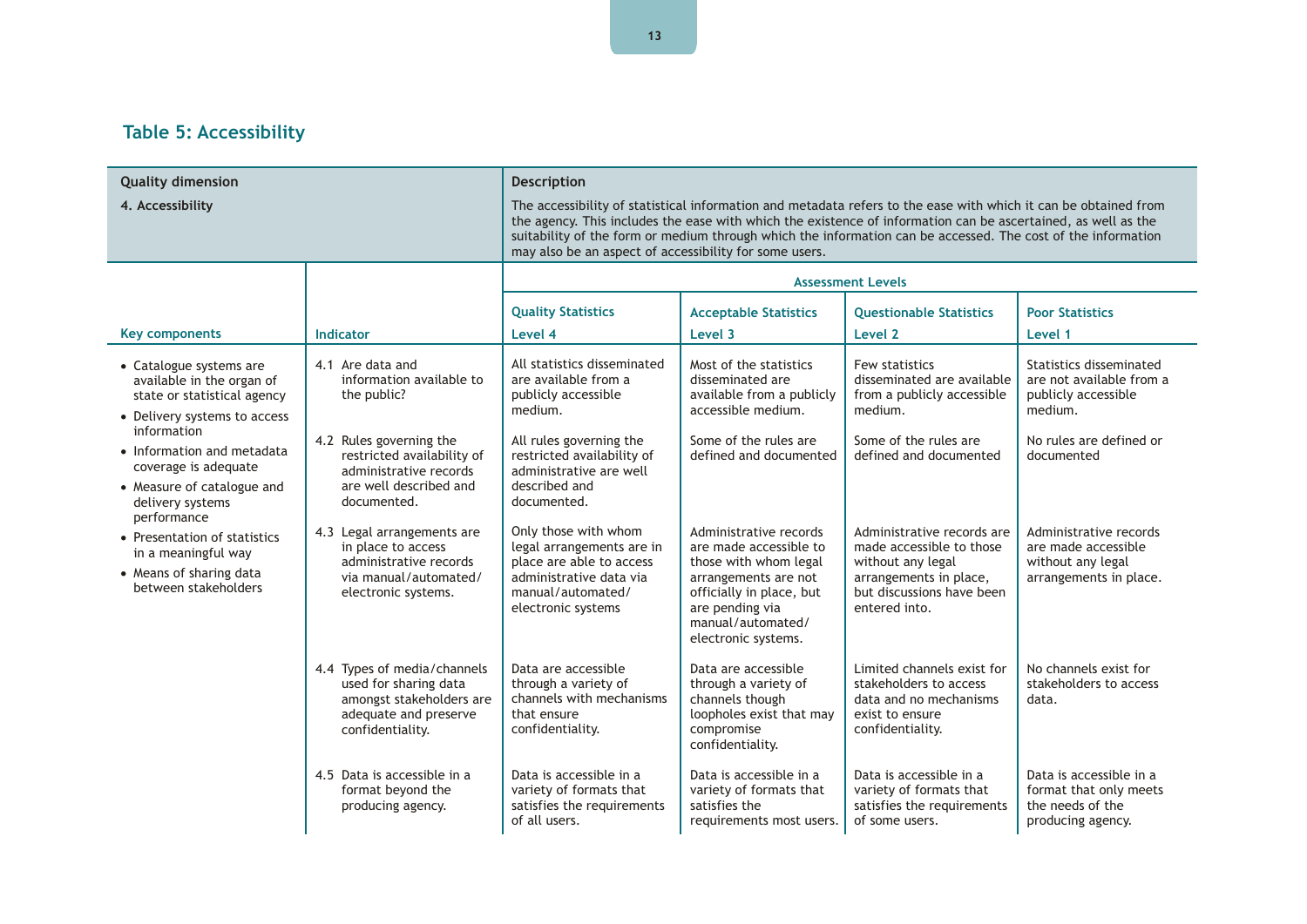# **Table 5: Accessibility (continued)**

| <b>Quality dimension</b>                                                                                                                                                                                                                                                                                                                               |                                                                                                                                                                                                                                                                                                                                                                                                                | Description                                                                                                                                                                                                                                                                                                                                                                                                                                                                                                                          |                                                                                                                                                                                                                                                                                                                                                                                                                                                                                                                                          |                                                                                                                                                                                                                                                                                                                                                                                                                                                                                                                             |                                                                                                                                                                                                                                                                                                                         |  |
|--------------------------------------------------------------------------------------------------------------------------------------------------------------------------------------------------------------------------------------------------------------------------------------------------------------------------------------------------------|----------------------------------------------------------------------------------------------------------------------------------------------------------------------------------------------------------------------------------------------------------------------------------------------------------------------------------------------------------------------------------------------------------------|--------------------------------------------------------------------------------------------------------------------------------------------------------------------------------------------------------------------------------------------------------------------------------------------------------------------------------------------------------------------------------------------------------------------------------------------------------------------------------------------------------------------------------------|------------------------------------------------------------------------------------------------------------------------------------------------------------------------------------------------------------------------------------------------------------------------------------------------------------------------------------------------------------------------------------------------------------------------------------------------------------------------------------------------------------------------------------------|-----------------------------------------------------------------------------------------------------------------------------------------------------------------------------------------------------------------------------------------------------------------------------------------------------------------------------------------------------------------------------------------------------------------------------------------------------------------------------------------------------------------------------|-------------------------------------------------------------------------------------------------------------------------------------------------------------------------------------------------------------------------------------------------------------------------------------------------------------------------|--|
| 4. Accessibility                                                                                                                                                                                                                                                                                                                                       |                                                                                                                                                                                                                                                                                                                                                                                                                |                                                                                                                                                                                                                                                                                                                                                                                                                                                                                                                                      | The accessibility of statistical information and metadata refers to the ease with which it can be obtained from<br>the agency. This includes the ease with which the existence of information can be ascertained, as well as the<br>suitability of the form or medium through which the information can be accessed. The cost of the information<br>may also be an aspect of accessibility for some users.                                                                                                                               |                                                                                                                                                                                                                                                                                                                                                                                                                                                                                                                             |                                                                                                                                                                                                                                                                                                                         |  |
|                                                                                                                                                                                                                                                                                                                                                        |                                                                                                                                                                                                                                                                                                                                                                                                                |                                                                                                                                                                                                                                                                                                                                                                                                                                                                                                                                      |                                                                                                                                                                                                                                                                                                                                                                                                                                                                                                                                          | <b>Assessment Levels</b>                                                                                                                                                                                                                                                                                                                                                                                                                                                                                                    |                                                                                                                                                                                                                                                                                                                         |  |
| <b>Key components</b>                                                                                                                                                                                                                                                                                                                                  | <b>Indicator</b>                                                                                                                                                                                                                                                                                                                                                                                               | <b>Quality Statistics</b><br>Level 4                                                                                                                                                                                                                                                                                                                                                                                                                                                                                                 | <b>Acceptable Statistics</b><br>Level 3                                                                                                                                                                                                                                                                                                                                                                                                                                                                                                  | <b>Ouestionable Statistics</b><br>Level 2                                                                                                                                                                                                                                                                                                                                                                                                                                                                                   | <b>Poor Statistics</b><br>Level 1                                                                                                                                                                                                                                                                                       |  |
| • Catalogue systems are<br>available in organ or<br>statistical agency<br>• Delivery systems to access<br>information<br>• Information and metadata<br>coverage is adequate<br>• Measure of catalogue and<br>delivery systems<br>performance<br>• Presentation of statistics<br>in a meaningful way<br>• Means of sharing data<br>between stakeholders | 4.6 Statistics are released<br>on a pre-announced<br>schedule.<br>4.7 Statistics are made<br>available to all users at<br>the same time.<br>4.8 Statistics/administrative<br>records not routinely<br>disseminated are made<br>available upon request.<br>4.9 User support services<br>are widely publicised.<br>4.10 Does a data<br>dissemination policy<br>exist, and is it<br>maintained and<br>accessible? | Statistics are always<br>released according to an<br>advance release calendar.<br>Statistics are always made<br>available to all users at<br>the same time.<br>Statistics not routinely<br>disseminated are always<br>available on request;<br>or<br>Administrative records not<br>routinely shared are<br>always available on<br>request (where a legal<br>framework is in place).<br>User support services are<br>well known and widely<br>utilized.<br>A data dissemination<br>policy exists, and is<br>available and up to date. | Statistics are most of the<br>time released according<br>to an advance release<br>calendar.<br>Statistics are often made<br>available to all users at<br>the same time.<br>Statistics not routinely<br>disseminated are usually<br>available on request;<br>or<br>Administrative records<br>not routinely shared are<br>usually available on<br>request (where a legal<br>framework is in place).<br>User support services are<br>well known and utilized<br>by some users.<br>A data dissemination<br>policy exists but is<br>outdated. | Statistics are sometimes<br>released according to an<br>advance release calendar.<br>Statistics are seldom<br>available to all users at<br>the same time.<br>Statistics not routinely<br>disseminated are<br>occasionally available on<br>request;<br>or<br>Administrative records<br>not routinely shared are<br>occasionally available on<br>request (where a legal<br>framework is in place).<br>User support services are<br>known but they are not<br>used.<br>A data dissemination<br>policy is under<br>development. | There are no advance<br>release calendars.<br>Statistics are never<br>released simultaneously<br>to all interested parties.<br>Statistics/administrative<br>records not routinely<br>disseminated are not<br>available on request.<br>User support services do<br>not exist.<br>No data dissemination<br>policy exists. |  |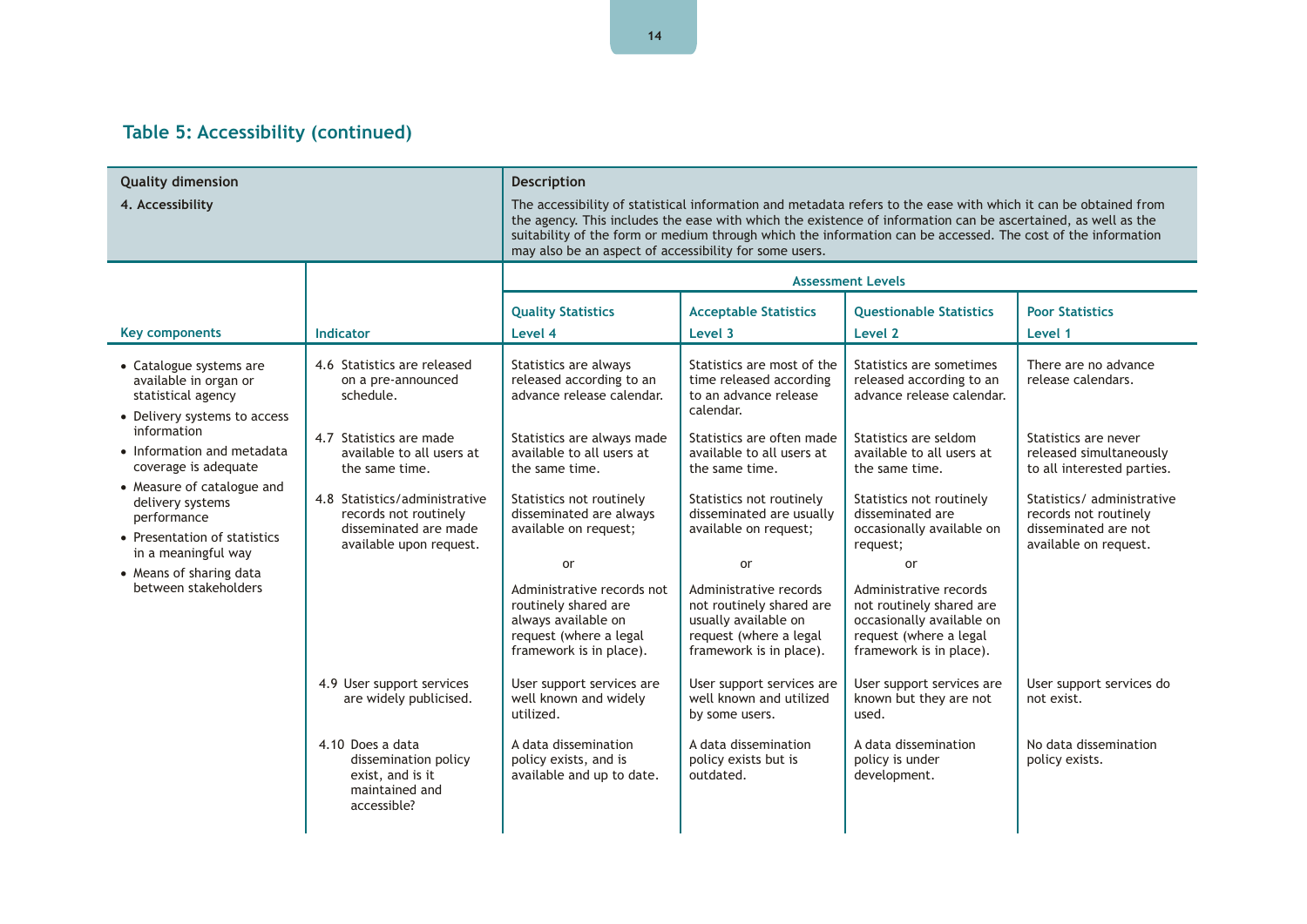# **Table 5: Accessibility (concluded)**

| <b>Quality dimension</b>                                                                                                                                                                                                                     |                                                                                                                                                                                                                                                            | Description                                                                                                                                                                                                                                                                                                                                                                                                |                                                                                                                                                |                                                                                                                             |                                                                        |  |
|----------------------------------------------------------------------------------------------------------------------------------------------------------------------------------------------------------------------------------------------|------------------------------------------------------------------------------------------------------------------------------------------------------------------------------------------------------------------------------------------------------------|------------------------------------------------------------------------------------------------------------------------------------------------------------------------------------------------------------------------------------------------------------------------------------------------------------------------------------------------------------------------------------------------------------|------------------------------------------------------------------------------------------------------------------------------------------------|-----------------------------------------------------------------------------------------------------------------------------|------------------------------------------------------------------------|--|
| 4. Accessibility                                                                                                                                                                                                                             |                                                                                                                                                                                                                                                            | The accessibility of statistical information and metadata refers to the ease with which it can be obtained from<br>the agency. This includes the ease with which the existence of information can be ascertained, as well as the<br>suitability of the form or medium through which the information can be accessed. The cost of the information<br>may also be an aspect of accessibility for some users. |                                                                                                                                                |                                                                                                                             |                                                                        |  |
|                                                                                                                                                                                                                                              |                                                                                                                                                                                                                                                            | <b>Assessment Levels</b>                                                                                                                                                                                                                                                                                                                                                                                   |                                                                                                                                                |                                                                                                                             |                                                                        |  |
| <b>Key components</b>                                                                                                                                                                                                                        | Indicator                                                                                                                                                                                                                                                  | <b>Quality Statistics</b><br>Level 4                                                                                                                                                                                                                                                                                                                                                                       | <b>Acceptable Statistics</b><br>Level 3                                                                                                        | <b>Ouestionable Statistics</b><br>Level 2                                                                                   | <b>Poor Statistics</b><br>Level 1                                      |  |
| • Catalogue systems are<br>available in organ or<br>statistical agency<br>• Delivery systems to access<br>information<br>• Information and metadata<br>coverage is adequate<br>• Measure of catalogue and<br>delivery systems<br>performance | Does the pricing policy<br>4.11<br>governing dissemination<br>exist, and is it available<br>to users?<br>4.12 Catalogue systems (for<br>survey, administrative<br>records and other<br>services) to identify<br>information are<br>available to users and  | Pricing policy exists, and<br>is available and up to<br>date.<br>Catalogue systems to<br>identify information are<br>available and updated<br>regularly.                                                                                                                                                                                                                                                   | Pricing policy exists but<br>is outdated.<br>Catalogue systems to<br>identify information are<br>partially available and<br>updated regularly. | Pricing policy is under<br>development.<br>Catalogue systems are not<br>readily available and are<br>not updated regularly. | Pricing policy does not<br>exist.<br>Information is not<br>catalogued. |  |
| • Presentation of statistics<br>in a meaningful way<br>• Means of sharing data<br>between stakeholders                                                                                                                                       | are updated regularly.<br>4.13 Metadata (a full range of<br>information on<br>underlying concepts,<br>definitions.<br>classifications,<br>methodology, data<br>sources, accuracy, etc.)<br>are documented,<br>available and readily<br>accessible to users | Metadata are always<br>documented, available,<br>and readily accessible.                                                                                                                                                                                                                                                                                                                                   | Metadata are available<br>and accessible to some<br>users                                                                                      | Metadata are available but<br>not readily accessible.                                                                       | Metadata is not<br>documented                                          |  |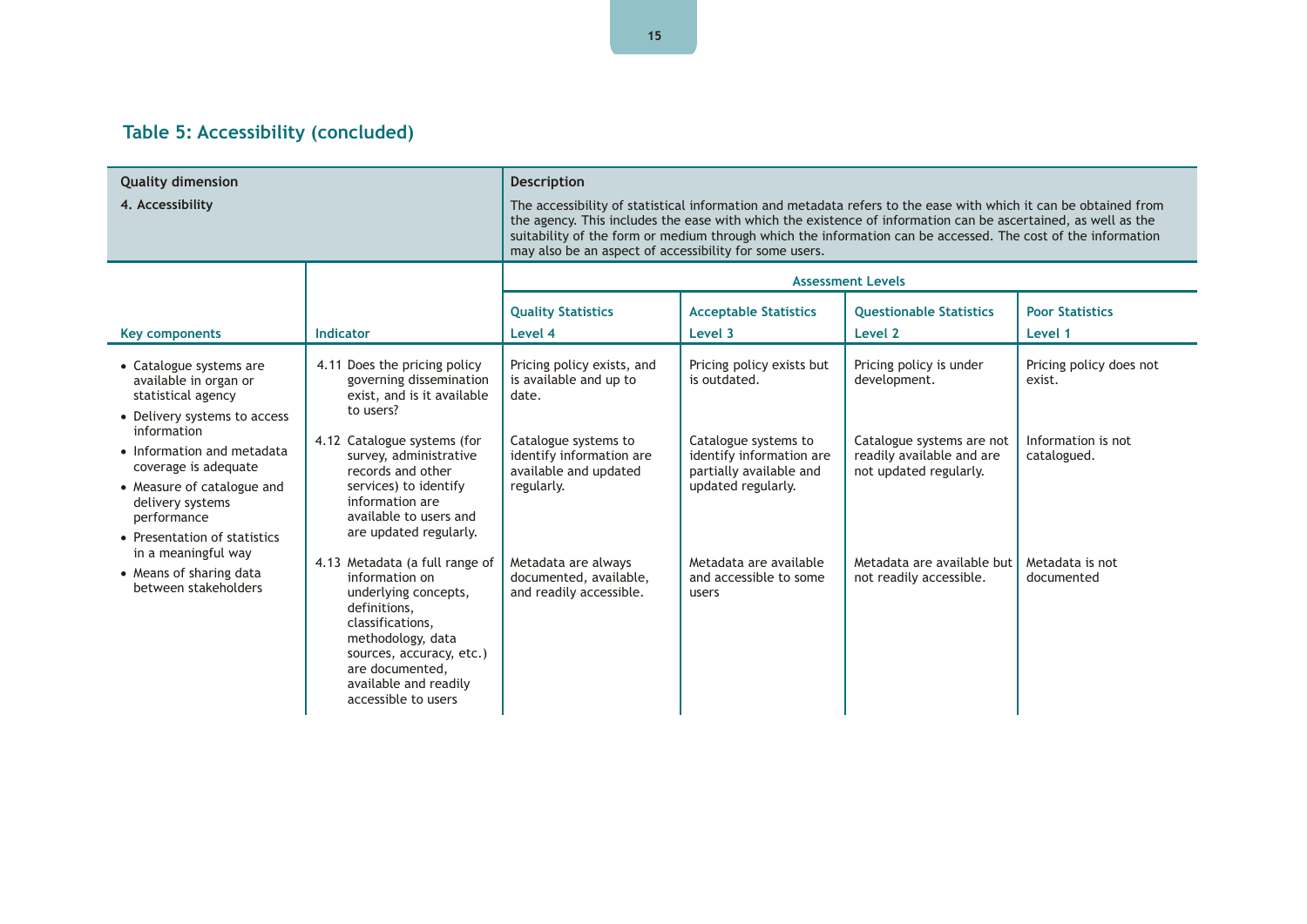# **Table 6: Interpretability**

| <b>Quality dimension</b>                                                                                                                             |                                                                                                                                                                                                                                    | Description                                                                                                                                                                                                                                                                       |                                                                                                                                                                                                                            |                                                                                                                                                                                                                                |                                                                                                                                                                                                 |  |
|------------------------------------------------------------------------------------------------------------------------------------------------------|------------------------------------------------------------------------------------------------------------------------------------------------------------------------------------------------------------------------------------|-----------------------------------------------------------------------------------------------------------------------------------------------------------------------------------------------------------------------------------------------------------------------------------|----------------------------------------------------------------------------------------------------------------------------------------------------------------------------------------------------------------------------|--------------------------------------------------------------------------------------------------------------------------------------------------------------------------------------------------------------------------------|-------------------------------------------------------------------------------------------------------------------------------------------------------------------------------------------------|--|
| 5. Interpretability                                                                                                                                  |                                                                                                                                                                                                                                    | The interpretability of statistical information refers to the ease with which users understand statistical<br>information through the provision of metadata.                                                                                                                      |                                                                                                                                                                                                                            |                                                                                                                                                                                                                                |                                                                                                                                                                                                 |  |
|                                                                                                                                                      |                                                                                                                                                                                                                                    | <b>Assessment levels</b>                                                                                                                                                                                                                                                          |                                                                                                                                                                                                                            |                                                                                                                                                                                                                                |                                                                                                                                                                                                 |  |
|                                                                                                                                                      |                                                                                                                                                                                                                                    | <b>Quality Statistics</b>                                                                                                                                                                                                                                                         | <b>Acceptable Statistics</b>                                                                                                                                                                                               | <b>Ouestionable Statistics</b>                                                                                                                                                                                                 | <b>Poor Statistics</b>                                                                                                                                                                          |  |
| <b>Key components</b>                                                                                                                                | Indicator                                                                                                                                                                                                                          | Level 4                                                                                                                                                                                                                                                                           | Level 3                                                                                                                                                                                                                    | Level 2                                                                                                                                                                                                                        | Level 1                                                                                                                                                                                         |  |
| • Concepts, definitions and<br>classifications underlying<br>the data<br>• Metadata on the<br>methodology used to<br>collect and compile the<br>data | 5.1 Availability of concepts<br>and definitions.<br>classifications<br>underlying the data<br>(survey and<br>administrative records).<br>Differences from<br>accepted standards,<br>guidelines or good<br>practices are annotated. | Concepts, definitions and<br>classifications underlying<br>the data are available,<br>and any deviations from<br>acceptable standards are<br>annotated.<br>All concepts used in<br>administrative records are<br>well defined and<br>documented.                                  | Some deviations from<br>acceptable standards are<br>annotated.<br>The vast majority of the<br>concepts, definitions and<br>classifications used in<br>administrative records<br>are well defined and<br>documented.        | Few deviations from<br>acceptable standards are<br>annotated.<br>Some of the concepts,<br>definitions and<br>classifications used in<br>administrative records are<br>well defined and<br>documented.                          | Deviations from<br>acceptable standards are<br>not annotated.<br>None of the concepts,<br>definitions and<br>classifications used in<br>administrative records<br>are defined or<br>documented. |  |
|                                                                                                                                                      | 5.2 Documents on scope,<br>basis of recording, data<br>sources and statistical<br>techniques<br>(methodology) used are<br>available. Differences<br>from accepted<br>standards, guidelines or<br>good practices are<br>annotated.  | Adequate documentation<br>on scope, basis of<br>recording, data sources,<br>and statistical techniques<br>used is available and<br>deviations from accepted<br>standards, guidelines or<br>good practices are<br>annotated. The accepted<br>standard is the metadata<br>template. | Partial documentation on<br>scope, basis of recording,<br>data sources, and<br>statistical techniques<br>used is available and<br>deviations from accepted<br>standards, guidelines or<br>good practices are<br>annotated. | Inadequate documentation<br>on scope, basis of<br>recording, data sources,<br>and statistical techniques<br>used is available, and<br>deviations from accepted<br>standards, guidelines or<br>good practices are<br>annotated. | Scope, basis of<br>recording, data sources,<br>and statistical techniques<br>used are not<br>documented.                                                                                        |  |
|                                                                                                                                                      | 5.3 All the statistical<br>releases produced are<br>accompanied by primary<br>messages clarifying the<br>key findings.                                                                                                             | Primary messages<br>clarifying all key findings<br>on each statistical release<br>are available in detail.                                                                                                                                                                        | Primary messages<br>clarifying some key<br>findings on each<br>statistical release are<br>available in detail.                                                                                                             | Primary messages<br>clarifying a few key<br>findings on each statistical<br>release are available but<br>not in detail.                                                                                                        | No primary messages<br>clarifying key findings on<br>each statistical release.                                                                                                                  |  |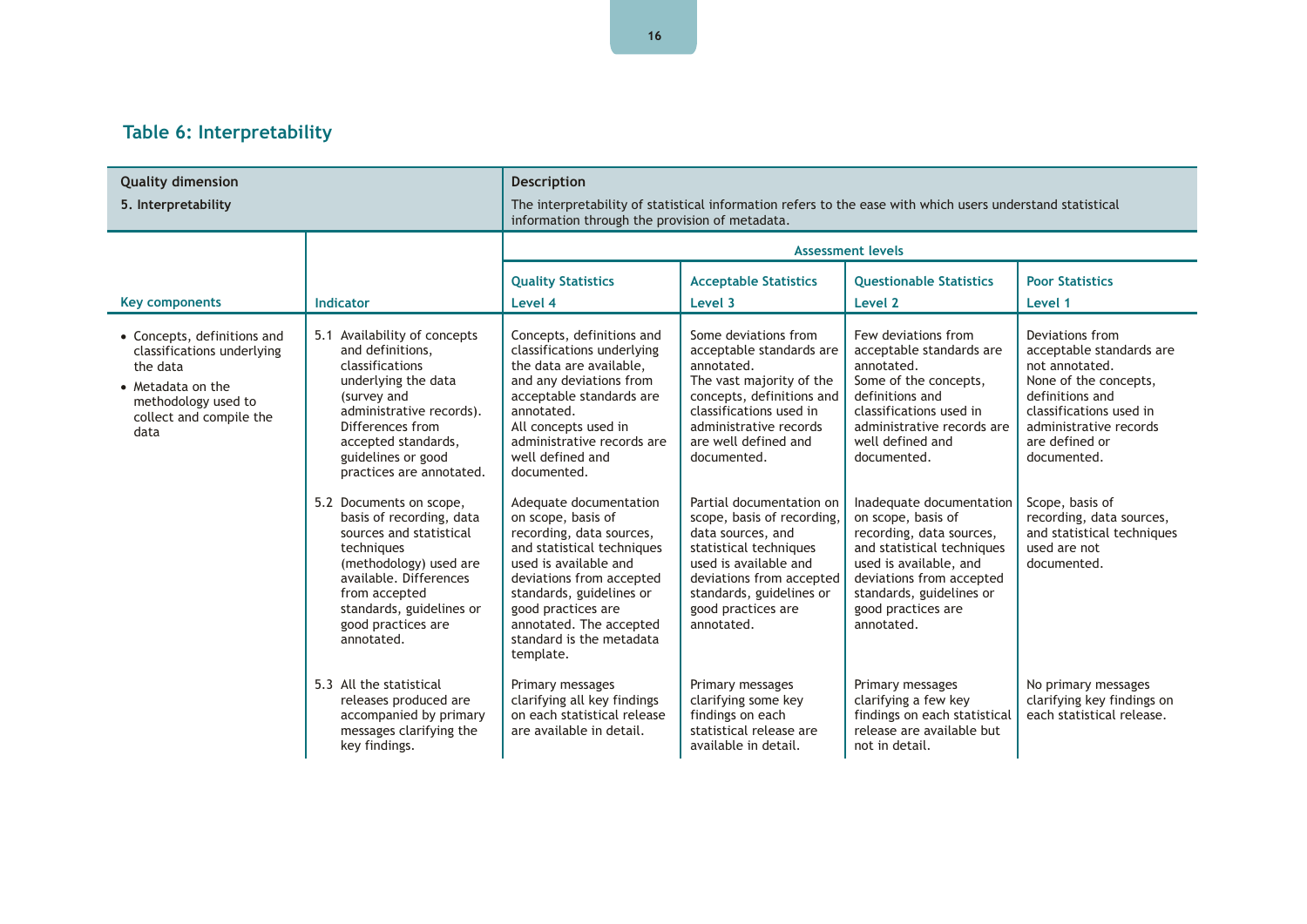## **Table 7: Coherence**

| <b>Quality dimension</b>                                                                                                                                                                                                                                    |                                                                                                                                                                                                                                                                                                       | <b>Description</b>                                                                                                                                                                                                                                                                                                                      |                                                                                                                                                                                                                                                                                                                                                |                                                                                                                                                                                                                                                                                                                                             |                                                                                                                                                                                                                                                 |  |
|-------------------------------------------------------------------------------------------------------------------------------------------------------------------------------------------------------------------------------------------------------------|-------------------------------------------------------------------------------------------------------------------------------------------------------------------------------------------------------------------------------------------------------------------------------------------------------|-----------------------------------------------------------------------------------------------------------------------------------------------------------------------------------------------------------------------------------------------------------------------------------------------------------------------------------------|------------------------------------------------------------------------------------------------------------------------------------------------------------------------------------------------------------------------------------------------------------------------------------------------------------------------------------------------|---------------------------------------------------------------------------------------------------------------------------------------------------------------------------------------------------------------------------------------------------------------------------------------------------------------------------------------------|-------------------------------------------------------------------------------------------------------------------------------------------------------------------------------------------------------------------------------------------------|--|
| 6. Coherence                                                                                                                                                                                                                                                |                                                                                                                                                                                                                                                                                                       | The coherence of statistical information reflects the degree to which it can be successfully brought together<br>with other statistical information within a broad analytic framework and over time.                                                                                                                                    |                                                                                                                                                                                                                                                                                                                                                |                                                                                                                                                                                                                                                                                                                                             |                                                                                                                                                                                                                                                 |  |
|                                                                                                                                                                                                                                                             |                                                                                                                                                                                                                                                                                                       | <b>Assessment levels</b>                                                                                                                                                                                                                                                                                                                |                                                                                                                                                                                                                                                                                                                                                |                                                                                                                                                                                                                                                                                                                                             |                                                                                                                                                                                                                                                 |  |
|                                                                                                                                                                                                                                                             |                                                                                                                                                                                                                                                                                                       | <b>Quality Statistics</b>                                                                                                                                                                                                                                                                                                               | <b>Acceptable Statistics</b>                                                                                                                                                                                                                                                                                                                   | <b>Ouestionable Statistics</b>                                                                                                                                                                                                                                                                                                              | <b>Poor Statistics</b>                                                                                                                                                                                                                          |  |
| <b>Key components</b>                                                                                                                                                                                                                                       | <b>Indicator</b>                                                                                                                                                                                                                                                                                      | Level 4                                                                                                                                                                                                                                                                                                                                 | Level 3                                                                                                                                                                                                                                                                                                                                        | Level 2                                                                                                                                                                                                                                                                                                                                     | Level 1                                                                                                                                                                                                                                         |  |
| • The use of common<br>concepts within and<br>between series<br>• Common definitions within<br>and between series<br>• Common variables and<br>classifications within and<br>between statistical series<br>• The use of common<br>methodologies and systems | 6.1 Data within series and<br>administrative systems<br>are based on common<br>frameworks, such as<br>concepts, definitions,<br>classifications, and<br>methodologies, and<br>departures from these<br>are identified in the<br>metadata.                                                             | All data within series are<br>based on common<br>frameworks, concepts,<br>definitions, classifications,<br>and methodologies and<br>departures from this are<br>identified in the<br>metadata.                                                                                                                                          | Most of the data within<br>series are based on<br>common frameworks,<br>concepts, definitions,<br>classifications, and<br>methodologies and<br>departures from this are<br>identified in the<br>metadata.                                                                                                                                      | Limited data within series<br>are based on common<br>frameworks, concepts,<br>definitions, classifications,<br>and methodologies and<br>departures from this are<br>identified in the<br>metadata.                                                                                                                                          | Data within series are<br>not based on common<br>frameworks, concepts,<br>definitions,<br>classifications, and<br>methodologies.                                                                                                                |  |
| for data collection and<br>processing within series<br>• Use of common<br>methodology for various<br>processing steps of a<br>survey such as edits and<br>imputations within series                                                                         | 6.2 Statistics are<br>consistent and<br>reconcilable over time.<br>6.3 Data across<br>comparable series, or<br>source data are based<br>on common frames.<br>common identifiers,<br>concepts, definitions,<br>and classifications, and<br>departures from these<br>are identified in the<br>metadata. | Statistics are always<br>consistent and<br>reconcilable over time.<br>All data across comparable<br>series, or primary source<br>data are based on common<br>frames, common<br>identifiers, concepts,<br>definitions, and<br>classifications, and any<br>differences are identified<br>and can be allowed for in<br>the interpretation. | Statistics are sometimes<br>consistent and<br>reconcilable over time.<br>Most data across<br>comparable series, or<br>primary source data are<br>based on common<br>frames, common<br>identifiers, concepts,<br>definitions, and<br>classifications, and any<br>differences are identified<br>and can be allowed for in<br>the interpretation. | Statistics are seldom<br>consistent and<br>reconcilable over time.<br>Limited data across<br>comparable series, or<br>primary source data are<br>based on common frames,<br>common identifiers,<br>concepts, definitions, and<br>classifications, and any<br>differences are identified<br>and can be allowed for in<br>the interpretation. | Statistics are neither<br>consistent nor<br>reconcilable over time.<br>No data across<br>comparable series or<br>primary source data are<br>based on common<br>frames, common<br>identifiers, concepts,<br>definitions, and<br>classifications. |  |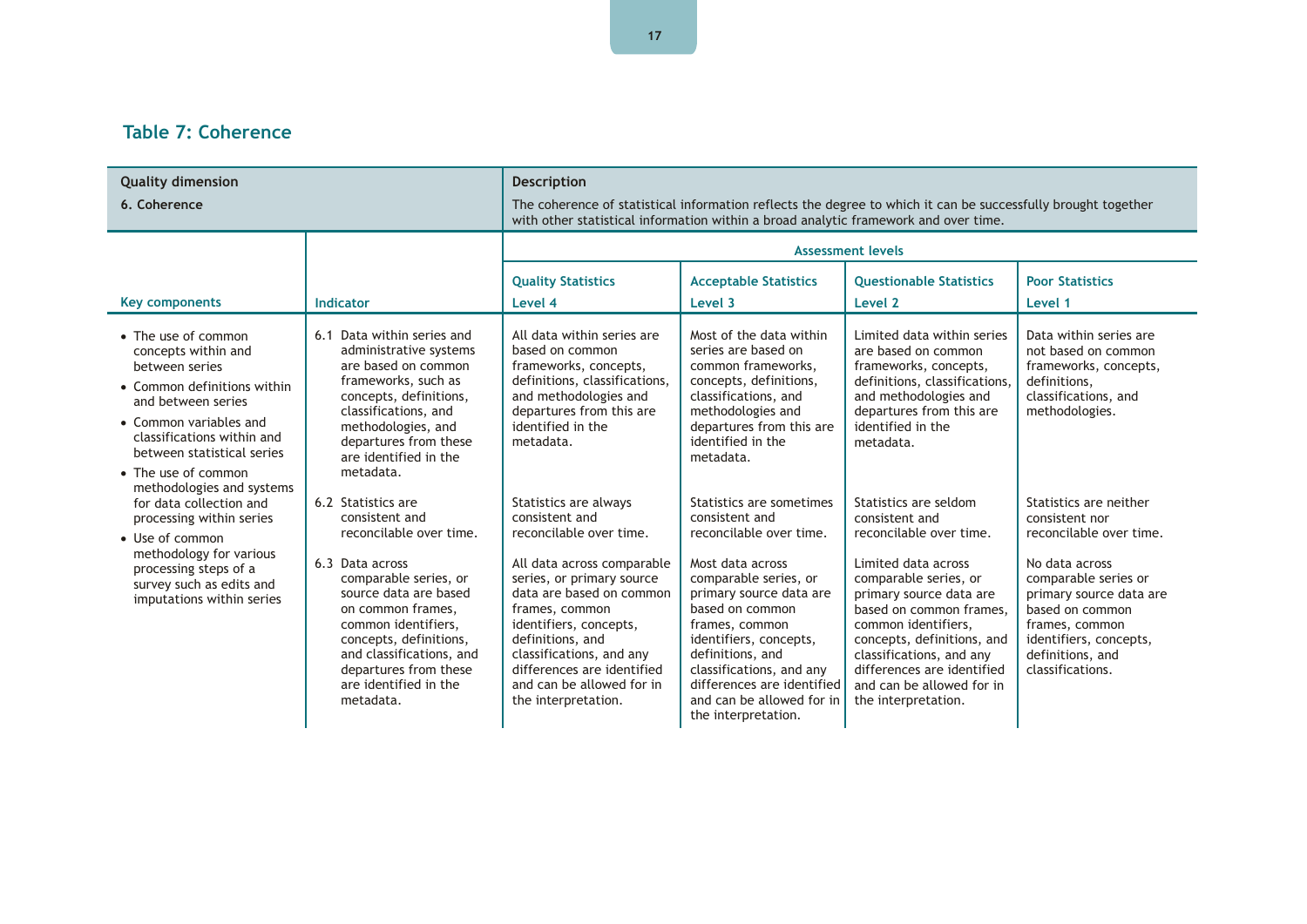# **Table 7: Coherence (concluded)**

| <b>Quality dimension</b><br>6. Coherence                                                                                                                                                                                                                              |                                                                                                                                                                    | <b>Description</b><br>The coherence of statistical information reflects the degree to which it can be successfully brought together<br>with other statistical information within a broad analytic framework and over time. |                                                                                                              |                                                                                                           |                                                                                                        |  |
|-----------------------------------------------------------------------------------------------------------------------------------------------------------------------------------------------------------------------------------------------------------------------|--------------------------------------------------------------------------------------------------------------------------------------------------------------------|----------------------------------------------------------------------------------------------------------------------------------------------------------------------------------------------------------------------------|--------------------------------------------------------------------------------------------------------------|-----------------------------------------------------------------------------------------------------------|--------------------------------------------------------------------------------------------------------|--|
|                                                                                                                                                                                                                                                                       |                                                                                                                                                                    | <b>Assessment levels</b>                                                                                                                                                                                                   |                                                                                                              |                                                                                                           |                                                                                                        |  |
| <b>Key components</b>                                                                                                                                                                                                                                                 | <b>Indicator</b>                                                                                                                                                   | <b>Quality Statistics</b><br>Level 4                                                                                                                                                                                       | <b>Acceptable Statistics</b><br>Level 3                                                                      | <b>Questionable Statistics</b><br>Level 2                                                                 | <b>Poor Statistics</b><br>Level 1                                                                      |  |
| • The use of common<br>concepts within and<br>between series<br>• Common definitions within<br>and between series<br>• Common variables and<br>classifications within and                                                                                             | 6.4 Statistics are checked<br>for consistency with<br>those obtained through<br>other data sources<br>(identify comparable)<br>datasets and<br>incomparable ones). | Statistics are always<br>checked for consistency<br>with those obtained<br>through other data<br>sources.                                                                                                                  | Statistics are sometimes<br>checked for consistency<br>with those obtained<br>through other data<br>sources. | Statistics are rarely<br>checked for consistency<br>with those obtained<br>through other data<br>sources. | Statistics are not<br>checked for consistency<br>with those obtained<br>through other data<br>sources. |  |
| between statistical series<br>• The use of common<br>methodologies and systems<br>for data collection and<br>processing within series<br>• Use of common<br>methodology for various<br>processing steps of a<br>survey such as edits and<br>imputations within series | 6.5 A common set of<br>identifiers (for the<br>purpose of record<br>matching) exist and<br>have been agreed upon<br>by the data producers.                         | A common set of<br>identifiers (for the<br>purpose of record<br>matching) exist and<br>have been agreed upon<br>by the data producers.                                                                                     | Some identifiers exist,<br>facilitating record<br>matching, but have not<br>been agreed upon.                | Some identifiers exist,<br>but are insufficient for<br>accurate record matching                           | No common identifiers<br>exist                                                                         |  |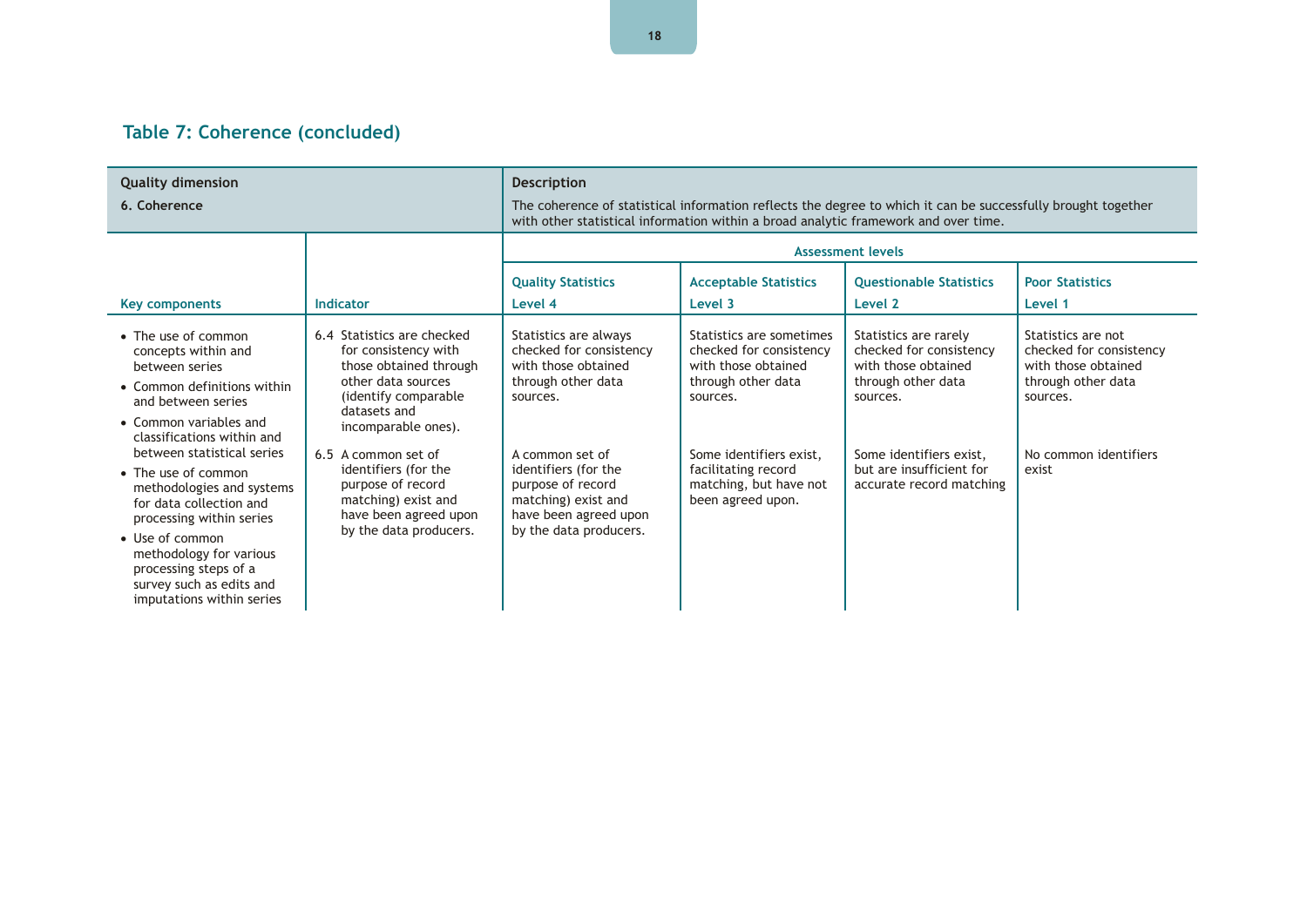# **Table 8: Methodological soundness**

| <b>Quality dimension</b><br>7. Methodological soundness                                                                                                                                                                                                                                            |                                                                                                                                                                                                                                                                                                                                                                                                                                                                                                                                                                                                                                                                                 | Description                                                                                                                                                                                                                                                                                                                                                                                                |                                                                                                                                                                                                                                                                                                                                                                                                                  |                                                                                                                                                                                                                                                                                                                                                                                                              |                                                                                                                                                                                                                                                                                                               |  |
|----------------------------------------------------------------------------------------------------------------------------------------------------------------------------------------------------------------------------------------------------------------------------------------------------|---------------------------------------------------------------------------------------------------------------------------------------------------------------------------------------------------------------------------------------------------------------------------------------------------------------------------------------------------------------------------------------------------------------------------------------------------------------------------------------------------------------------------------------------------------------------------------------------------------------------------------------------------------------------------------|------------------------------------------------------------------------------------------------------------------------------------------------------------------------------------------------------------------------------------------------------------------------------------------------------------------------------------------------------------------------------------------------------------|------------------------------------------------------------------------------------------------------------------------------------------------------------------------------------------------------------------------------------------------------------------------------------------------------------------------------------------------------------------------------------------------------------------|--------------------------------------------------------------------------------------------------------------------------------------------------------------------------------------------------------------------------------------------------------------------------------------------------------------------------------------------------------------------------------------------------------------|---------------------------------------------------------------------------------------------------------------------------------------------------------------------------------------------------------------------------------------------------------------------------------------------------------------|--|
|                                                                                                                                                                                                                                                                                                    |                                                                                                                                                                                                                                                                                                                                                                                                                                                                                                                                                                                                                                                                                 | Refers to the application of international, national, or peer-agreed standards, guidelines, and practices to<br>produce statistical outputs. Application of such standards fosters national and international comparability.                                                                                                                                                                               |                                                                                                                                                                                                                                                                                                                                                                                                                  |                                                                                                                                                                                                                                                                                                                                                                                                              |                                                                                                                                                                                                                                                                                                               |  |
|                                                                                                                                                                                                                                                                                                    |                                                                                                                                                                                                                                                                                                                                                                                                                                                                                                                                                                                                                                                                                 | <b>Assessment levels</b>                                                                                                                                                                                                                                                                                                                                                                                   |                                                                                                                                                                                                                                                                                                                                                                                                                  |                                                                                                                                                                                                                                                                                                                                                                                                              |                                                                                                                                                                                                                                                                                                               |  |
| <b>Key components</b>                                                                                                                                                                                                                                                                              | Indicator                                                                                                                                                                                                                                                                                                                                                                                                                                                                                                                                                                                                                                                                       | <b>Quality Statistics</b><br>Level 4                                                                                                                                                                                                                                                                                                                                                                       | <b>Acceptable Statistics</b><br>Level 3                                                                                                                                                                                                                                                                                                                                                                          | <b>Questionable Statistics</b><br>Level 2                                                                                                                                                                                                                                                                                                                                                                    | <b>Poor Statistics</b><br>Level 1                                                                                                                                                                                                                                                                             |  |
| • International norms and<br>standards on methods<br>• Data compilation methods<br>employ acceptable<br>procedures<br>• Other statistical<br>procedures employ sound<br>statistical techniques<br>• Revision policy,<br>transparent, and those<br>studies of revisions are<br>done and made public | 7.1 Concepts, definitions,<br>and classifications used<br>follow accepted<br>standards, guidelines or<br>good practices (national,<br>international, peer-<br>agreed).<br>7.2 The scope of the study is<br>consistent with<br>accepted standards,<br>guidelines or good<br>practices.<br>7.3 Methodologies used<br>follow accepted<br>standards, guidelines or<br>good practices (national,<br>international, peer-<br>agreed), viz.:<br>• Questionnaire design<br>• Sampling methods<br>• Sample frame design<br>• Frame maintenance<br>• Piloting<br>• Standard collection<br>methods<br>• Standard editing<br>and imputation<br>methods<br>• Standard analytical<br>methods. | All concepts, definitions,<br>and classifications follow<br>accepted standards,<br>guidelines or good<br>practices (national,<br>international, peer-<br>agreed).<br>The scope of the study is<br>completely consistent with<br>accepted standards,<br>guidelines or good<br>practices.<br>Methodologies used in all<br>processes always follow<br>accepted standards,<br>guidelines or good<br>practices. | Most concepts,<br>definitions, and<br>classifications follow<br>accepted standards,<br>guidelines or good<br>practices (national,<br>international, peer-<br>agreed).<br>The scope of the study is<br>partially consistent with<br>accepted standards,<br>guidelines or good<br>practices.<br>Methodologies used in all<br>processes sometimes<br>follow accepted<br>standards, guidelines or<br>good practices. | Few concepts, definitions,<br>and classifications follow<br>accepted standards,<br>guidelines or good<br>practices (national,<br>international, peer-<br>agreed).<br>The scope of the study is<br>inadequately consistent<br>with accepted standards,<br>guidelines or good<br>practices.<br>Methodologies used in all<br>processes seldom follow<br>accepted standards,<br>guidelines or good<br>practices. | Concepts, definitions,<br>and classifications do not<br>follow any standards,<br>guidelines or good<br>practices (national,<br>international, peer-<br>agreed).<br>The scope of the study is<br>inconsistent with<br>accepted standards,<br>guidelines or good<br>practices.<br>Non-standard methods<br>used. |  |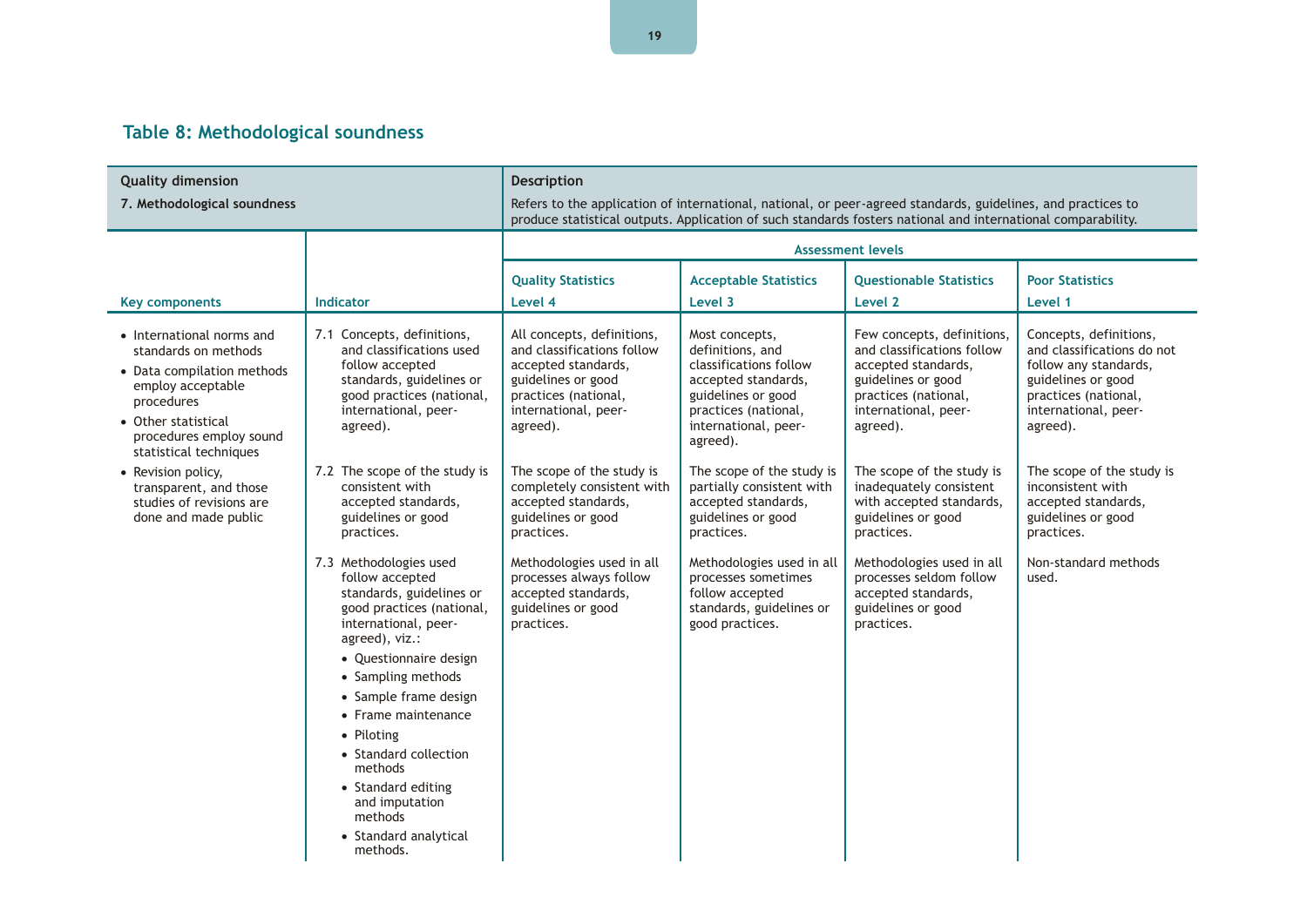# **Table 8: Methodological soundness (concluded)**

| <b>Quality dimension</b>                                                                                           |                                                                                                             | <b>Description</b>                                                                                                                                                                                                           |                                                                                           |                                                                                        |                                                                                     |
|--------------------------------------------------------------------------------------------------------------------|-------------------------------------------------------------------------------------------------------------|------------------------------------------------------------------------------------------------------------------------------------------------------------------------------------------------------------------------------|-------------------------------------------------------------------------------------------|----------------------------------------------------------------------------------------|-------------------------------------------------------------------------------------|
| 7. Methodological soundness                                                                                        |                                                                                                             | Refers to the application of international, national, or peer-agreed standards, guidelines, and practices to<br>produce statistical outputs. Application of such standards fosters national and international comparability. |                                                                                           |                                                                                        |                                                                                     |
|                                                                                                                    |                                                                                                             | <b>Assessment levels</b>                                                                                                                                                                                                     |                                                                                           |                                                                                        |                                                                                     |
|                                                                                                                    |                                                                                                             | <b>Quality Statistics</b>                                                                                                                                                                                                    | <b>Acceptable Statistics</b>                                                              | <b>Questionable Statistics</b>                                                         | <b>Poor Statistics</b>                                                              |
| <b>Key components</b>                                                                                              | <b>Indicator</b>                                                                                            | Level 4                                                                                                                                                                                                                      | Level 3                                                                                   | Level 2                                                                                | Level 1                                                                             |
| • International norms and<br>standards on methods<br>• Data compilation methods<br>employ acceptable<br>procedures | Revisions schedule<br>7.4<br>followed (explain the<br>extent to which it is<br>regular and<br>transparent). | Revisions schedule is<br>always followed.                                                                                                                                                                                    | Revisions schedule is<br>sometimes followed.                                              | Revisions schedule is<br>seldom followed.                                              | No revisions schedule.                                                              |
| • Other statistical<br>procedures employ sound<br>statistical techniques<br>• Revision policy,                     | Preliminary and revised<br>7.5<br>data are identified in<br>the metadata.                                   | Preliminary and revised<br>data are always identified<br>and explained in<br>metadata.                                                                                                                                       | Preliminary and revised<br>data are sometimes<br>identified and explained<br>in metadata. | Preliminary and revised<br>data are seldom<br>identified and explained<br>in metadata. | Preliminary and revised<br>data are not identified<br>and explained in<br>metadata. |
| transparent, and those<br>studies of revisions are<br>done and made public                                         | Studies of revisions and<br>7.6<br>their findings are made<br>public.                                       | Studies of revisions and<br>findings are always made<br>public.                                                                                                                                                              | Studies of revisions and<br>findings are sometimes<br>made public.                        | Studies of revisions and<br>findings are seldom<br>made public.                        | Studies of revisions and<br>findings are never made<br>public.                      |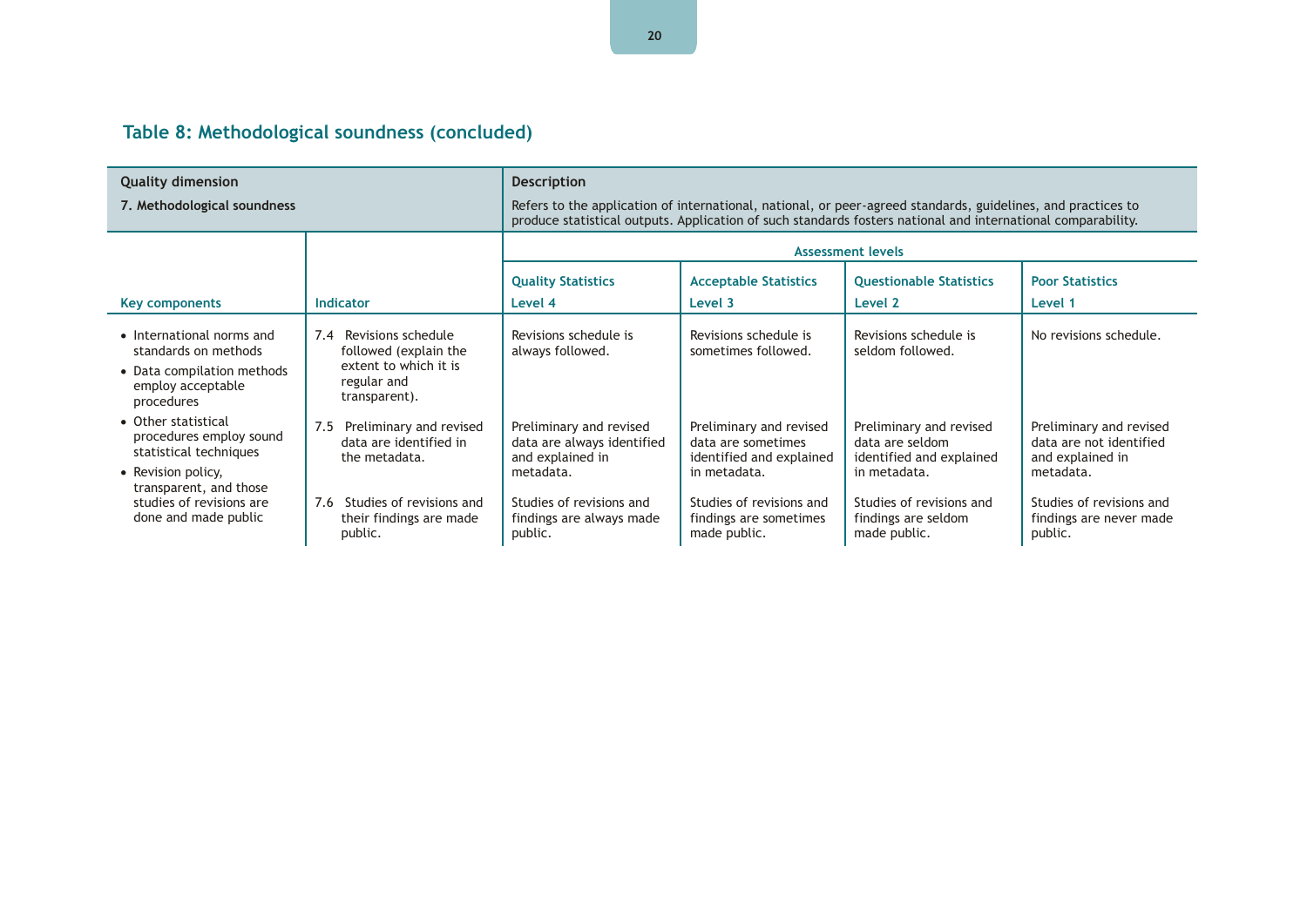**Table 9: Integrity**

| <b>Quality dimension</b>                                                                                                                                                                                                                                                                         |                                                                                                                                                                                                                                                                                                                                                                                                                   | <b>Description</b>                                                                                                                                                                                                                                                                                                                                            |                                                                                                                                                                                                                                                                                                                                                                        |                                                                                                                                                                                                                                                                                                                                                        |                                                                                                                                                                                                                                                                                                                                                              |  |
|--------------------------------------------------------------------------------------------------------------------------------------------------------------------------------------------------------------------------------------------------------------------------------------------------|-------------------------------------------------------------------------------------------------------------------------------------------------------------------------------------------------------------------------------------------------------------------------------------------------------------------------------------------------------------------------------------------------------------------|---------------------------------------------------------------------------------------------------------------------------------------------------------------------------------------------------------------------------------------------------------------------------------------------------------------------------------------------------------------|------------------------------------------------------------------------------------------------------------------------------------------------------------------------------------------------------------------------------------------------------------------------------------------------------------------------------------------------------------------------|--------------------------------------------------------------------------------------------------------------------------------------------------------------------------------------------------------------------------------------------------------------------------------------------------------------------------------------------------------|--------------------------------------------------------------------------------------------------------------------------------------------------------------------------------------------------------------------------------------------------------------------------------------------------------------------------------------------------------------|--|
| 8. Integrity                                                                                                                                                                                                                                                                                     |                                                                                                                                                                                                                                                                                                                                                                                                                   | Integrity refers to values and related practices that maintain users' confidence in the agency producing statistics<br>and ultimately in the statistical product.                                                                                                                                                                                             |                                                                                                                                                                                                                                                                                                                                                                        |                                                                                                                                                                                                                                                                                                                                                        |                                                                                                                                                                                                                                                                                                                                                              |  |
|                                                                                                                                                                                                                                                                                                  |                                                                                                                                                                                                                                                                                                                                                                                                                   | <b>Assessment levels</b>                                                                                                                                                                                                                                                                                                                                      |                                                                                                                                                                                                                                                                                                                                                                        |                                                                                                                                                                                                                                                                                                                                                        |                                                                                                                                                                                                                                                                                                                                                              |  |
| <b>Key components</b>                                                                                                                                                                                                                                                                            | <b>Indicator</b>                                                                                                                                                                                                                                                                                                                                                                                                  | <b>Quality Statistics</b><br>Level 4                                                                                                                                                                                                                                                                                                                          | <b>Acceptable Statistics</b><br>Level 3                                                                                                                                                                                                                                                                                                                                | <b>Ouestionable Statistics</b><br>Level 2                                                                                                                                                                                                                                                                                                              | <b>Poor Statistics</b><br>Level 1                                                                                                                                                                                                                                                                                                                            |  |
| • Professionalism and ethical<br>standards in guiding<br>policies and practices,<br>which should be reinforced<br>by their transparency<br>standards<br>• Assurances that statistics<br>are produced on an<br>impartial basis<br>• Ethical standards are<br>guided by policies and<br>procedures | 8.1 The terms and<br>conditions, including<br>confidentiality, under<br>which statistics are<br>collected, processed and<br>disseminated are<br>available to the public<br>and follow the UN<br>principles of official<br>statistics.<br>8.2 Describe the conditions<br>under which policy-<br>makers, specifically<br>government, may have<br>access to data before<br>release. Are the<br>conditions published? | The terms and conditions,<br>including confidentiality,<br>under which statistics are<br>collected, processed and<br>disseminated, are<br>available to the public and<br>completely follow the UN<br>principles of official<br>statistics.<br>Policy-makers always get<br>the statistics at the same<br>time as everyone else and<br>this is publicly stated. | The terms and<br>conditions, including<br>confidentiality, under<br>which statistics are<br>collected, processed<br>and disseminated, are<br>available to the public<br>and by and large follow<br>the UN principles of<br>official statistics.<br>Policy-makers in<br>exceptional cases get<br>the statistics before<br>everyone else and this<br>is publicly stated. | The terms and conditions,<br>including confidentiality,<br>under which statistics are<br>collected, processed and<br>disseminated are available<br>to the public and to some<br>extent follow the UN<br>principles of official<br>statistics.<br>Policy-makers often get<br>the statistics before<br>everyone else and this is<br>not publicly stated. | The terms and<br>conditions, including<br>confidentiality, under<br>which statistics are<br>collected, processed and<br>disseminated are not<br>available to the public<br>and/or do not follow the<br>UN principles of official<br>statistics.<br>Policy-makers routinely<br>get the statistics before<br>everyone else and this is<br>not publicly stated. |  |
|                                                                                                                                                                                                                                                                                                  | 8.3 Advance notice is given<br>of major changes in<br>methodology, source<br>data and statistical<br>techniques.                                                                                                                                                                                                                                                                                                  | Advance notice of major<br>changes in methodology,<br>source data and statistical<br>techniques is always<br>given.                                                                                                                                                                                                                                           | Advance notice of major<br>changes in methodology,<br>source data and<br>statistical techniques<br>is sometimes given.                                                                                                                                                                                                                                                 | Advance notice of major<br>changes in methodology,<br>source data and statistical<br>techniques is seldom<br>given.                                                                                                                                                                                                                                    | Advance notice of major<br>changes in methodology,<br>source data and<br>statistical techniques is<br>never given.                                                                                                                                                                                                                                           |  |
|                                                                                                                                                                                                                                                                                                  | 8.4 Ministerial commentary,<br>when data are released.<br>should be identified as<br>such, and not be seen as<br>part of the official<br>statistics.                                                                                                                                                                                                                                                              | Ministerial commentary,<br>when data are released.<br>is always identified as<br>such, and is not seen as<br>part of the official<br>statistics.                                                                                                                                                                                                              | Ministerial commentary,<br>when data are released.<br>is sometimes confused<br>to some extent with<br>the official statistics.                                                                                                                                                                                                                                         | Ministerial commentary,<br>when data are released,<br>is often confused with<br>the official statistics.                                                                                                                                                                                                                                               | There is no clear<br>distinction between<br>Ministerial commentary,<br>when data are released,<br>and official statistics.                                                                                                                                                                                                                                   |  |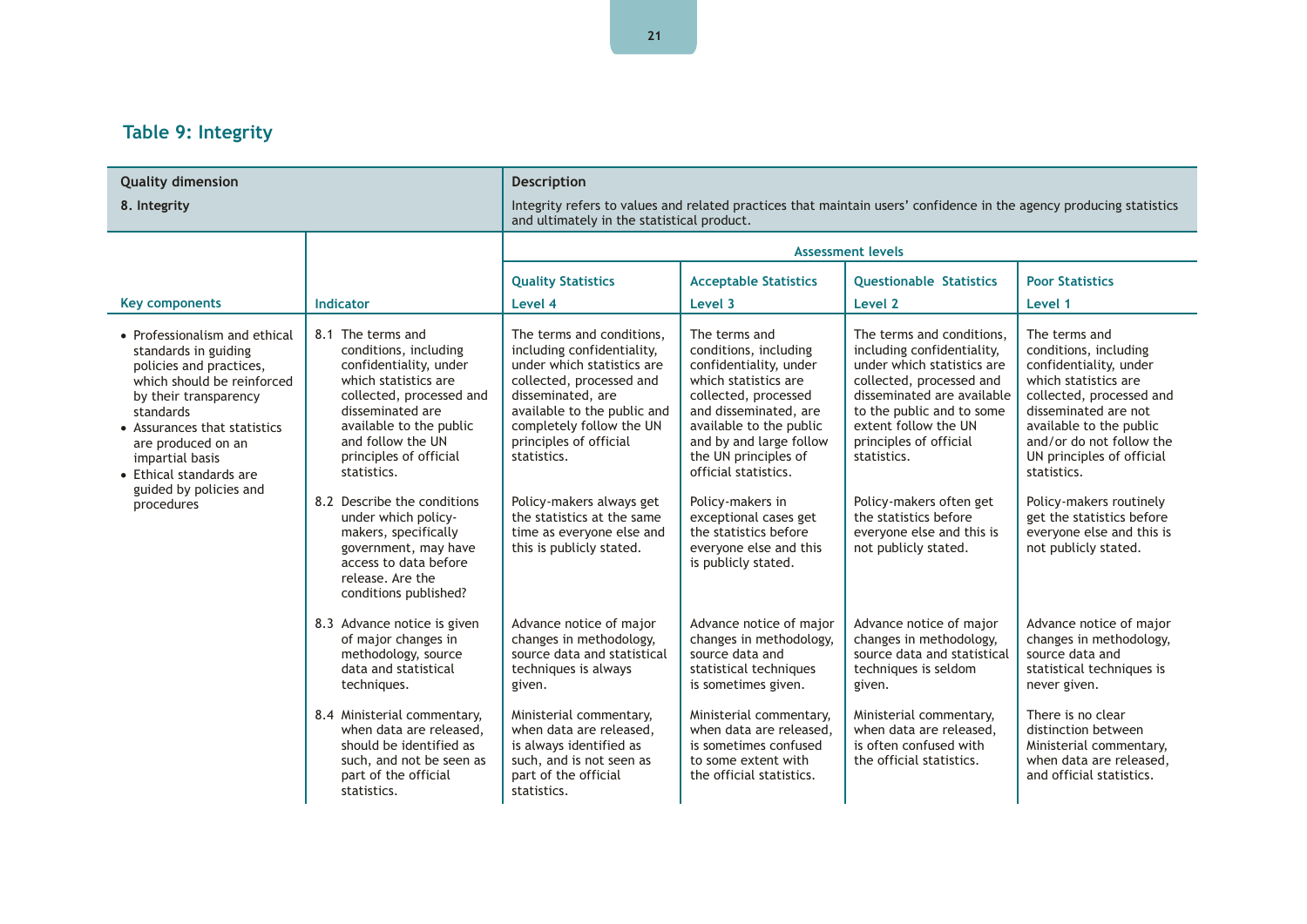# **Table 9: Integrity (concluded)**

| <b>Quality dimension</b>                                                                                                                                                                                                                                                                         |                                                                                                                                                                                                                                                                                                                   | <b>Description</b>                                                                                                                                                                                                                                                        |                                                                                                                                                                                                                                                                      |                                                                                                                                                                                                                                                                                   |                                                                                                                                                                                   |
|--------------------------------------------------------------------------------------------------------------------------------------------------------------------------------------------------------------------------------------------------------------------------------------------------|-------------------------------------------------------------------------------------------------------------------------------------------------------------------------------------------------------------------------------------------------------------------------------------------------------------------|---------------------------------------------------------------------------------------------------------------------------------------------------------------------------------------------------------------------------------------------------------------------------|----------------------------------------------------------------------------------------------------------------------------------------------------------------------------------------------------------------------------------------------------------------------|-----------------------------------------------------------------------------------------------------------------------------------------------------------------------------------------------------------------------------------------------------------------------------------|-----------------------------------------------------------------------------------------------------------------------------------------------------------------------------------|
| 8. Integrity                                                                                                                                                                                                                                                                                     |                                                                                                                                                                                                                                                                                                                   | Integrity refers to values and related practices that maintain users' confidence in the agency producing statistics<br>and ultimately in the statistical product.                                                                                                         |                                                                                                                                                                                                                                                                      |                                                                                                                                                                                                                                                                                   |                                                                                                                                                                                   |
|                                                                                                                                                                                                                                                                                                  | <b>Assessment levels</b>                                                                                                                                                                                                                                                                                          |                                                                                                                                                                                                                                                                           |                                                                                                                                                                                                                                                                      |                                                                                                                                                                                                                                                                                   |                                                                                                                                                                                   |
|                                                                                                                                                                                                                                                                                                  |                                                                                                                                                                                                                                                                                                                   | <b>Quality Statistics</b>                                                                                                                                                                                                                                                 | <b>Acceptable Statistics</b>                                                                                                                                                                                                                                         | <b>Questionable Statistics</b>                                                                                                                                                                                                                                                    | <b>Poor Statistics</b>                                                                                                                                                            |
| <b>Key components</b>                                                                                                                                                                                                                                                                            | <b>Indicator</b>                                                                                                                                                                                                                                                                                                  | Level 4                                                                                                                                                                                                                                                                   | Level 3                                                                                                                                                                                                                                                              | Level 2                                                                                                                                                                                                                                                                           | Level 1                                                                                                                                                                           |
| • Professionalism and ethical<br>standards in guiding<br>policies and practices,<br>which should be reinforced<br>by their transparency<br>standards<br>• Assurances that statistics<br>are produced on an<br>impartial basis<br>• Ethical standards are<br>guided by policies and<br>procedures | 8.5 Choice of source data,<br>techniques and<br>dissemination decisions<br>are informed solely by<br>statistical considerations<br>(without political<br>interference).<br>8.6 Ethical guidelines for<br>staff behaviour are in<br>place and are well<br>known to the staff<br>(professional code of<br>conduct). | Source data, techniques<br>and dissemination<br>decisions are informed<br>solely by statistical<br>considerations without any<br>political interference.<br>Ethical guidelines for staff<br>behaviour are in place,<br>are well known to the<br>staff and are adhered to. | Source data, techniques<br>and dissemination<br>decisions are informed by<br>statistical considerations<br>as well as limited<br>political interference.<br>Ethical guidelines for<br>staff behaviour are in<br>place, are known to the<br>staff and are adhered to. | Source data, techniques<br>and dissemination<br>decisions are informed by<br>statistical considerations<br>with political<br>interference.<br>Ethical guidelines for staff<br>behaviour are in place,<br>are not well known to the<br>staff and to some extent<br>are adhered to. | Source data, techniques<br>and dissemination<br>decisions are informed<br>solely by political<br>interference.<br>Staff do not know ethical<br>guidelines for staff<br>behaviour. |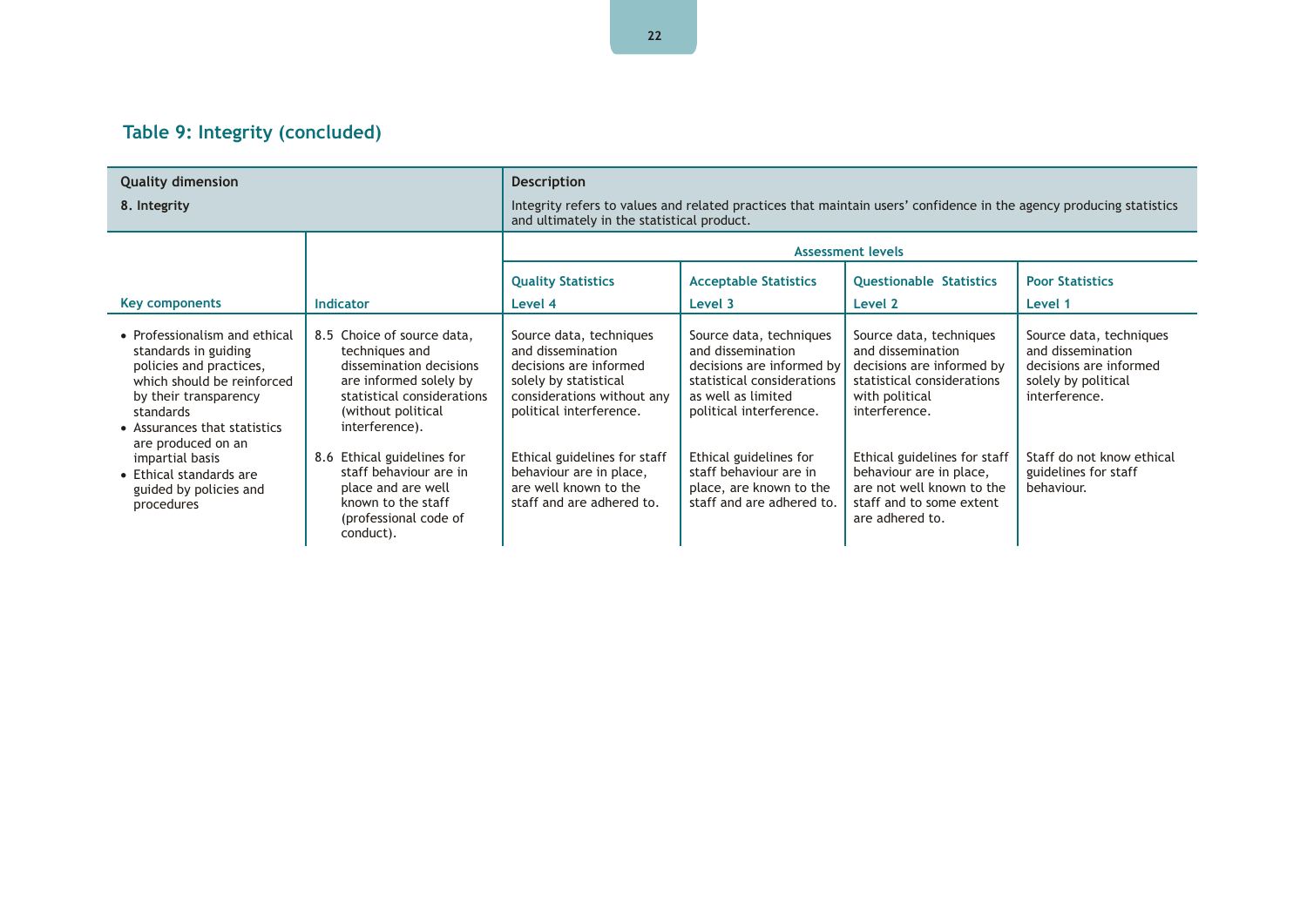## **6. References**

Brackstone, G. (1999). *Managing data quality in a statistical agency. Survey Methodology*, 25, 139**–**149

Eurostat, (2004) FAO Statistical Data Quality Framework: A multi-layered approach to monitoring and assessment

IMF (DQAF), Source: http://dsbb.imf.org/vgn/images/pdfs/dqrs\_Genframework.pdf 13 February 2008

Statistics South Africa, Internal document, (2002), Framework for Certification of National Statistics in South Africa, Statistics South Africa, 2002

OECD (2003/1). *Quality Framework and Guidelines for OECD statistical activities*, Version 2003/1, September 2003

Statistics Canada (2000). Policy on Informing Users of Data Quality and Methodology. Statistics Canada

Statistics Canada (2003). Statistics Canada's Quality Guidelines, Fourth Edition Catalogue no. 12-539-XIE, October 2003

Statistics Netherlands, (2004), *Conceptual metadata and process metadata: Key elements to improve the quality of the statistical system*

Statistics Act, Act No.6 of 1999, Republic of South Africa, 1999

Sundgren, B. (2000) The Swedish Statistical metadata system. Eurostat conference, 2000

Svante Öberg, Director General (2005) Quality Issues in the European Statistical System, Statistics Sweden

World Bank, Development Data Group and UNESCO: Institute for Statistics: A Framework for Assessing the Quality of Education Statistics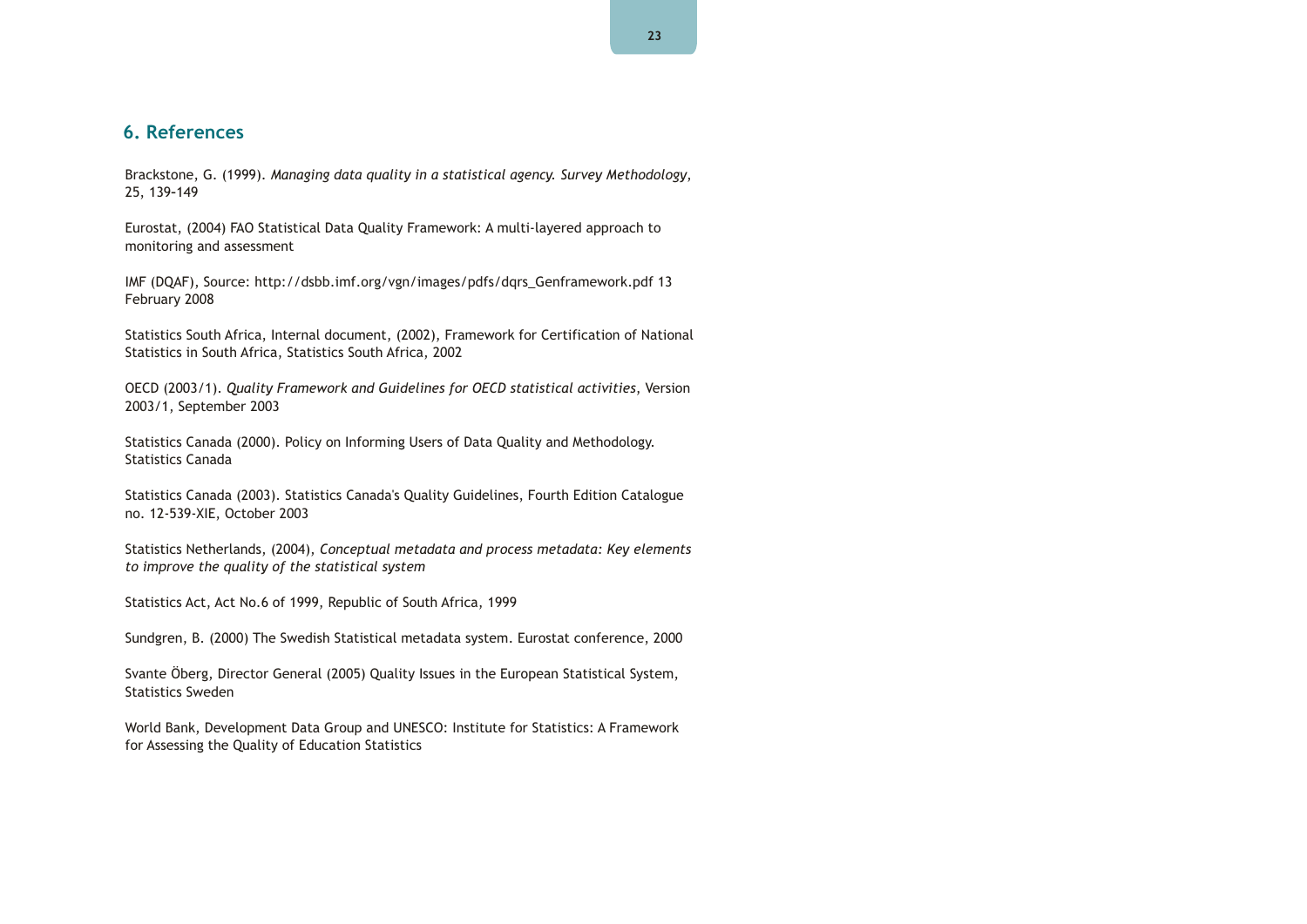## **Annexure A: Protocol specifying the procedure for the Statistician-General to designate statistics as official**

#### **Introduction**

#### **Purpose of this protocol**

The purpose of this protocol is to specify the requirements that must be met, and the procedures to be followed, before statistics can be certified as official statistics.

#### **Mandate**

Section 14(7)(a) of the Statistics Act (No. 6 of 1999) empowers to the Statistician-General to 'designate as official statistics any statistics or class of statistics produced from statistical collections by Statistics South Africa; or other organs of state, after consultation with the head of the organ of state concerned'.

In certain circumstances, statistics which are not produced by an organ of state can be evaluated and certified in the same way as statistics produced by an organ of state.

#### **Definitions**

#### **Organ of state:**

*'(a)* any department of state or administration in the national, provincial or local sphere of government; or

*(b)* any other functionary or institution:

- (i) exercising a power or performing a duty in terms of the Constitution or a provincial constitution; or
- (ii) exercising a public power or performing a public duty in terms of any legislation, but does not include a court or a judicial officer'.

#### **Official statistics:**

Statistics produced by an organ of state which the Statistician-General has designated as official in terms of Section 14(7)(a) of the Statistics Act (No. 6 of 1999).

#### **National statistics:**

Statistics produced by an organ of state that are within the public domain, and have not been designated as official statistics.

#### **Member of NSS:**

"An organ of state or other organisation that produces, supplies or uses statistics, and has signed a memorandum of understanding with the Statistician-General committing to adhere to common statistical quality criteria, standards, and procedures as set down by the Statistician-General in terms of Sections 7(2) (e) and 14 (6) of the Statistics Act."

#### **Scope of the protocol**

The protocol covers the role of the Statistician-General, the function of the National Statistics System (NSS), the general principles that guide evaluation of statistics, and the procedure for evaluating, and designating statistics as official by the Statistician-General.

#### **Statistical principles**

The Statistics Act empowers the Statistician-General to coordinate statistics and develop standards for both Statistics South Africa and other organs of state that produce statistics. Section 3(2) of the Act specifies that official statistics must be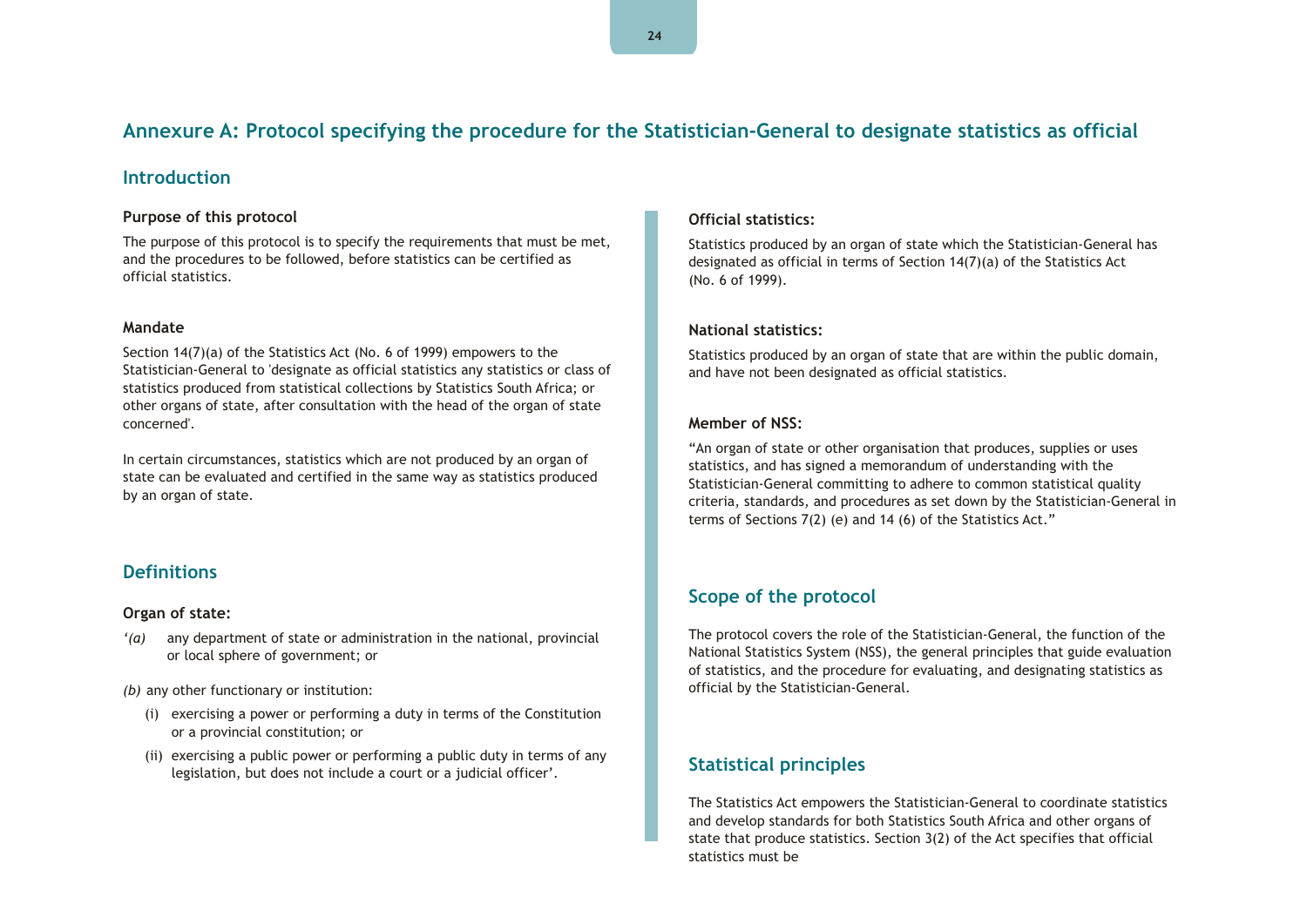- *(b)* objective and comprehensive;
- *(c)* compiled, reported and documented in a scientific and transparent manner;
- *(d)* disseminated impartially;
- *(e)* accessible;
- *(f)* in accordance with appropriate national and international standards and classifications; and
- *(g)* sensitive to distribution by gender, disability, region and similar socio economic features.'

For statistics to be certified as official, they need to be aligned with the above principles. The principles that underpin the certification process, and provide the framework for the conduct of the parties involved in the certification process, are presented below. $^{2}$ 

**Principle 1:** The aim of the National Statistics System (NSS) is to provide a framework for effective and comprehensive coordination of statistical output, quality, and standards.

**Principle 2:** It is a long-term goal of the NSS that only official statistics will be used to inform government policies, programmes and projects, including the Government-wide Monitoring and Evaluation (GWM&E) system.

**Principle 3:** It is a long-term goal of the NSS that all national statistical collections that meet the relevant criteria should be accorded official status.

**Principle 4:** National statistics qualify as official statistics when they are relevant beyond the organ or agency that collected them; when their production is sustainable; when they meet quality criteria and standards specified by the Statistician-General; and when they are accessible as a public good.

**Principle 5:** Assessment of statistical quality is guided by the South African Statistical Quality Assessment Framework (SASQAF).

**Principle 6:** Statistics declared as official will be reviewed at regular intervals, to be determined jointly by the Statistician-General and the head of the relevant organ or agency, in order to ensure that they remain relevant and of specified quality.

**Principle 7:** Official and national statistical series and other statistical products in the public domain may be evaluated for effectiveness, efficiency and comparative benchmarking at periodic intervals, determined jointly by the Statistician-General and the head of the producing organ or agency. Evaluations may incorporate peer reviews.

**Principle 8:** Collection, processing and analysis of data should be governed exclusively by scientific principles in accordance with international or peeragreed best practice, within the parameters of available resources.

**Principle 9:** Statistical processes, procedures and methodology should be fully documented to enable users to assess fitness for purpose.

**Principle 10:** Custody of data designated as official statistics will normally be with Statistics South Africa, unless the Statistician-General and the head of the producing organ of state or agency agree otherwise. Ownership of data remains with the originating organ of state or agency.

<sup>&</sup>lt;sup>2</sup> Some of the principles also appear in the South African Statistical Quality Assessment Framework (SASQAF). However, SASQAF provides an operational framework and more detailed criteria for assessment, while the principles are wider in scope and provide an 'environmental' framework.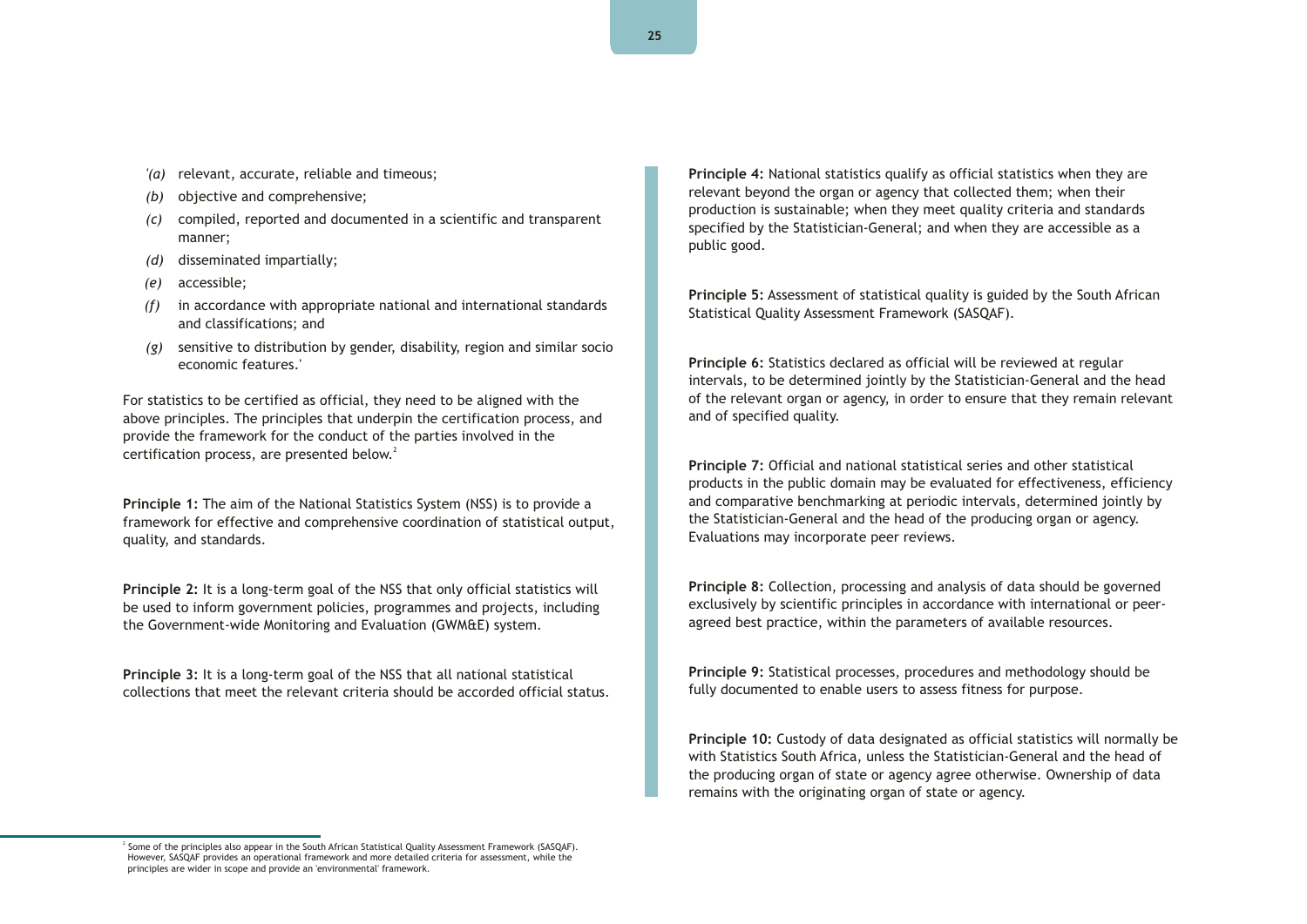**Procedure for designating statistics from other organs of state as official** 

- 1. The Statistician-General will publish and regularly update SASQAF as a framework within producing agencies who may apply to have data designated as official statistics. The Statistician-General, in consultation with the head of the producing organ of state or agency, determines the elements or outputs of the producing organ of state or agency to be designated as official statistics. These could include a survey, a register, a dataset, indicators, a data table, etc.
- 2. An organ of state or agency will apply, through the division responsible for the NSS at Statistics South Africa, to the Statistician-General to have their statistics designated as *official statistics.*
- 3. Applications will be referred to a Data Quality Assessment Team (DQAT) constituted by the Statistician-General. DQAT will be constituted by members from Data Management and Information Delivery (DMID) project, NSS Division, Methodology and Standards, subject specialists and the applicant.
- 4. For assessment to begin, the submitting organ of state and the statistics under review need to comply with three initial criteria:
	- The producing agency must be a member of the NSS.
	- The statistics are used to meet user needs beyond those specific and internal to the producing agency.
	- The statistics produced should be part of a sustainable series, not a onceoff collection.
- 5. DQAT will assess the quality of the product(s) in terms of SASQAF requirements, assigning a SASQAF quality level to the product. The assessment process is as follows:
	- a. the applicant will identify all the SASQAF indicators that are relevant for the product under evaluation, and motivate why the remaining indicators are not relevant;

Note: The selection is based on the requirements of the product or the properties of the data. In principle, indicators that provide useful information to users should be selected. Not all indicators are relevant for all products.

- b. once DQAT and the applicant reach agreement on which indicators are relevant, and the standard related to each indicator; they will sign an agreement to this effect;
- c. the applicant will then be asked to produce a quality declaration for their product, for all the agreed indicators; and
- d. DQAT will assess these quality statements against the relevant standards, and based on the results, assign one of the four levels (quality, acceptable, questionable or poor), identifying areas of improvement in the quality statements.
- 6. DQAT will recommend the overall SASQAF level of the product.
- 7. If the product submitted for evaluation is not classified as *quality statistics* in terms of the SASQAF levels of evaluation, DQAT shall advise the applicant on areas of improvement.
- 8. If the product satisfies the requirements of *quality statistics* set out in SASQAF, the SG will designate the product as *official statistics*.
- 9. Once the product has been designated as *official statistics*, it will be published with the Statistician-General's official seal of approval (the Official Statistics Mark), and stored in the NSS archive for public access.
- 10. The product then becomes subject to periodic reviews, determined by the SG in consultation with the head of the producing agency or department.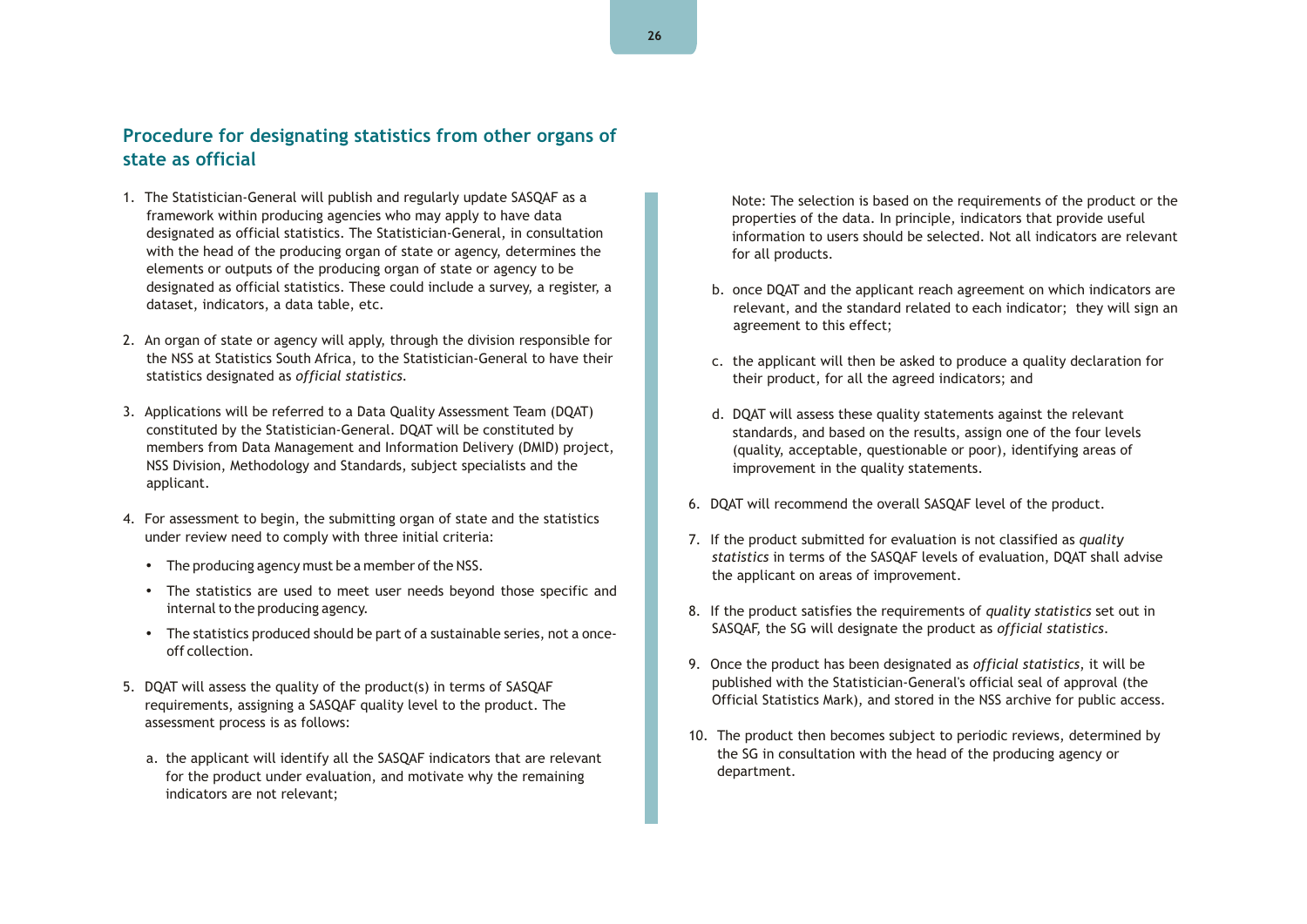## **Annexure B: Fundamental principles of official statistics relative to Statistics South Africa**

In its endeavour to fulfill the purpose of providing users with quality information, Statistics South Africa (Stats SA) has adopted the following principles developed by the Economics and Social Council Statistical Commission of the United Nations:

#### **Principle 1: Relevance, impartiality and equal access**

Official statistics provide an indispensable element in the information system of a democratic society, serving the Government, the economy and the public with data about the economic, demographic, social and environmental situation. To this end, official statistics that meet the test of practical utility are to be compiled and made available on an impartial basis to honour citizens' entitlement to public information.

#### **Principle 2: Professional standards and ethics**

To retain trust in official statistics, Stats SA will decide, according to strictly professional considerations, including scientific principles and professional ethics, on the methods and procedures for the collection, processing, storage and presentation of statistical data.

#### **Principle 3: Accountability and transparency**

To facilitate the correct interpretation of data, Stats SA will present information according to scientific standards on the sources, methods and procedures of statistics.

#### **Principle 4: Prevention of misuse**

Stats SA is entitled to comment on erroneous interpretation and misuse of statistics.

#### **Principle 5: Cost-effectiveness**

Data for statistical purposes may be drawn from all types of sources, be they statistical surveys or administrative records. Stats SA will choose the source with regard to quality, timeliness, costs and the burden on respondents.

#### **Principle 6: Confidentiality**

Individual data collected by Stats SA for statistical compilation, whether they refer to natural or legal persons, will be strictly confidential and used exclusively for statistical purposes.

#### **Principle 7: Legislation**

The laws, regulations and measures under which the statistical systems operate will be made public.

#### **Principle 8: National coordination**

Stats SA will promote coordination among statistical producers within South Africa in order to advance consistency and efficiency in the statistical system.

#### **Principle 9: International standards**

Stats SA will use international concepts, classifications and methods, where possible, to promote the consistency and efficiency of statistical systems between countries.

#### **Principle 10: International cooperation**

Bilateral and multilateral cooperation in statistics contributes to the improvement of systems of official statistics in all countries.